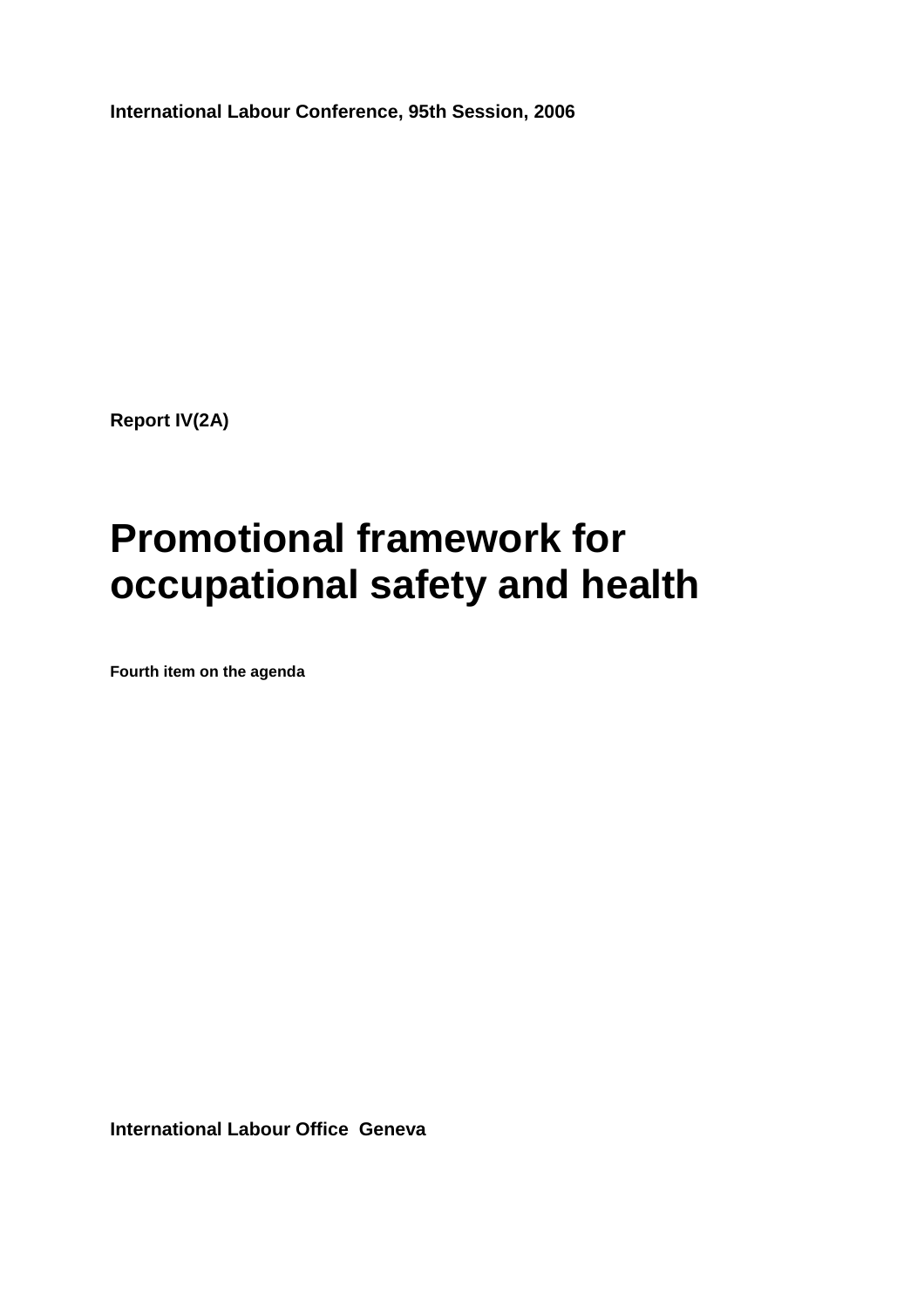ISBN 92-2-116609-0 ISSN 0074-6681

*First edition 2006* 

ILO publications can be obtained through major booksellers or ILO local offices in many countries, or direct from ILO Publications, International Labour Office, CH-1211 Geneva 22, Switzerland. Catalogues or lists of new publications are available free of charge from the above address, or by email: pubvente@ilo.org.

Visit our web site: www.ilo.org/publns.

Formatted by TTE: reference Confrep/ILC95(2006)/IV(2A)-2006-03-0080-1 Printed in Switzerland

The designations employed in ILO publications, which are in conformity with United Nations practice, and the presentation of material therein do not imply the expression of any opinion whatsoever on the part of the International Labour Office concerning the legal status of any country, area or territory or of its authorities, or concerning the delimitation of its frontiers.

Reference to names of firms and commercial products and processes does not imply their endorsement by the International Labour Office, and any failure to mention a particular firm, commercial product or process is not a sign of disapproval.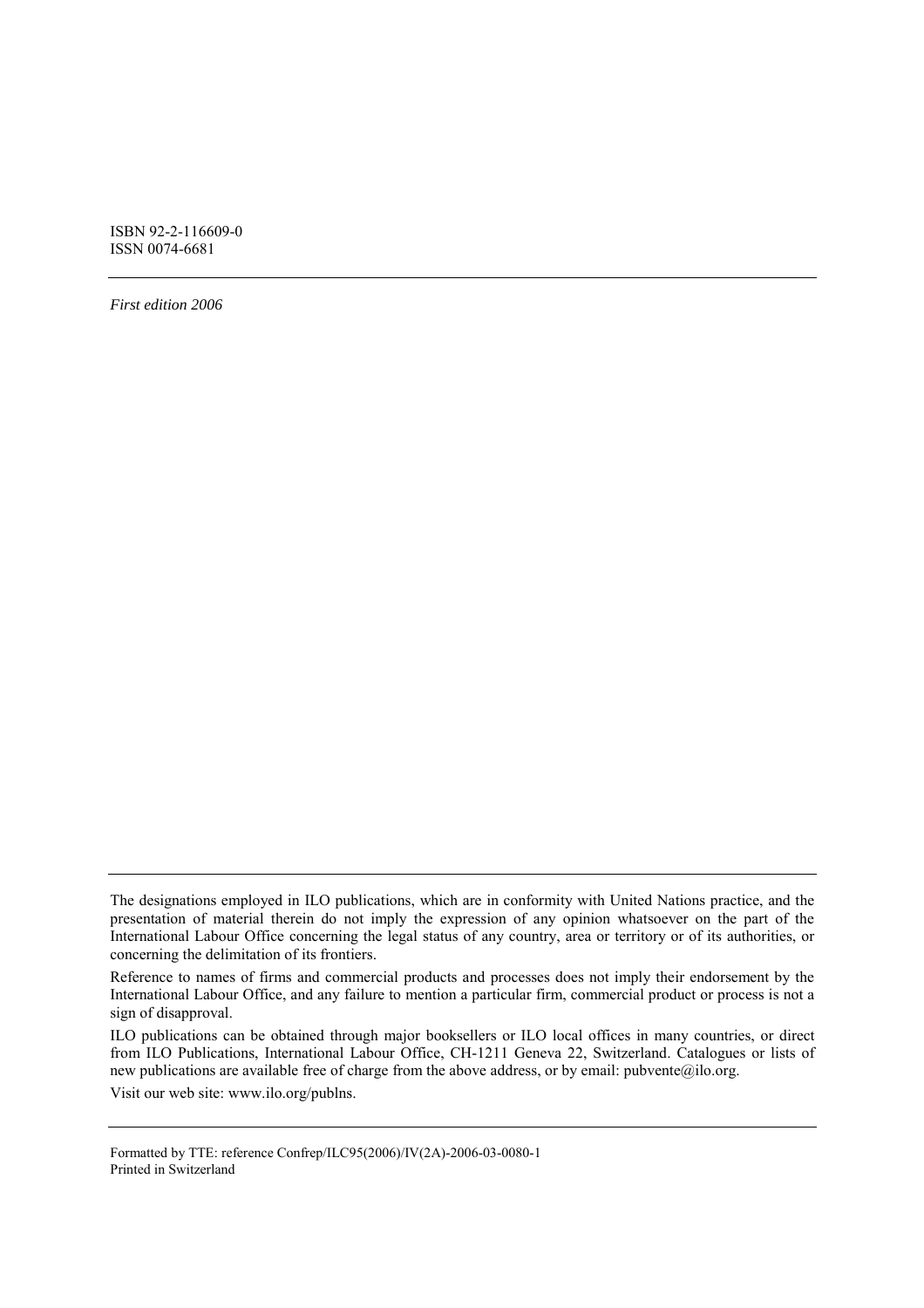# **CONTENTS**

# *Page*

| $1_{-}$ |                                                                | 3   |
|---------|----------------------------------------------------------------|-----|
| 2.      |                                                                | 13  |
| 3.      | Observations on the proposed Convention on the promotional     | -31 |
| 4.      | Observations on the proposed Recommendation on the promotional | 46  |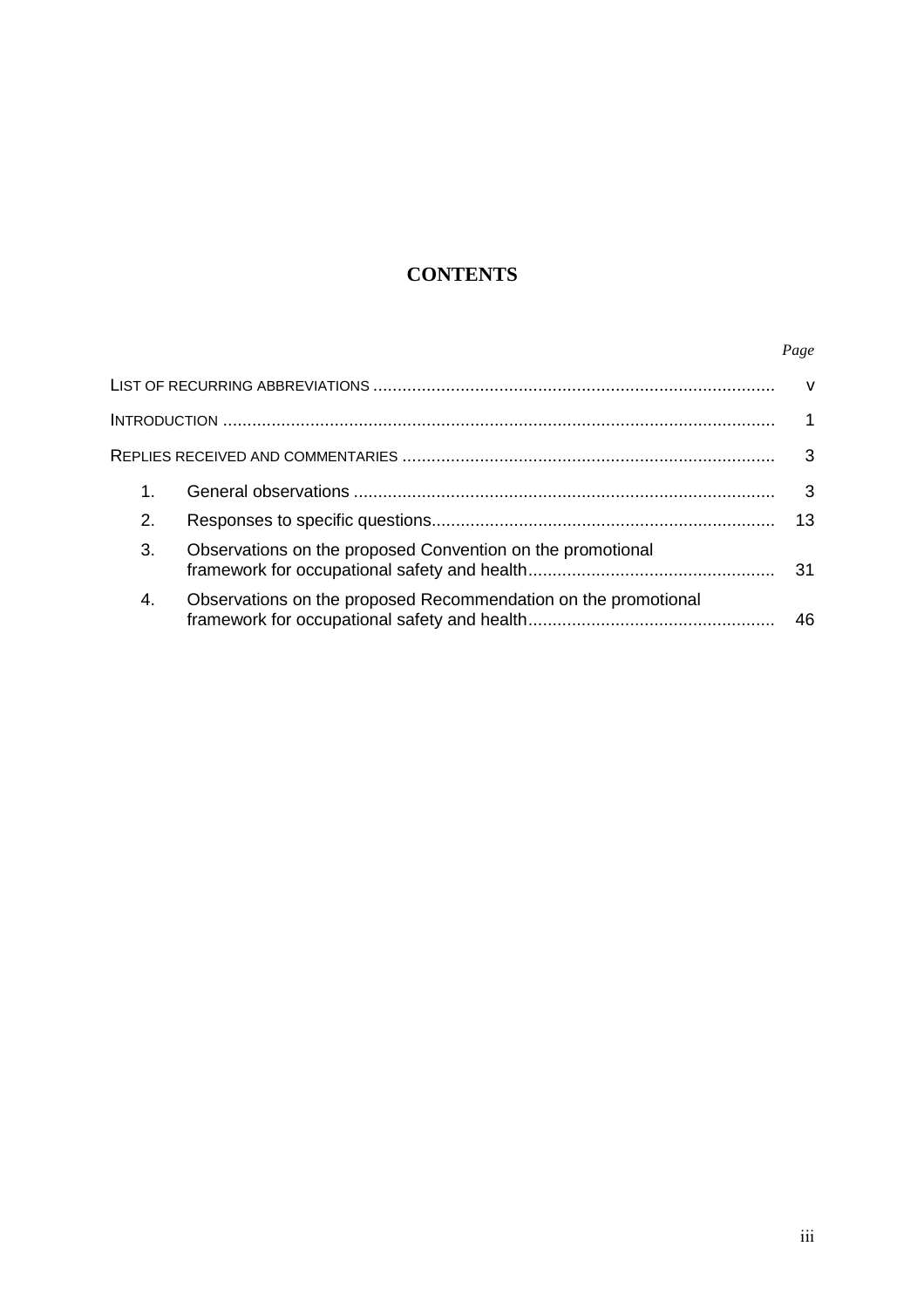# **LIST OF RECURRING ABBREVIATIONS**

# **Employers' and workers' organizations**

| Argentina       | <b>CGT RA</b>  | General Confederation of Labour of the Republic of<br>Argentina |
|-----------------|----------------|-----------------------------------------------------------------|
| Australia       | <b>ACTU</b>    | <b>Australian Council of Trade Unions</b>                       |
| Austria         | IV             | Federation of Austrian Industry                                 |
|                 | WKÖ            | Chamber of Commerce of Austria                                  |
|                 | ÖGB            | <b>Austrian Confederation of Trade Unions</b>                   |
| <b>Barbados</b> | <b>BWU</b>     | Barbados Workers' Union                                         |
| <b>Belarus</b>  | <b>FPB</b>     | Federation of Trade Unions of Belarus                           |
| Belgium         | <b>CNT</b>     | National Labour Council                                         |
|                 | FGTB           | General Federation of Labour of Belgium                         |
| <b>Brazil</b>   | <b>CNC</b>     | National Confederation of Commerce                              |
|                 | <b>CNI</b>     | National Confederation of Industry                              |
|                 | <b>CGTB</b>    | General Confederation of Workers of Brazil                      |
| Canada          | <b>CEC</b>     | Canadian Employers' Council                                     |
|                 | <b>CLC</b>     | <b>Canadian Labour Congress</b>                                 |
| China           | <b>CEC</b>     | China Enterprise Confederation                                  |
|                 | <b>ACFTU</b>   | All-China Federation of Trade Unions                            |
| Costa Rica      | <b>CCTD-RN</b> | Costa Rica Confederation of Democratic Rerum<br>Novarum Workers |
| Cyprus          | <b>CEIF</b>    | Cyprus Employers' and Industrialists' Federation                |
| Czech Republic  | ČMKOS          | Czech-Moravian Confederation of Trade Unions                    |
| Denmark         | DA             | Danish Employers' Confederation                                 |
|                 | <b>FTF</b>     | Salaried Employees' and Civil Servants' Confederation           |
|                 | LO             | Danish Confederation of Trade Unions                            |
| Egypt           | <b>ETUF</b>    | <b>Egyptian Trade Union Federation</b>                          |
| Finland         | EK             | Confederation of Finnish Industries                             |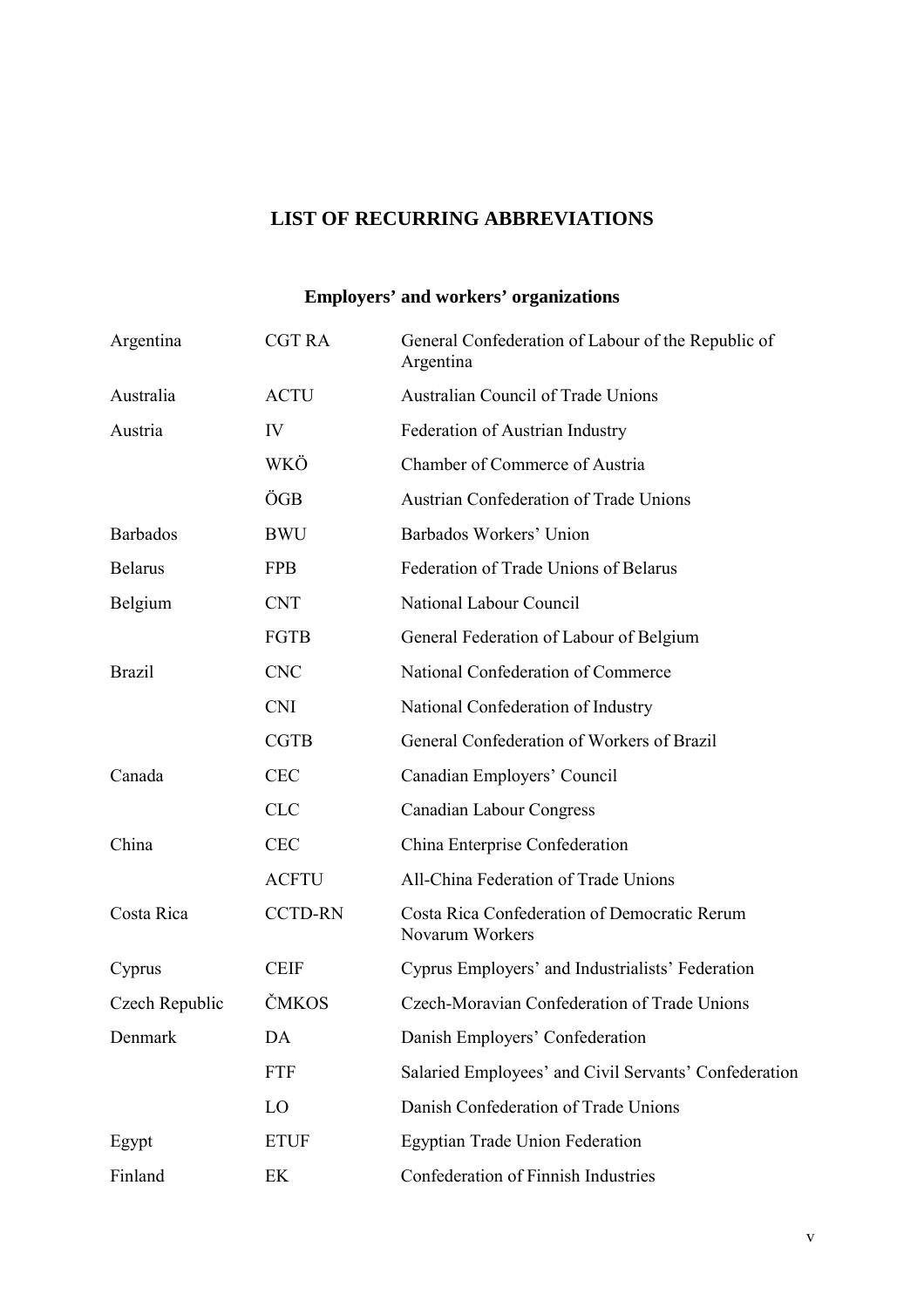|             | SY                | Federation of Finnish Enterprises (Suomen Yrittäjät)       |
|-------------|-------------------|------------------------------------------------------------|
|             | <b>VTML</b>       | State Employer's Office                                    |
|             | <b>SAK</b>        | Central Organization of Finnish Trade Unions               |
|             | <b>STTK</b>       | Finnish Confederation of Salaried Employees                |
|             | <b>AKAVA</b>      | Confederation of Unions for Academic Professionals         |
| France      | <b>MEDEF</b>      | Movement of French Enterprises                             |
|             | CGT-FO            | General Confederation of Labour - Force Ouvrière           |
| Germany     | <b>BDA</b>        | Confederation of German Employers' Associations            |
| Greece      | <b>SEV</b>        | <b>Federation of Greek Industries</b>                      |
|             | <b>ESEE</b>       | National Confederation of Greek Trade                      |
| Iceland     | <b>ASI</b>        | Icelandic Federation of Labour                             |
| Italy       | Confindustria     | General Confederation of Italian Industry                  |
|             | <b>CGIL</b>       | Italian General Confederation of Labour                    |
|             | <b>CISL</b>       | Italian Confederation of Workers' Unions                   |
|             | Confartigianato   | General Confederation of the Craft Sector                  |
|             | UIL               | Italian Labour Union                                       |
| Japan       | <b>JBF</b>        | Japan Business Federation (Nippon Keidanren)               |
|             | <b>JTUC-RENGO</b> | Japanese Trade Union Confederation                         |
| Lebanon     | ALI               | Association of Lebanese Industrialists                     |
| Malaysia    | <b>MEF</b>        | Malaysian Employers' Federation                            |
| Mexico      | <b>CONCAMIN</b>   | Mexican Confederation of Chambers of Industry              |
| Mongolia    | <b>MONEF</b>      | Mongolian Employers' Federation                            |
| Netherlands | VNO-NCW           | Confederation of Netherlands Industry and Employers        |
|             | <b>FNV</b>        | Netherlands Confederation of Trade Unions                  |
|             | <b>CNV</b>        | National Federation of Christian Trade Unions              |
|             | <b>MHP</b>        | Central Union for Intermediate and High Level<br>Employees |
| New Zealand | <b>BNZ</b>        | <b>Business New Zealand</b>                                |
|             | <b>NZCTU</b>      | New Zealand Council of Trade Unions                        |
| Norway      | <b>NHO</b>        | Confederation of Norwegian Business and Industry           |
|             | LO                | Confederation of Trade Unions in Norway                    |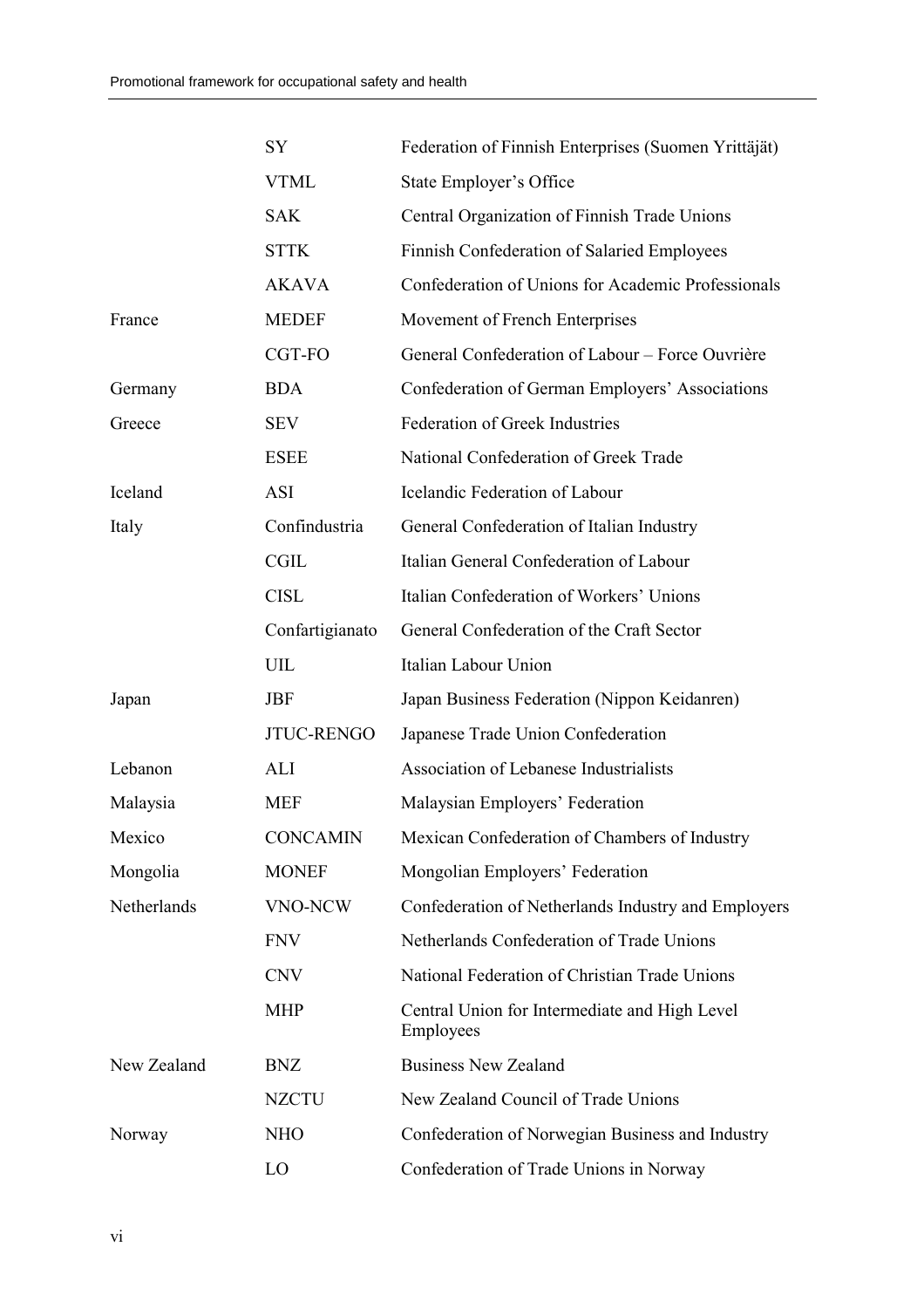| Poland               | Solidarność    | Independent and Self-Governing Trade Union                               |
|----------------------|----------------|--------------------------------------------------------------------------|
| Portugal             | <b>CCP</b>     | Confederation of Trade and Services of Portugal                          |
|                      | <b>CIP</b>     | Confederation of Portuguese Industry                                     |
|                      | <b>CGTP</b>    | General Confederation of Portuguese Workers                              |
| Senegal              | <b>CNTS</b>    | National Confederation of Workers of Senegal                             |
| South Africa         | <b>BUSA</b>    | <b>Business Unity South Africa</b>                                       |
| Spain                | CC.00.         | Trade Union Confederation of Workers' Committees                         |
| Sweden               | LO             | Swedish Trade Union Confederation                                        |
| Switzerland          | <b>UPS</b>     | Confederation of Swiss Employers                                         |
| Turkey               | TISK           | Turkish Confederation of Employers' Associations                         |
| United Kingdom       | <b>CBI</b>     | Confederation of British Industry                                        |
|                      | <b>TUC</b>     | <b>Trades Union Congress</b>                                             |
| <b>United States</b> | <b>AFL-CIO</b> | American Federation of Labor and Congress of Industrial<br>Organizations |

# **Other abbreviations used in the report**

| <b>ILO</b>  | International Labour Organization  |
|-------------|------------------------------------|
| EU          | European Union                     |
| <b>OSH</b>  | Occupational Safety and Health     |
| <b>SMEs</b> | Small and medium-sized enterprises |
| <b>WHO</b>  | World Health Organization          |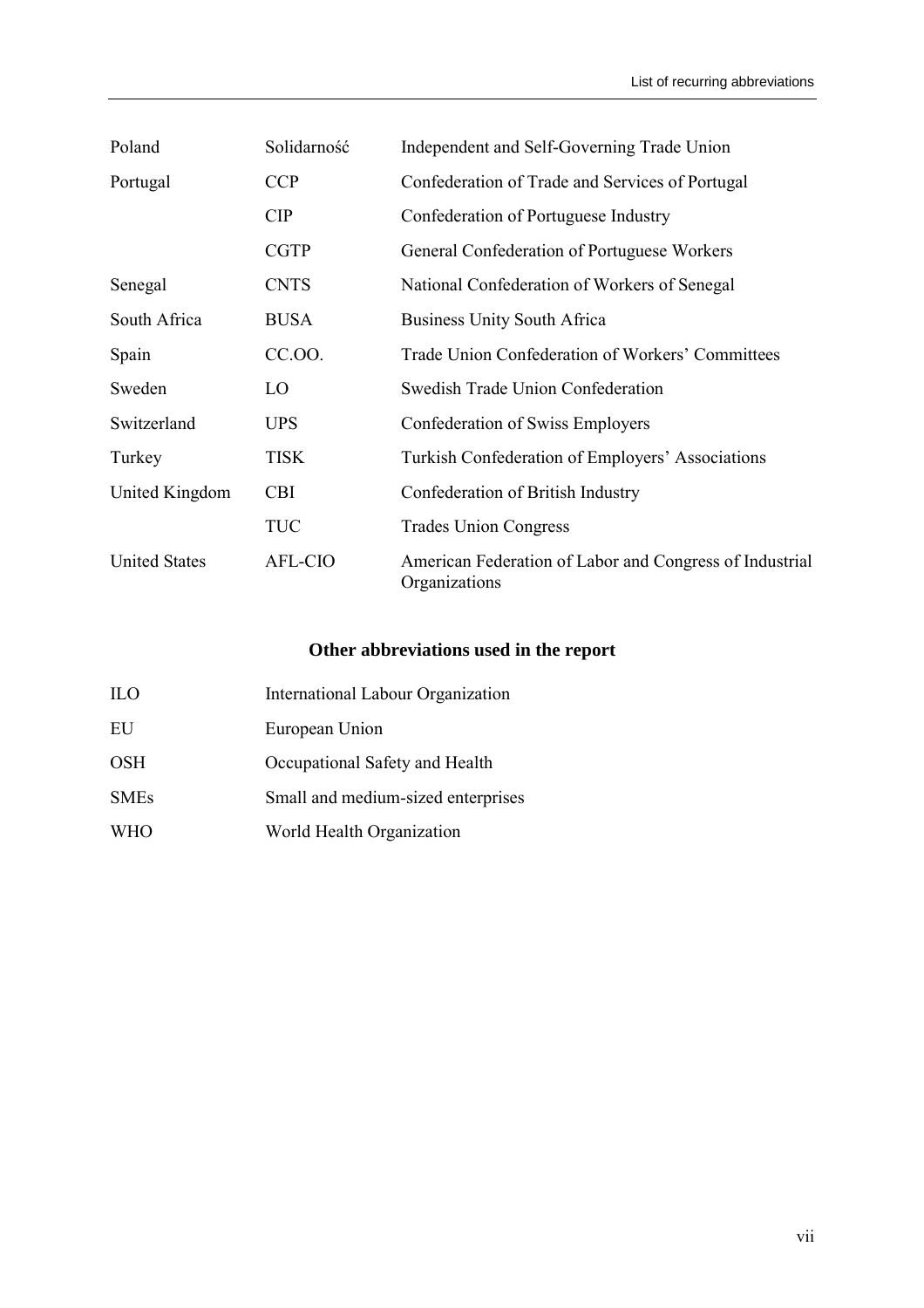# **INTRODUCTION**

The first discussion on the question of occupational safety and health with a view to developing a new instrument which would establish a promotional framework for occupational safety and health took place at the 93rd Session (2005) of the International Labour Conference. Following that discussion, and in accordance with article 39 of the Standing Orders of the Conference, the International Labour Office prepared and communicated a report<sup>1</sup> containing a proposed Convention and a proposed Recommendation based on the Conclusions adopted by the Conference at its 93rd Session.

Governments were invited to send their comments on three specific questions and any amendments or comments they might wish to make so as to reach the Office by 15 November 2005 at the latest, or to inform it, by the same date, whether they considered that the proposed texts constituted a satisfactory basis for discussion by the Conference at its 95th Session (2006).

At the time the present report was prepared, the Office had received replies from the governments of the following 63 member States: Argentina, Armenia, Australia, Austria, Barbados, Belarus, Belgium, Brazil, Canada, China, Costa Rica, Cyprus, Czech Republic, Denmark, Egypt, El Salvador, Estonia, Finland, France, Germany, Greece, Guatemala, Hungary, Iceland, India, Italy, Japan, Jordan, Kenya, Republic of Korea, Kuwait, Lebanon, Lithuania, Luxembourg, Malawi, Malaysia, Mauritius, Mexico, Republic of Moldova, Mongolia, Morocco, Netherlands, New Zealand, Norway, Panama, Papua New Guinea, Peru, Philippines, Poland, Portugal, Slovakia, South Africa, Spain, Suriname, Sweden, Switzerland, Syrian Arab Republic, Tunisia, Turkey, Ukraine, United Arab Emirates, United Kingdom, Uruguay.

In accordance with article 39, paragraph 6, of the Standing Orders of the Conference, as amended at its 73rd Session (1987), governments were requested to consult the most representative organizations of employers and workers before finalizing their replies and to indicate which organizations they had consulted.

The governments of 34 member States (Australia, Austria, Barbados, Belarus, Belgium, China, Costa Rica, Cyprus, Denmark, Egypt, El Salvador, Estonia, Finland, France, Guatemala, Iceland, Italy, Jordan, Malawi, Mauritius, Republic of Moldova, New Zealand, Norway, Poland, Portugal, Slovakia, South Africa, Spain, Suriname, Sweden, Switzerland, Syrian Arab Republic, Turkey, Uruguay) indicated that their replies had been drawn up after consultation with organizations of employers and workers. Some of the governments incorporated in their replies the opinions expressed by these organizations on certain points, while others transmitted the observations of

 $\overline{a}$ 

<sup>1</sup> ILO: Promotional framework for occupational safety and health, Report IV(1), International Labour Conference, 95th Session, Geneva, 2006.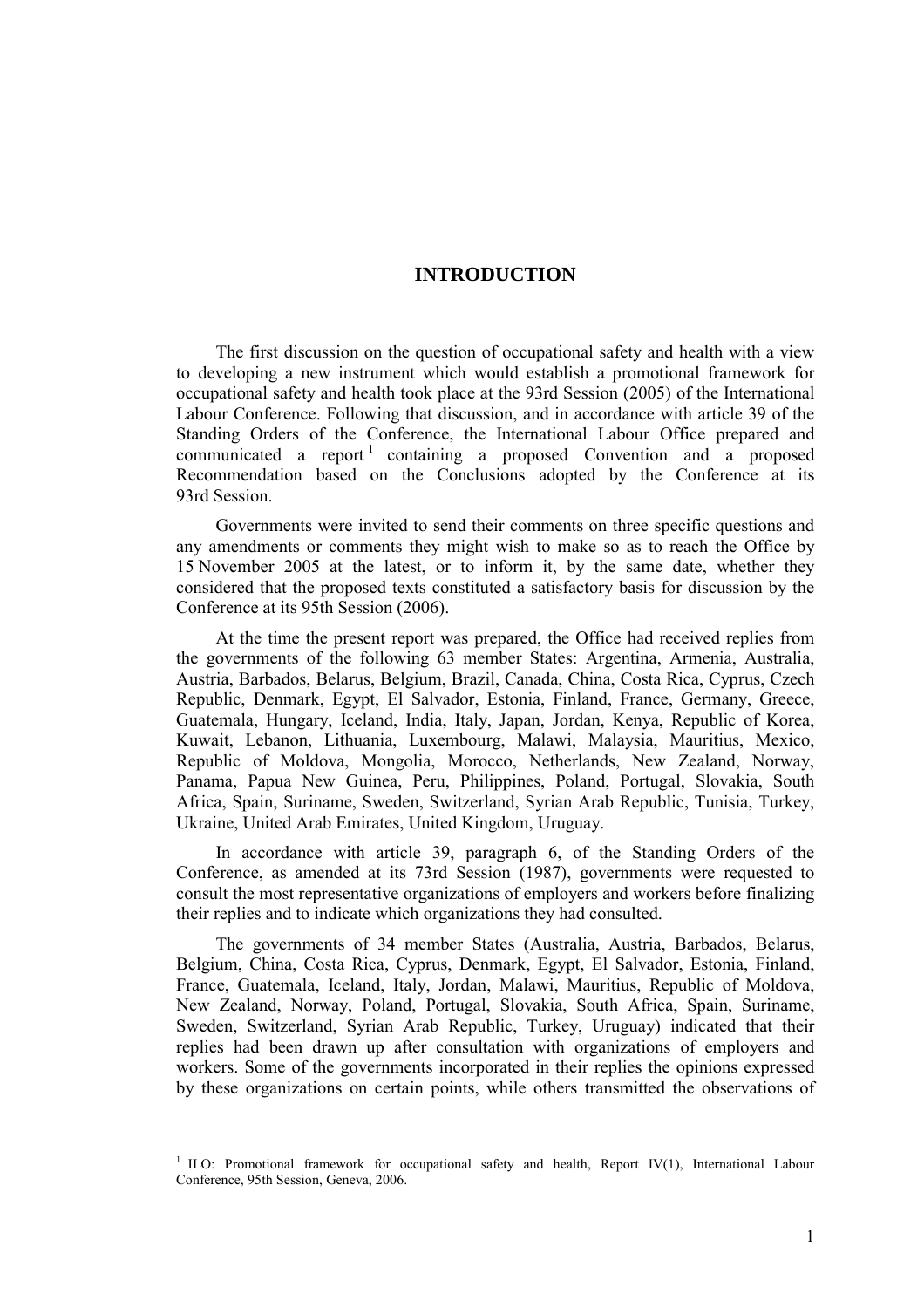employers' and workers' organizations separately. In some cases, replies were received directly from employers' and workers' organizations.

To ensure that the English and French texts of the proposed Convention and proposed Recommendation on the promotional framework for occupational safety and health are in the hands of the governments within the time limit laid down in article 39, paragraph 7, of the Standing Orders of the Conference, these texts have been published in a separate volume, Report IV(2B), that has been sent to them. The present volume, Report IV( $2A$ ), which has been drawn up on the basis of the replies from governments and from employers' and workers' organizations, contains the essential points of their observations. This report is divided into four sections: the first comprises their general observations on the proposed texts, the second summarizes their replies to the three specific questions asked in Report IV $(1)$ , while the third and fourth sections contain their observations on the proposed Convention and the proposed Recommendation respectively. Office commentaries on the observations and replies are provided under each section.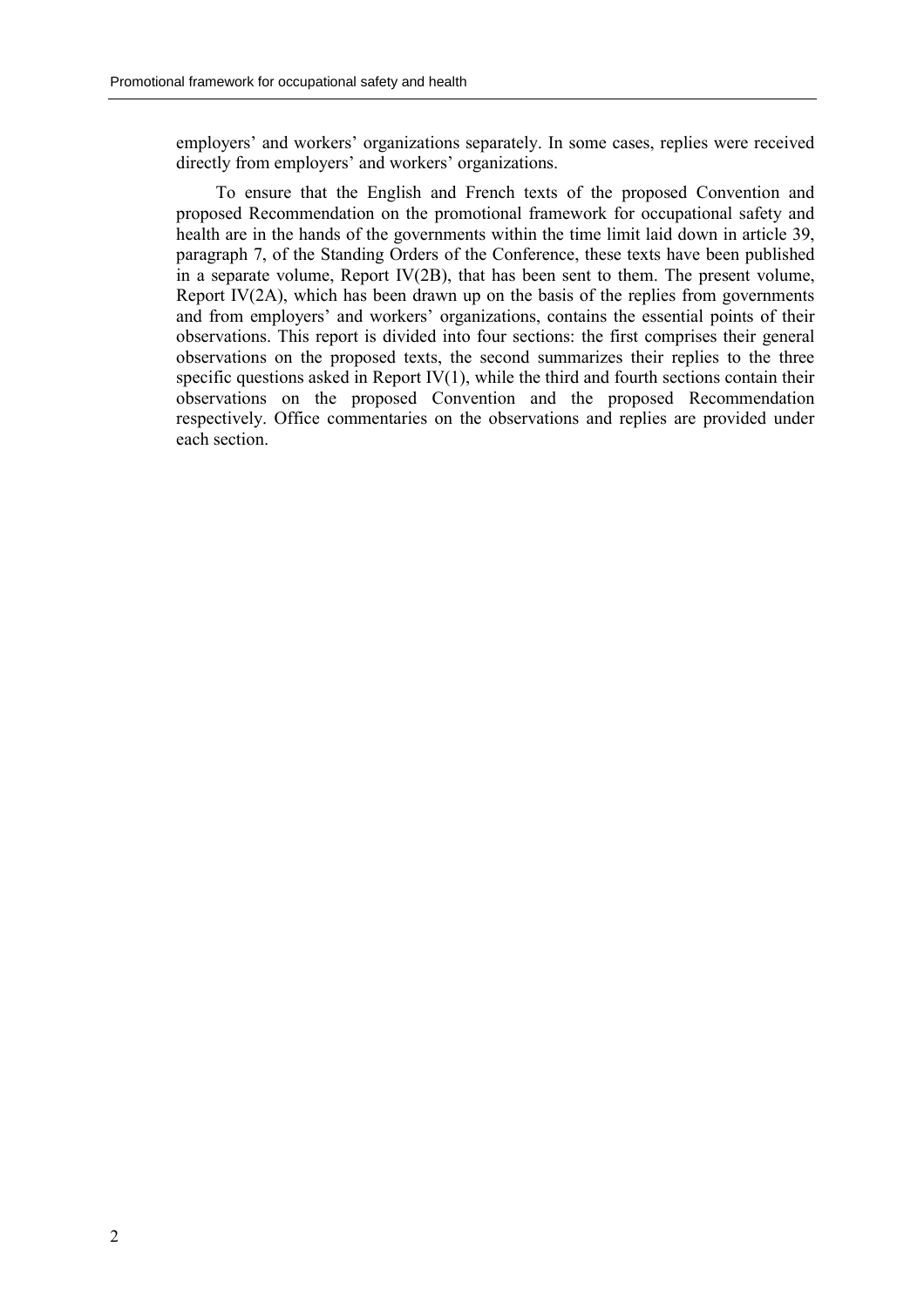# **REPLIES RECEIVED AND COMMENTARIES**

In their replies, most governments and employers' and workers' organizations commented in some detail on the proposed Convention and Recommendation and answered the questions raised in Report IV(1). This report contains the substance of those replies with Office commentaries where appropriate. However, the governments of the following 12 member States said that they had no observations to make and that they considered the proposed texts a satisfactory basis for discussion at the International Labour Conference in June 2006. These were Armenia, Belarus, Czech Republic, Egypt, Estonia, Jordan, Kuwait, Republic of Moldova, Morocco, Poland, Suriname and United Arab Emirates.

# **1. General observations**

This first section includes general observations that relate to the proposed instruments as a whole, that do not relate specifically to any particular provision, and that refer to general provisions.

#### **ARGENTINA**

The only practical way to promote occupational safety and health (OSH) and to ensure that the international and national bodies concerned have the necessary human and financial resources is to incorporate the rights to OSH  $-$  which are rights to life  $$ into the fundamental Conventions and rights of the ILO.

CGT RA: The subject matter of OSH is very important and must involve all players, especially the State. The responsibility of the State should be extended to ensure that there is effective monitoring of compliance and imposing of sanctions in cases of non-compliance. Sufficient human, financial and technical resources for monitoring and enforcement must be assured. While the texts of the proposed instruments are adequate, it will be necessary to include more detailed reference to the responsibilities of the State and employers and to the rights of workers.

#### **AUSTRALIA**

The draft instruments are broadly consistent with the need for labour standards that are principles-based, flexible and non-prescriptive. The final instruments should make an important contribution to securing better OSH outcomes throughout the world.

ACTU: The proposals reflect Australiaís own national OSH policy, system and programme, and its National Occupational Health and Safety Strategy 2002-12 provides a good example of a national policy and programme. With regard to the proposed texts, the Convention should promote the elimination of hazards in the workplace rather than minimizing hazards and risks, and the Recommendation should spell out the hierarchy of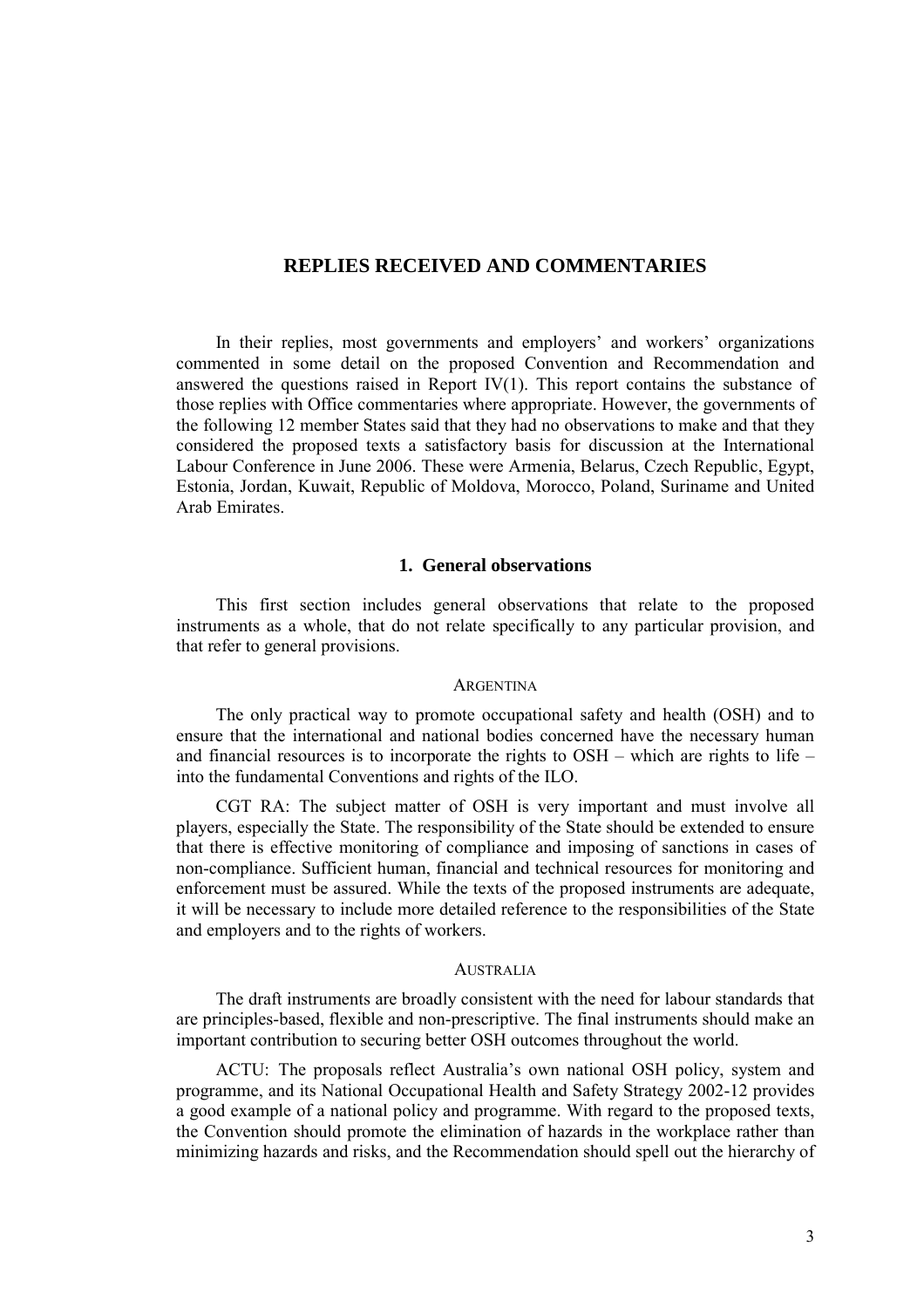controls (elimination, substitution, engineering controls, administration and personal protective equipment).

# AUSTRIA

Austria welcomes the proposal to have a Convention supplemented by a Recommendation. Since the Convention is supposed to lay down the fundamental principles, which should be specified in further detail by the Recommendation, it is important to draft the Convention as concisely as possible and incorporate detailed provisions in the Recommendation. In particular, Austria favours deleting any reference to the national OSH programme from the proposed Convention and including it only in the Recommendation, where it would be more detailed. This should ensure wider ratification of the Convention.

IV: Given the very high level of OSH protection already in Austria, a new international instrument would not contribute to further improvements at the national level. At the international level, it is feared that a Convention would be too inflexible and that only a few member States would ratify it, so a Recommendation is preferred.

WKÖ: Agrees with the above views of the IV. European Union legislation contains obligations for employees to make appropriate use of equipment and protective systems and to carry out checks for defects, etc., and the proposed ILO instruments should also include a general statement to this effect.

÷GB: Supports all the contents of the instruments and welcomes the fact that they are in the form of a Convention supplemented by a Recommendation. However, more attention needs to be paid to implementation strategies and the integration of existing OSH instruments. The ÖGB is also in favour of launching a ratification campaign on existing OSH Conventions and the ILO should offer technical assistance to member States concerning such Conventions.

#### **BARBADOS**

The BWU welcomes the instruments, noting the need for high-level political commitment to OSH and national recognition of its importance. Effective implementation of existing ILO instruments is also needed, as is greater emphasis on reporting achievements and progress. There must be a targeted approach to OSH, setting priorities and dealing with high-risk sectors including SMEs, and for this the inspectorates must be strengthened. A national high-level tripartite body should be responsible for the national programme, the continuous improvement in OSH promotion, advocacy, legislation, knowledge and support services.

# **BELGIUM**

CNT: The objective of a national policy and a national system for OSH must be to promote and implement several principles, including access of workers and their representatives to information on risks and preventive measures, risk analysis, training in prevention, an independent preventive service and the implementation of measures to reduce risks to the greatest extent possible. The European Union Framework Directive on Occupational Safety and Health (Directive 89/391/EEC of 12 June 1989) sets out such principles and is the basis for Belgian law on OSH. The ILO promotional framework should, however, contain a wider variety of instruments than just a Convention and a Recommendation.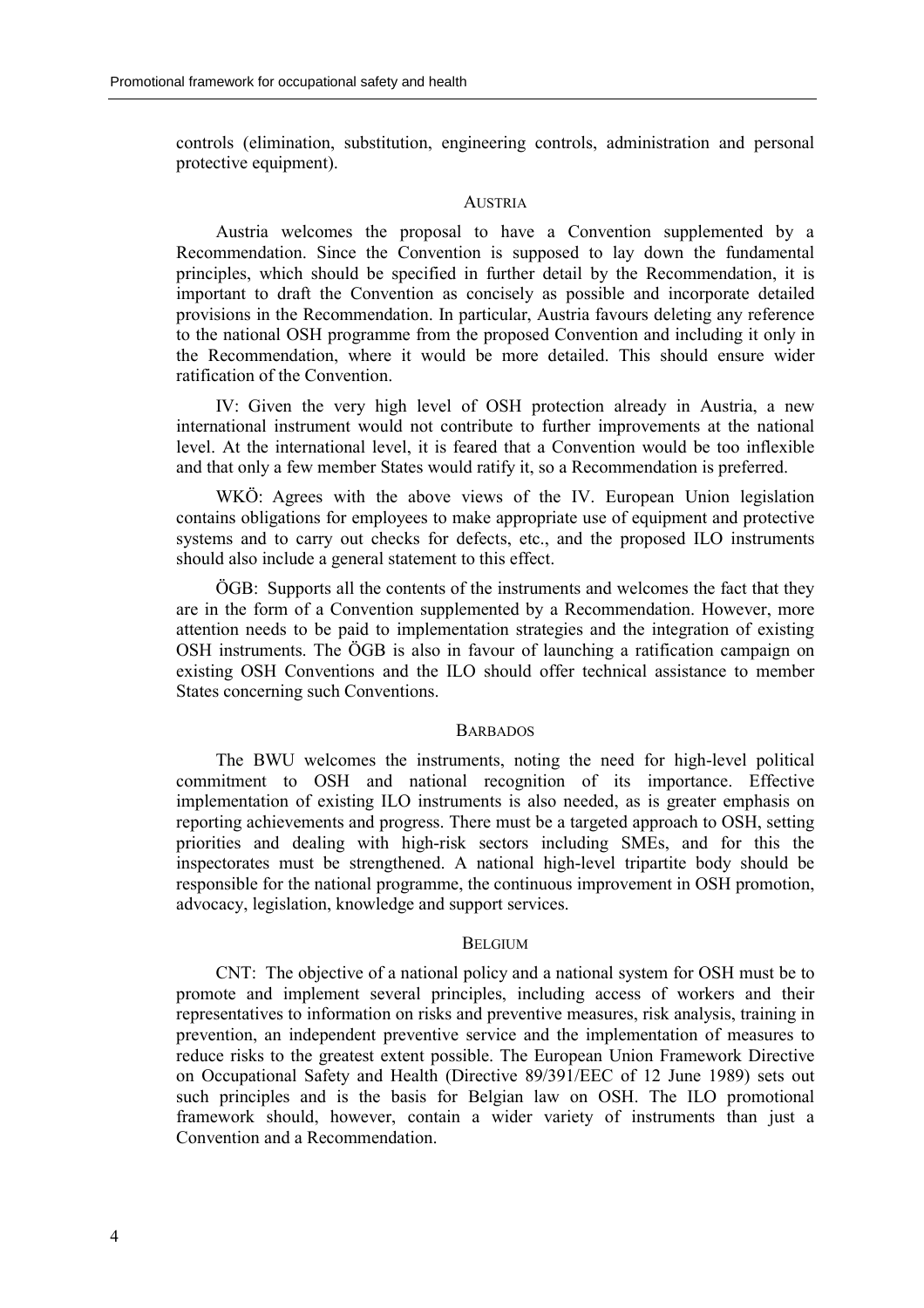FGTB: It is hoped that the national system for OSH will serve to ensure that enough resources are available for inspection services, in order to help implement Convention No. 81.

#### BRAZIL

Several issues need to be further examined, namely the possibility for OSH to be considered a fundamental right, the implementation of national policy and its contents (finance, management, monitoring and control mechanisms), the need for inter-sectoral and cross-cutting approaches in implementing national policy, and for national programmes to be put into practice using multi-professional, interdisciplinary and intersectoral approaches.

CNC: A declaration would be the most appropriate form of instrument to make a real contribution to OSH, ensuring it a high political priority and promoting national OSH strategies based on a culture of prevention and the greater implementation of standards.

# CANADA

The objective of the Convention and Recommendation should be to raise global awareness, to foster high-level political commitment and to promote the right of workers to a safe and healthy working environment. These instruments should be strictly promotional in nature and not include overly prescriptive language that would create barriers to widespread ratification and implementation. Overall, the draft texts meet these objectives.

CLC: The most important omission of the texts is that they fail to clearly promote the ratification and implementation of some key OSH Conventions, notably Convention No. 155, and the Convention should call for ratification of Convention No. 155 on a priority basis. The tripartite development of national policy should be extended to tripartism in framing all national OSH laws and institutions.

#### **CHINA**

ACFTU: A framework Convention on OSH will help to raise levels of OSH in every country and play a positive role in controlling and minimizing work-related injuries. The Convention and Recommendation should be promotional and not regulatory, as this will be conducive to better ratification and adoption by member States, thus placing OSH high on the national agenda. As the proposed texts emphasize, governments must consult with representative organizations of workers and employers on OSH as well as gaining the active participation of enterprises and workers. This is important in settling OSH matters effectively and providing better protection of workers' legal rights to safety and health at work.

#### COSTA RICA

The proposed texts should include a reference to the Members recognizing occupational diseases on the basis of ILO Recommendations or similar international standards.

#### **CYPRUS**

CEIF: No additional principles or specific issues should be incorporated into the instruments, since the key point about a promotional framework is that it should enable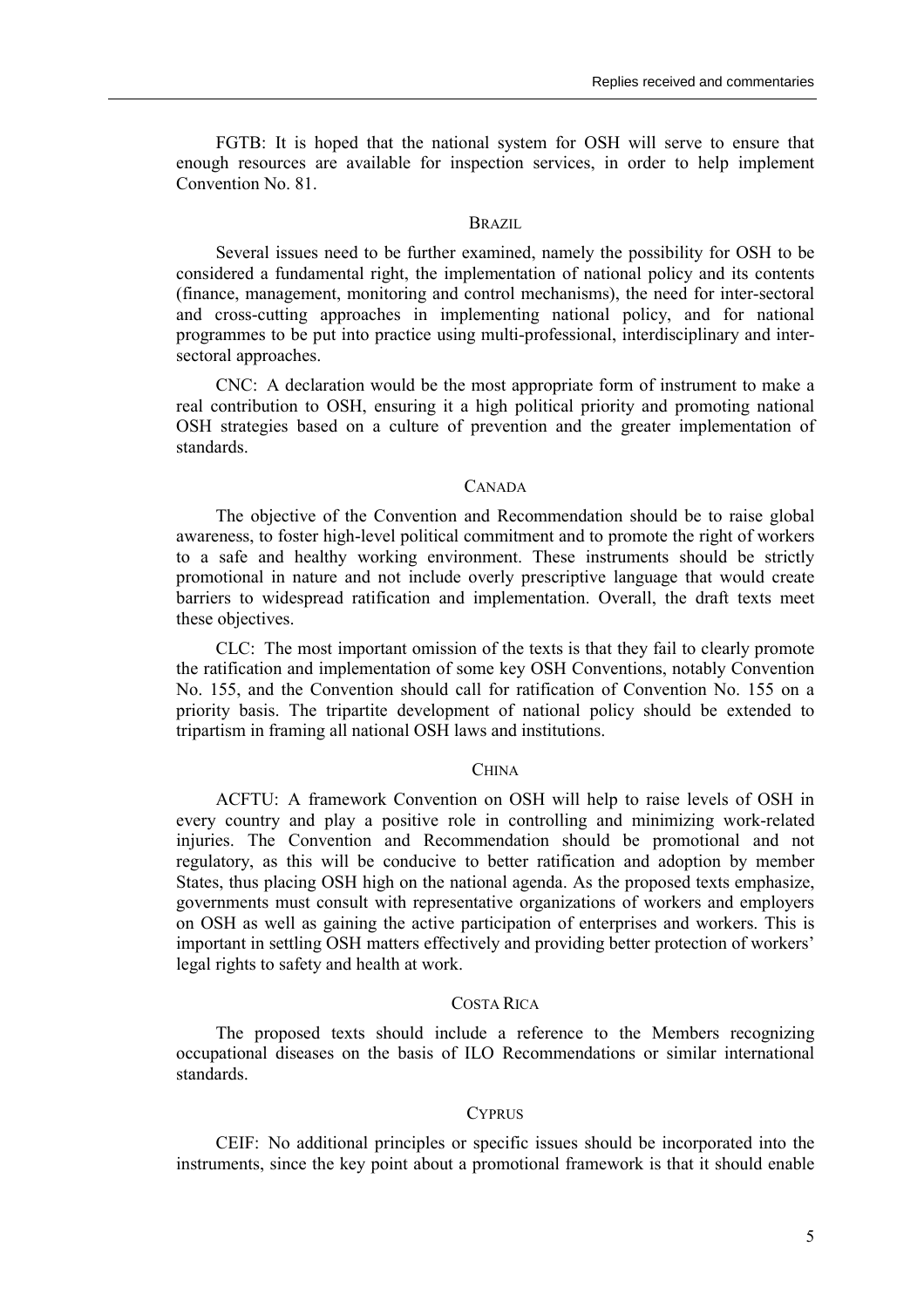each country to determine the appropriate level of specificity in its own national policy, system or programme.

#### CZECH REPUBLIC

The ČMKOS fully supports the adoption of an ILO Convention and a Recommendation on a promotional framework for OSH. However, the purpose of the new Convention should not only be prevention of work-related injuries and occupational diseases but also maximum preservation of workers' physical, mental and social capacities. As a very important topic, OSH deserves special attention, but people need to be reminded of this and public awareness must be improved. While much progress has been made in the Czech Republic recently through the ratification of ILO Conventions on OSH, more needs to be done.

#### **DENMARK**

The new instruments are welcomed. They should not contain specific rules on OSH such as are found in other ILO Conventions, but establish a promotional framework on OSH in order to help the largest number of member States to ratify the Convention.

DA: A declaration would be the most suitable instrument to promote the launch of a national plan quickly in many countries, although it is accepted that the majority favour a Convention. As was made clear at the International Labour Conference in 2005, the content of the Convention should be broad and without too many specific obligations, so that it can be widely ratified by many countries.

LO and FTF hope that the new instruments will emphasize the necessary interaction between workplaces and companies more than the present texts do, and that they will define workers' rights and duties and employers' and governments' responsibilities to a greater extent. The present drafts do not sufficiently emphasize the need for governments to ratify and implement the ILO's "core" Conventions on OSH.

#### **EGYPT**

ETUF: The Convention is a very important one and member States should be urged to ratify it, as well as make efforts to establish cooperation at local, national and international levels. It should not be prescriptive, but rather raise awareness of prevention through education, training and promotional activities. Political commitment to the implementation of a national OSH policy and national programmes should come from the highest level of leadership, to give effect to international Conventions and reduce occupational risks. The implementation of programmes and compliance with OSH legislation should be encouraged through good quality systems including tripartite consultation, using incentives such as exoneration of taxes and through coordination with insurance schemes. The instruments should also address the need for national monitoring of latent chronic diseases and a culture of prevention should be promoted. Lastly, they should encourage and provide incentives for the exchange of information and data on OSH.

# EL SALVADOR

The proposed instruments constitute a satisfactory basis for further discussion. They encourage vitally important matters that are already being promoted in El Salvador through its national OSH policy, its Strategic Plan and new OSH legislation. However, it is important to integrate the gender perspective into the instruments, to ensure that men and women are treated equally as regards the protection of their health at work.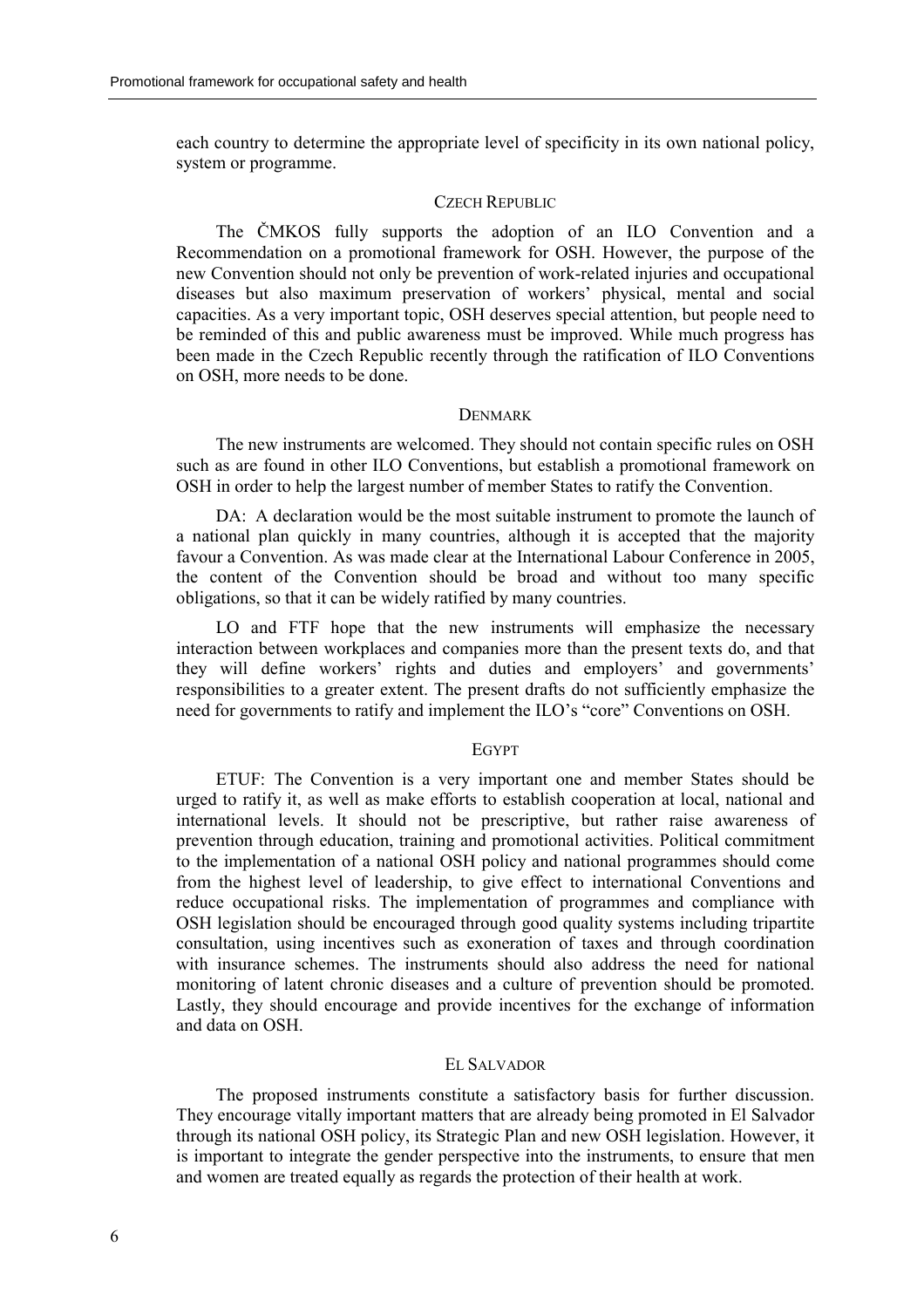#### **ESTONIA**

The proposed texts for a Convention and a Recommendation are fully supported. The flexibility and articulation of the proposed instruments will certainly increase the possibility of implementing the relevant basic principles of OSH.

#### **FINLAND**

The proposed policies are appropriate as such. However, a more precise definition of the aims of the instruments would be helpful at the outset, for example stating the right of every employee to work in conditions that are as safe and healthy as possible.

VTML: The proposed instruments are ideal to fill the gap between relevant existing instruments, as they discuss the development of OSH as a whole and emphasize the significance of national policies in the systematic promotion of OSH in a wider context.

EK: The document should be a communication rather than a Convention.

SY: The proposals should be formulated as a proclamation.

SAK, STTK, AKAVA: The instruments have great significance for the promotion of OSH. They should specify the basic principles of national OSH practices so as to ensure adequate OSH measures, including those for mental occupational health, the significance of which should be highlighted in the instruments. The instruments should also state various rights and duties so that they can be properly enforced. These include employee participation in decision-making, rights to adequate OSH training and information, and access to occupational health services. They also include employers' overall responsibilities for OSH, assessment of hazards and risks, including those for mental occupational health, and providing training and information. Government obligations to develop legislation in order to improve levels of OSH should also be included.

#### FRANCE

MEDEF: It is important for the instruments to fit into the "integrated approach" framework and to bring about political commitment by member States to establish national action to prevent occupational hazards. The new instruments should not be prescriptive and should not repeat the detail of existing OSH instruments, nor be substitutes for them. It is therefore not necessary to repeat all or parts of Convention No. 155. The instruments should set objectives and determine the general principles for setting national policies but be flexible enough to allow member States to adapt to their own national situations.

CGT-FO: It is necessary to strengthen OSH standards generally, given the growing economic pressures on labour costs in the context of globalization and trade liberalization. Discussions on the proposed instruments must therefore lead to an effective normative Convention based on existing instruments, so as to affirm their relevance, promote their effective implementation and ensure their full respect.

#### **GERMANY**

The proposed texts are to be welcomed as they set out sensible structural and policy foundations for a national OSH system and link together existing OSH instruments. By providing the possibility of regular review of national structures and measures, the proposed instruments should also be able to keep pace with future developments in the world of work. However, the German translation of the term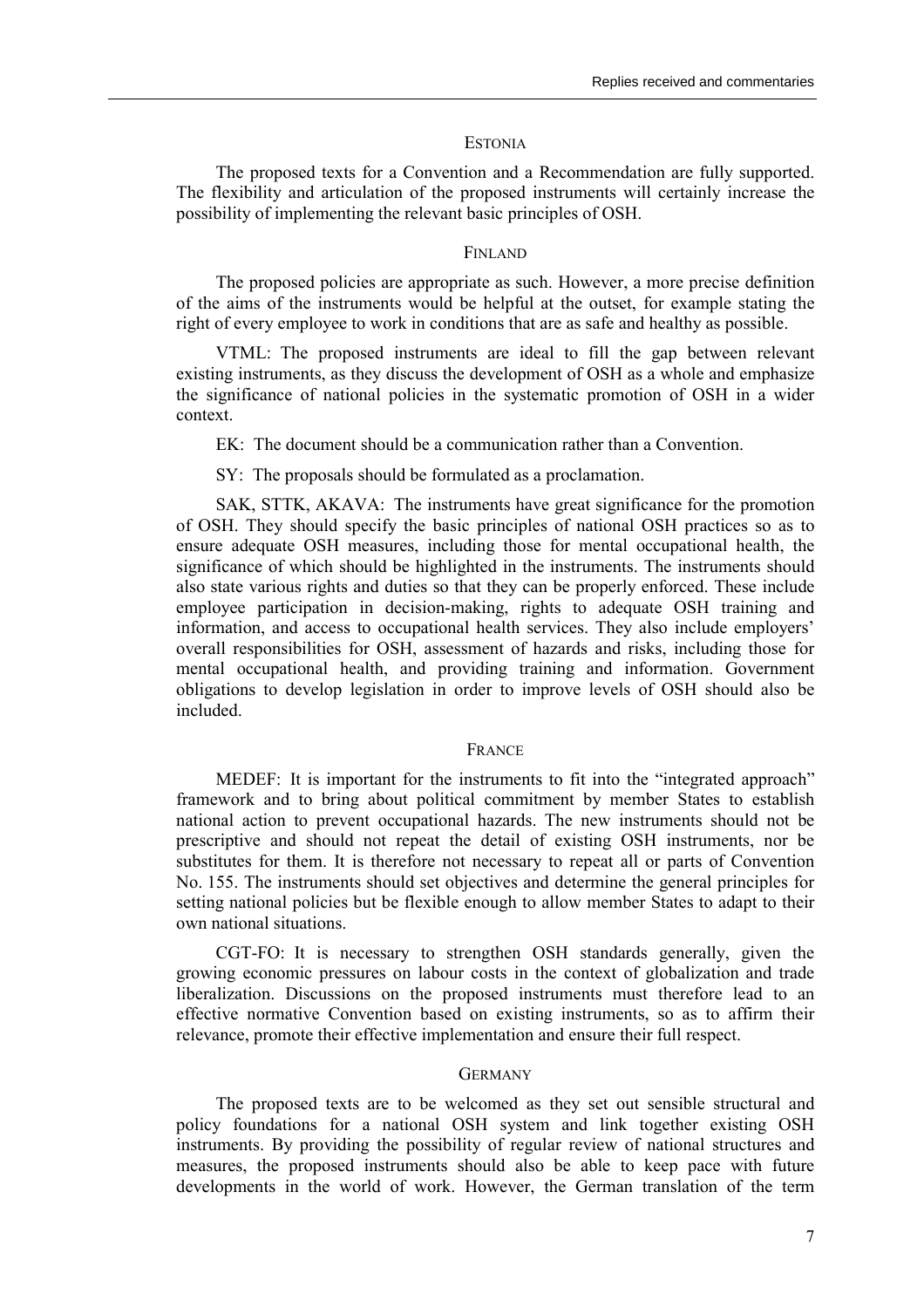"working environment", as it appears in several parts of the proposed instruments, should be reconsidered.

## **GREECE**

The proposed instruments cover the specific issues sufficiently and the texts form an adequate basis for constructive discussion. However, it would be useful for the Convention to include an article on its scope of application.

# **GUATEMALA**

The proposed instruments are comprehensive in forming a thorough basis for occupational risk management. They will be of considerable legislative importance in Guatemala, therefore, and will be used as a basis for developing a national OSH policy and system, and a national programme for the promotion of a national preventative OSH culture.

#### **HUNGARY**

The proposed instrument(s) should be as focused as possible. The main goal is to seek political commitment and to help place the issue of worker protection high on the political agenda in Member countries.

The employer side of the National Reconciliation Council states that the content of both the proposed Convention and Recommendation is acceptable.

The employee side of the National Reconciliation Council considers that the new instruments do not meet expectations regarding the mechanism for supporting OSH objectives. The links between these and existing OSH instruments should also be less ambiguous.

#### **ITALY**

Confindustria: Both texts substantially reflect the provisions and levels of protection already implemented through European Union legislation  $-$  on the general principles of occupational risk prevention, consultation and participation, and training for workers and their representatives.

Confartigianato also welcomes and generally approves the documents.

#### JAPAN

JBF: The draft instruments are considered to be appropriate and it is believed that most member States will be able to ratify the Convention without too much difficulty. It is hoped that the proposed Convention and Recommendation will be adopted without substantial amendment or addition.

#### REPUBLIC OF KOREA

Given the differences between country environments, recognition of these instruments would be better promoted if they took the form of a declaration rather than a Convention and a Recommendation. Convention No. 155 has been ratified by only a small number of countries, and adopting a similar Convention will be unproductive.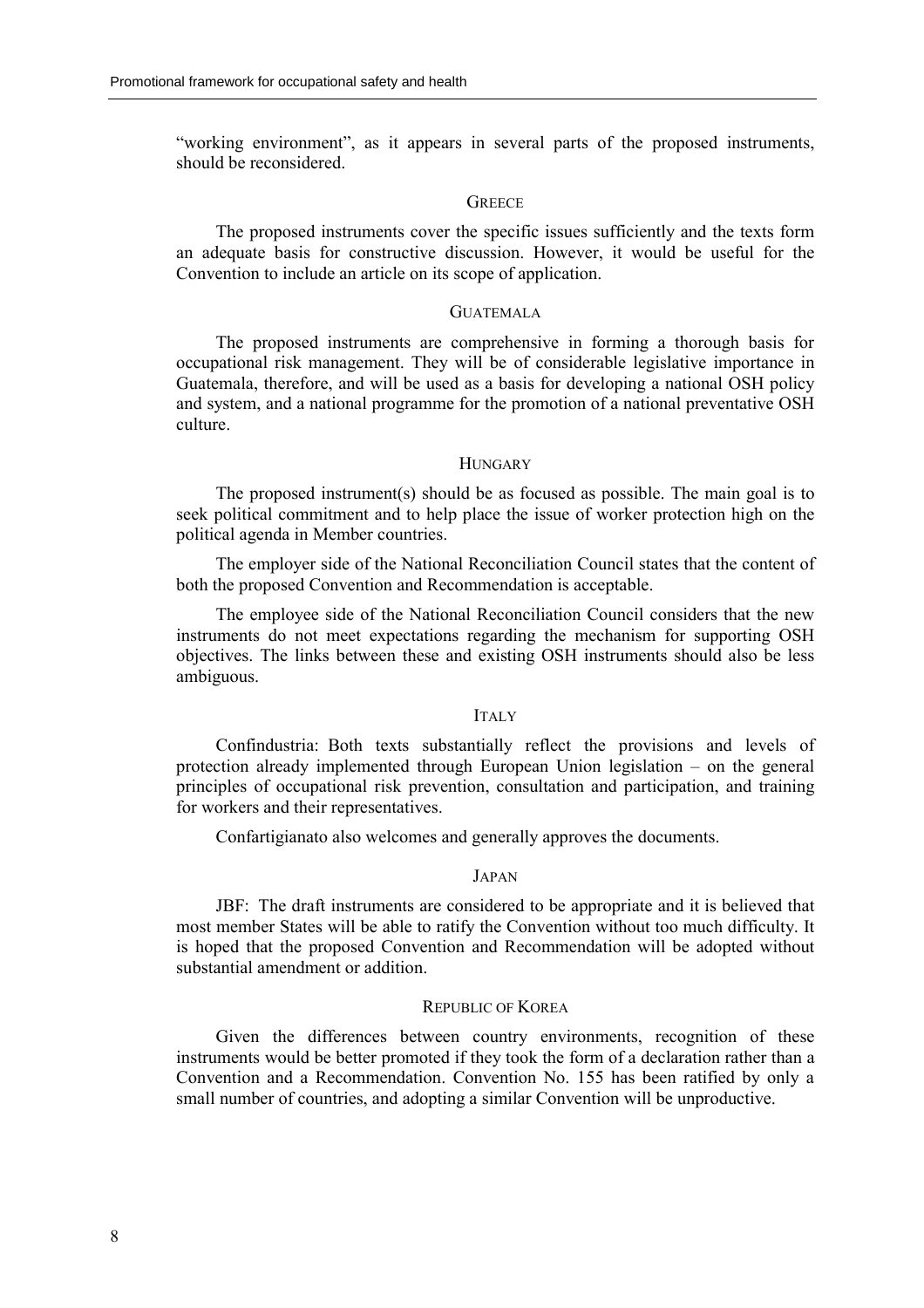#### LITHUANIA

Lithuania considers the proposed texts to be a satisfactory basis for further discussion.

#### **LUXEMBOURG**

Luxembourg is content with the present draft, but in the forthcoming discussions will put effort into increasing the substance of the Convention by transferring elements originating from the Recommendation.

#### MALAWI

The proposed texts are a satisfactory basis for further discussion.

# **MEXICO**

CONCAMIN: The promotional aspect of the instrument must be at its heart, and duplication of existing instruments on this issue should be avoided. The instruments should therefore take the form of a declaration rather than a Convention, which would involve additional regulations, reducing flexibility and preventing ratification. A promotional declaration, supported by technical assistance, could result in effective measures to improve OSH.

#### **NETHERLANDS**

There is a need for a promotional framework for OSH, but it should give maximum flexibility to member States and not take the form of a Convention. The Netherlands therefore reserves its position with regard to the proposed Convention.

VNO-NCW supports the above view.

# NEW ZEALAND

The development of the proposed framework is supported. As a complement to existing OSH instruments, the proposed framework should help developing countries in particular to promote OSH, should encourage member States to adopt policies, systems and infrastructural changes, and should raise awareness and the national profile of OSH. The promotional framework should be comprehensive and outcome-focused, embodying a participative approach, and should help identify priorities without prescribing the balance of interventions to be taken. It may be appropriate for key principles to be specifically reflected in the Convention with further guidance in the Recommendation.

BNZ shares the above view and accepts that the proposed texts are an appropriate basis for discussion.

# **NORWAY**

The Norwegian Working Life Authorities find the present proposed texts an excellent and relevant basis for further discussion. This view is shared by the NHO, and to some extent by the LO, which has some specific suggestions for consideration.

# PANAMA

The Government considers that the proposed documents cover key issues well and that they provide a good basis for further discussion. The texts constitute a series of active steps towards progressively achieving a safer and healthier working environment,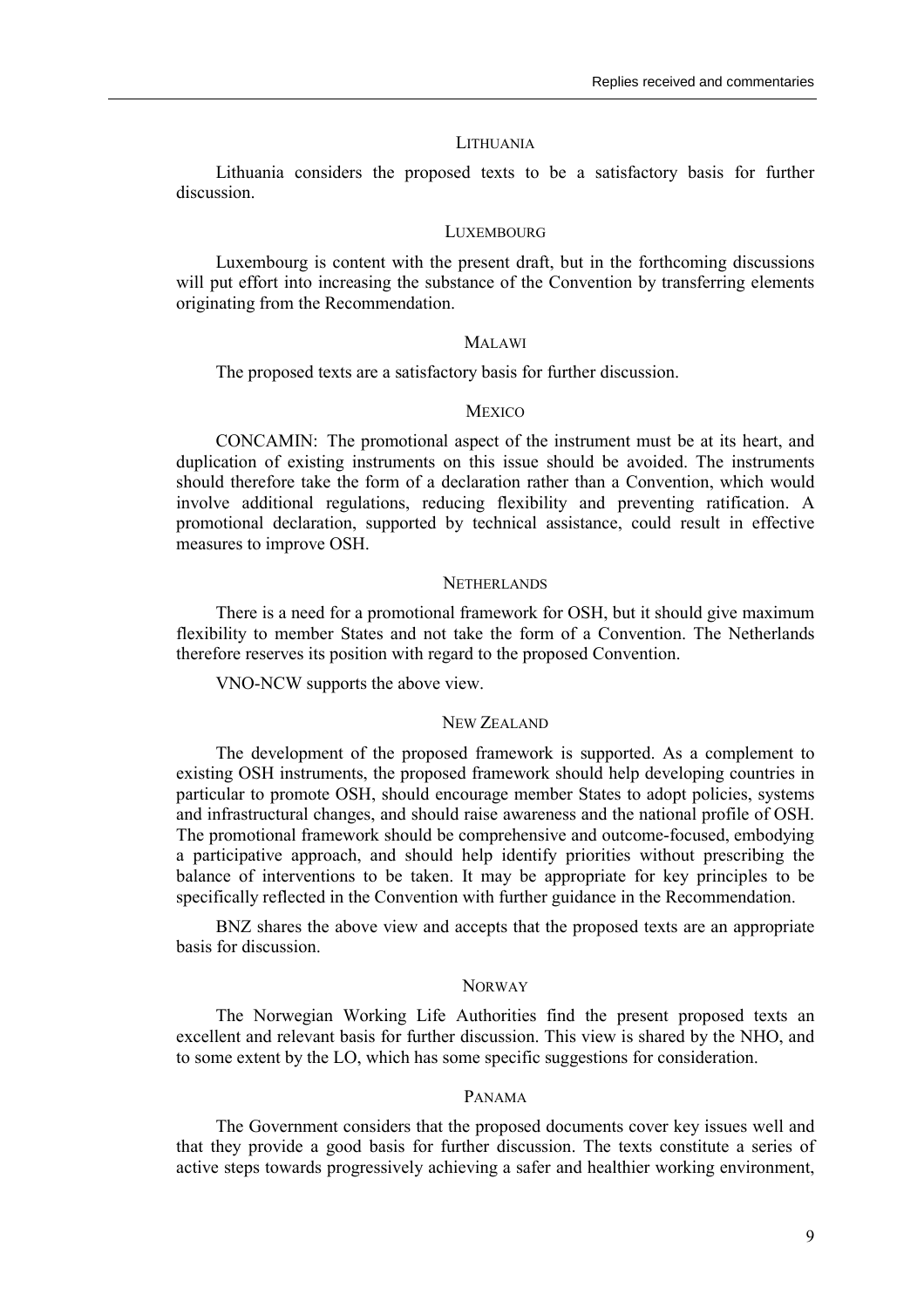and also contain positive commitments in that they oblige the State to establish policies, national OSH systems and programmes based on the principles of relevant ILO instruments. However, a key concern is the capacity of member States to implement the national programmes effectively or to administer national OSH systems that fulfil all the requirements of the Convention  $-$  for example, providing adequate mechanisms for data collection and analysis.

# PAPUA NEW GUINEA

The Government pledges its full support to the proposed texts, as they complement its own cause of modernizing labour legislation and promoting greater awareness of OSH among workers and the general population. At present, the Government does not have any recognized national policy, structured system or national programmes for OSH, but the proposed instruments will be welcomed by all social partners as consistent with calls by everyone for relevant national OSH legislation.

#### PERU

The Government is generally in agreement with the content of the proposed texts. However, a change to the Spanish version of the proposed Preamble to the Convention is needed, which is noted later.

#### **PHILIPPINES**

The Government is pleased to note that the proposed instruments will be discussed at the International Labour Conference in 2006, and believes that, if adopted, they will go a long way to reducing the incidence of work-related sickness, injuries and deaths.

# PORTUGAL.

The Office texts constitute a good basis for discussion.

The CIP agrees with this view, but considers that it should be for member States to choose the most effective means of achieving the goals of the instruments.

The CCP believes that OSH is a key concern in promoting both good working conditions and enterprise competitiveness, as the economic consequences of accidents and diseases at work are becoming increasingly marked. However, a legislative pause is called for to allow time for the correct application and evaluation of existing OSH laws, especially in the European Union context. It also highlights the importance of promoting compliance with relevant national legislation, for which sufficient human and material resources must be provided to enable the development of high-quality preventive services, especially for SMEs.

The CGTP considers that the draft texts fall short in terms of conferring responsibilities for compliance with preventive and promotional OSH policies. Two aspects that should be addressed more specifically are: the intrinsic link between the national OSH system and enterprises, with employers being given responsibility for establishing and maintaining a safe and healthy working environment, and the involvement of other bodies such as universities, technological/scientific research centres and laboratories in defining national policy, systems and programmes for OSH.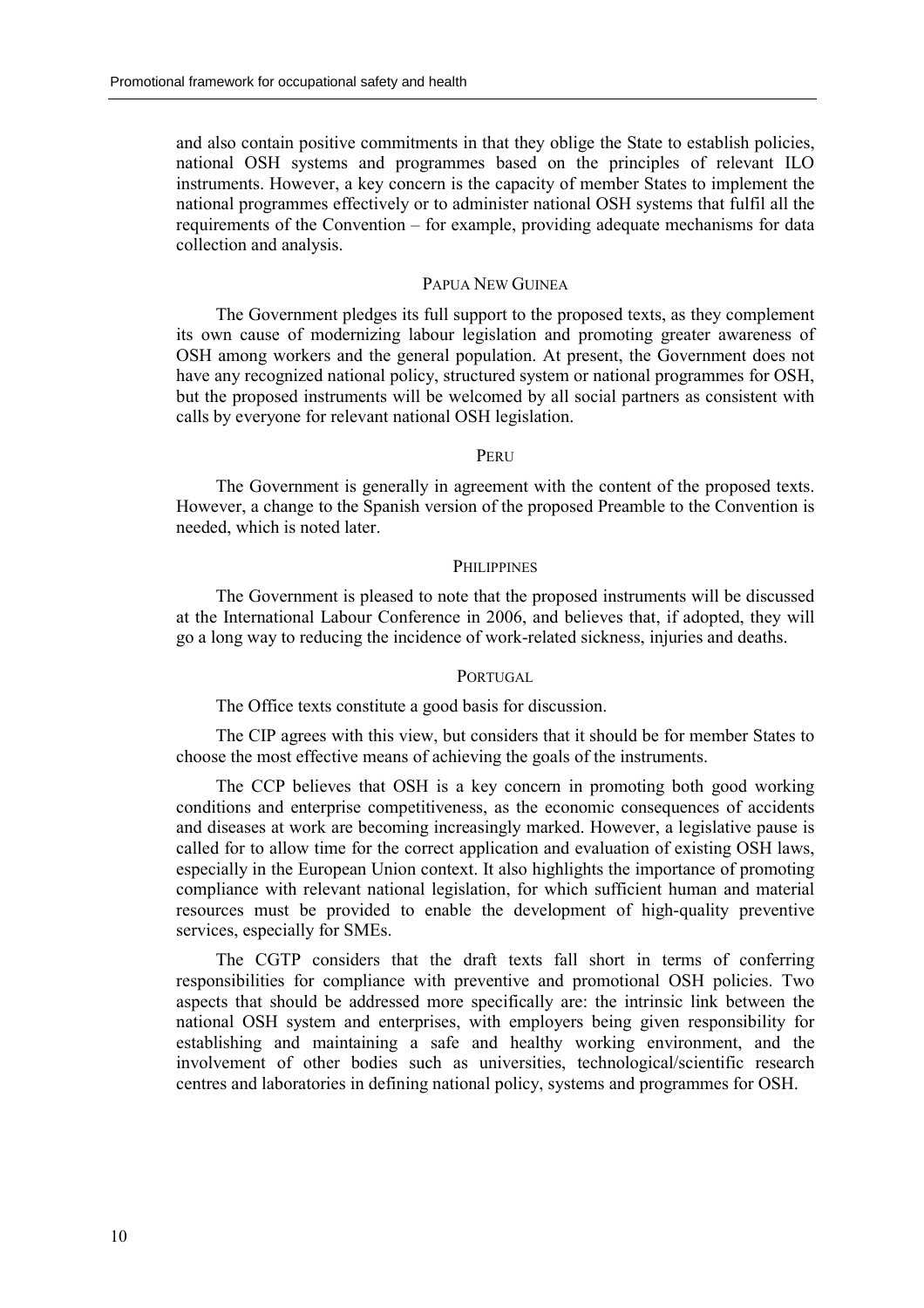#### **SLOVAKIA**

The social partners all agree that the proposed texts are a satisfactory basis for further discussion. The proposed instruments should express the basic principles of OSH transparently, to help to create and implement policies at national and enterprise levels.

# SOUTH AFRICA

BUSA: The proposed texts are supported and they are an appropriate basis for discussion by the Conference in 2006. The texts are deserving of support not only because of the process underlying their formulation, but also because they represent a sensible approach. The promotional framework for OSH aligns with the aspirations expressed in the Preamble of the ILO Constitution, namely "the protection of the worker against sickness, disease and injury", and in the Declaration of Philadelphia "adequate protection for the life and health of workers in all occupations", and its development is supported. The International Labour Conference concluded in 2003 that the purpose of a new instrument should be to ensure that priority is given to OSH in national agendas and to foster political commitment to developing national strategies for the improvement of OSH. The new instrument should have a promotional rather than prescriptive content. Consequently, BUSA believes that a declaration would be best suited to make these aspirations reality in the workplace, through strategies based on a preventative safety and health culture and the management systems approach. There is a limit as to what can be achieved through the adoption of a Convention that is in essence a legislative action, as one cannot, for example, legislate political commitment. A declaration, far from being a weak instrument, could have a strong impact on member States; it requires no ratification and member States would be bound to it by reason of their membership of the ILO.

#### **SWEDEN**

The social partners agree that the proposed Convention and Recommendation could become important instruments in achieving a more systematic promotion of OSH in member States, and find the Office texts to be a satisfactory basis for further discussion.

#### **SWITZERLAND**

Switzerland supports the integrated approach so far as it consolidates existing instruments and facilitates the adoption of operational measures aimed at strengthening the implementation of such standards. However, it does not believe the intention of the integrated approach was to initiate the drafting of a new Convention and Recommendation, as is being proposed, and it reaffirms its support for a declaration as this is likely to have much more symbolic weight and therefore to be followed by concrete action in the field.

The UPS supports this view, adding that a simple code of practice or promotional declaration would be the most pragmatic way of improving OSH at the international level.

#### SYRIAN ARAB REPUBLIC

Syrian Arab Republic considers the texts to be a satisfactory basis for discussion.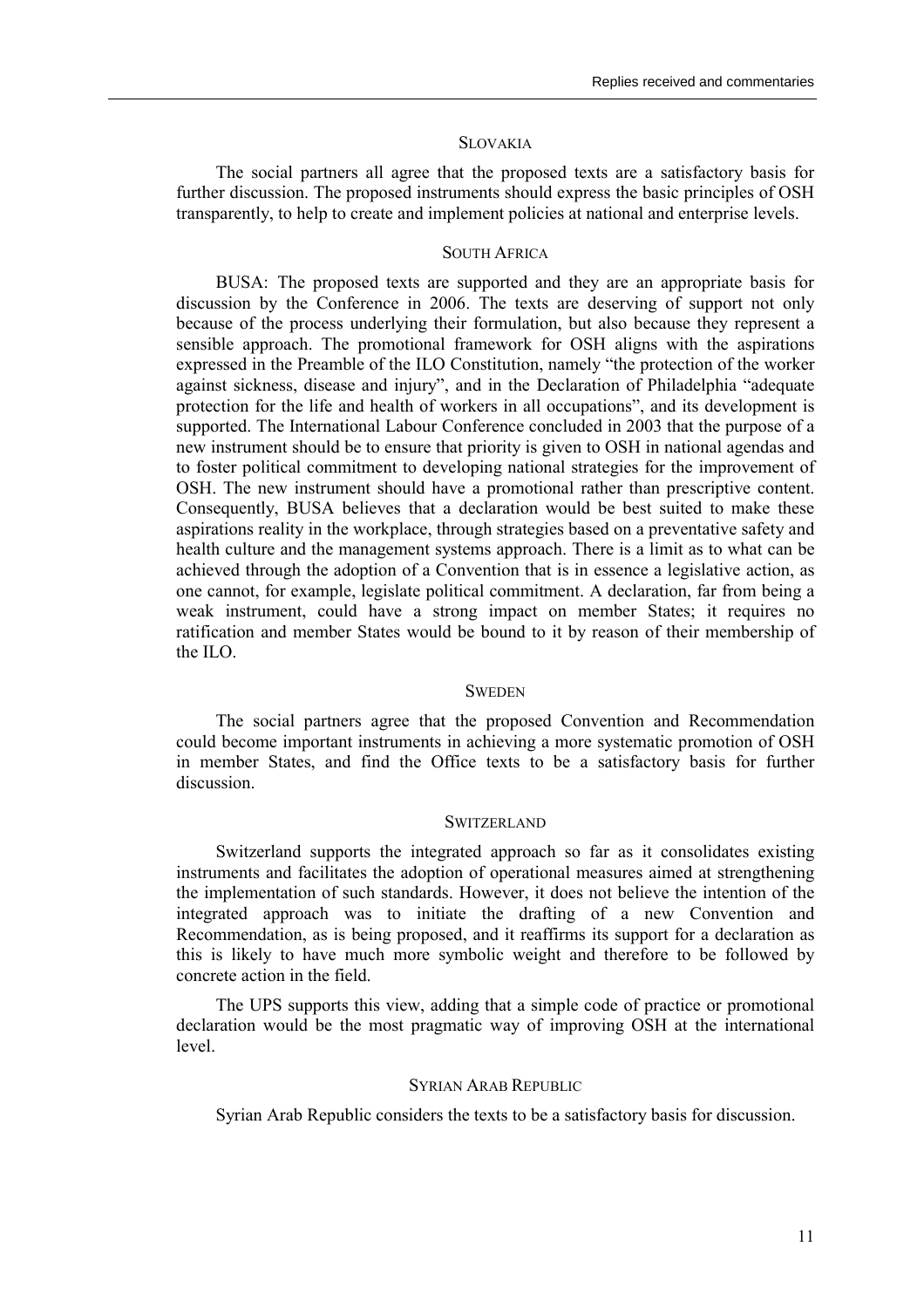#### **TURKEY**

TISK: The proposed instruments mainly address action at the national level, and in that respect Turkey will be able to meet those objectives, considering the recent tremendous progress made through various national projects. However, the instruments must take into account the fact that many national economies are made up mainly of SMEs; for example, 98 per cent of the Turkish economy comprises such enterprises.

#### **UKRAINE**

The Government has no fundamental objections to the content of these instruments.

#### UNITED KINGDOM

The Government is content with the texts of the proposed Convention and Recommendation as currently drafted in the report.

The CBI agrees with the above views.

# URUGUAY

The concept of occupational diseases should be broadened to "work-related" diseases<sup>"</sup> so as to give the instruments coherence by virtue of the preventive character of the concept. Strong impetus should also be given to the national authorities, to ensure that they have the necessary human and budgetary resources, which could be achieved by incorporating rights to OSH, which are rights to life, into the ILO's fundamental principles and rights at work.

#### *Office commentary*

The general observations on the proposed texts clearly echo the consensus underlying the adoption of the Global Strategy on Occupational Safety and Health at the 91st Session (2003) of the International Labour Conference. Governments and employers' and workers' organizations appear to be in full agreement that OSH must be given a higher priority at international, national and enterprise levels. In this respect, the proposed Convention and Recommendation on the promotional framework for occupational safety and health underline the importance of fostering a political commitment towards achieving a safe and healthy working environment. The responses examined in the present report reflect broad support for the adoption of a Convention and a Recommendation. A few governments and employers' organizations advocate the adoption of a declaration. With reference to the decision taken on this issue during the first discussion at the 93rd Session (2005) of the International Labour Conference, the Office has proposed no changes in this regard.

In terms of content, several governments highlight the need for flexibility. They consider that non-prescriptive provisions would better contribute to the objective of a widely ratified Convention. Most of the workers' organizations believe that the content needs to be reinforced. They refer in particular to the importance of contributing to the promotion of the existing instruments, the principles of national policy on OSH and preventive measures at the workplace level.

In addition to inviting comments on the proposed texts, the Office also invited comments on three specific questions and, where relevant, concrete suggestions for possible modifications to the proposed texts. The Office notes that while a large number of comments were received in response to these three questions, very few responses included any specific suggestions for modifications to the proposed texts.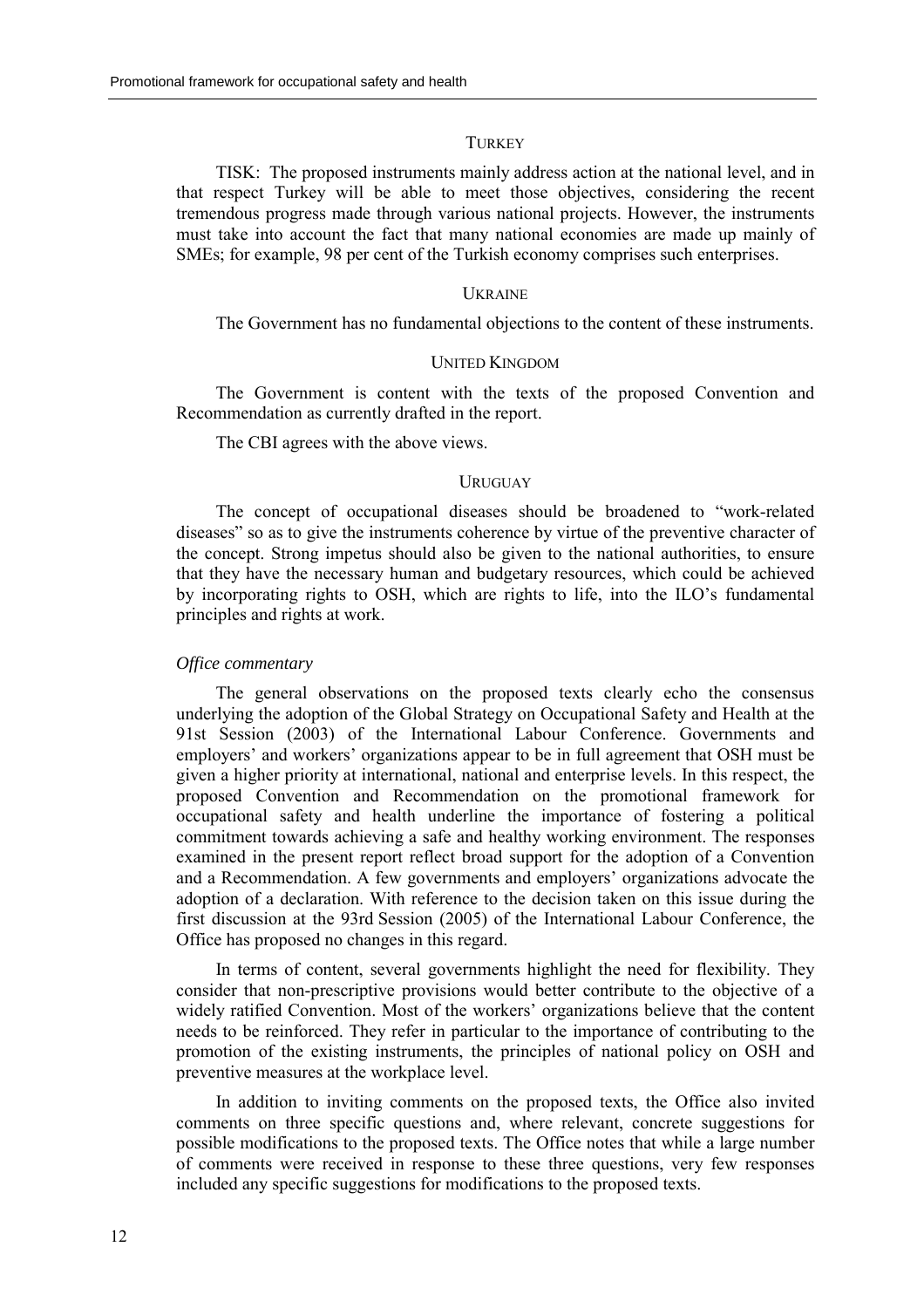The Office draws attention to the importance of obtaining strong support for the instruments in order to achieve the objective of wide-scale ratification. It would therefore urge governments and employers' and workers' organizations to consider how best this can be achieved during the second discussion.

# **2. Responses to specific questions**

The Office invited comments on the following questions:

- 1. The articulation of the link between the proposed instruments and relevant existing instruments in the area of occupational safety and health: How can this be best achieved with a view to the promotion of relevant existing instruments? Please comment.
- 2. Should the basic principles governing a national policy on occupational safety and health be included? If so, please specify.
- 3. Concerning workplace measures, should any specific issues of prevention, such as indication of rights, duties and responsibilities, information and training, and workplace safety and health committees, be included? If so, please specify.

\* \* \*

**Qu. 1** *The articulation of the link between the proposed instruments and relevant existing instruments in the area of occupational safety and health: How can this be best achieved with a view to the promotion of relevant existing instruments? Please comment.*

# *Total number of replies from governments: 32.*

*Argentina.* All related instruments that refer to the protection of workers' health and safety should be specifically included in the proposed texts.

*Australia.* Clear cross-referencing between the proposed instruments and existing ones would be helpful. Where possible each section in the proposed Convention and Recommendation should be cross-referenced to corresponding provisions of relevant instruments.

*Austria.* Listing relevant existing instruments in the annex and including references to them in the main texts would suffice. The ILO fundamental Conventions could also be included in the annex.

*Barbados.* It would be advantageous to annex the relevant existing instruments. It would also be useful to have a manual or guidance document on how the proposed instruments can be applied in practice.

*Brazil.* The proposed promotional framework should consider the fundamental elements of existing instruments, which should be done through the Recommendation. Such topics as inspection systems and the tripartite model, referred to in Convention No. 155, should be included.

CNI: Existing OSH instruments should be kept up to date so as to be flexible and practical, and their ratification and implementation should be promoted.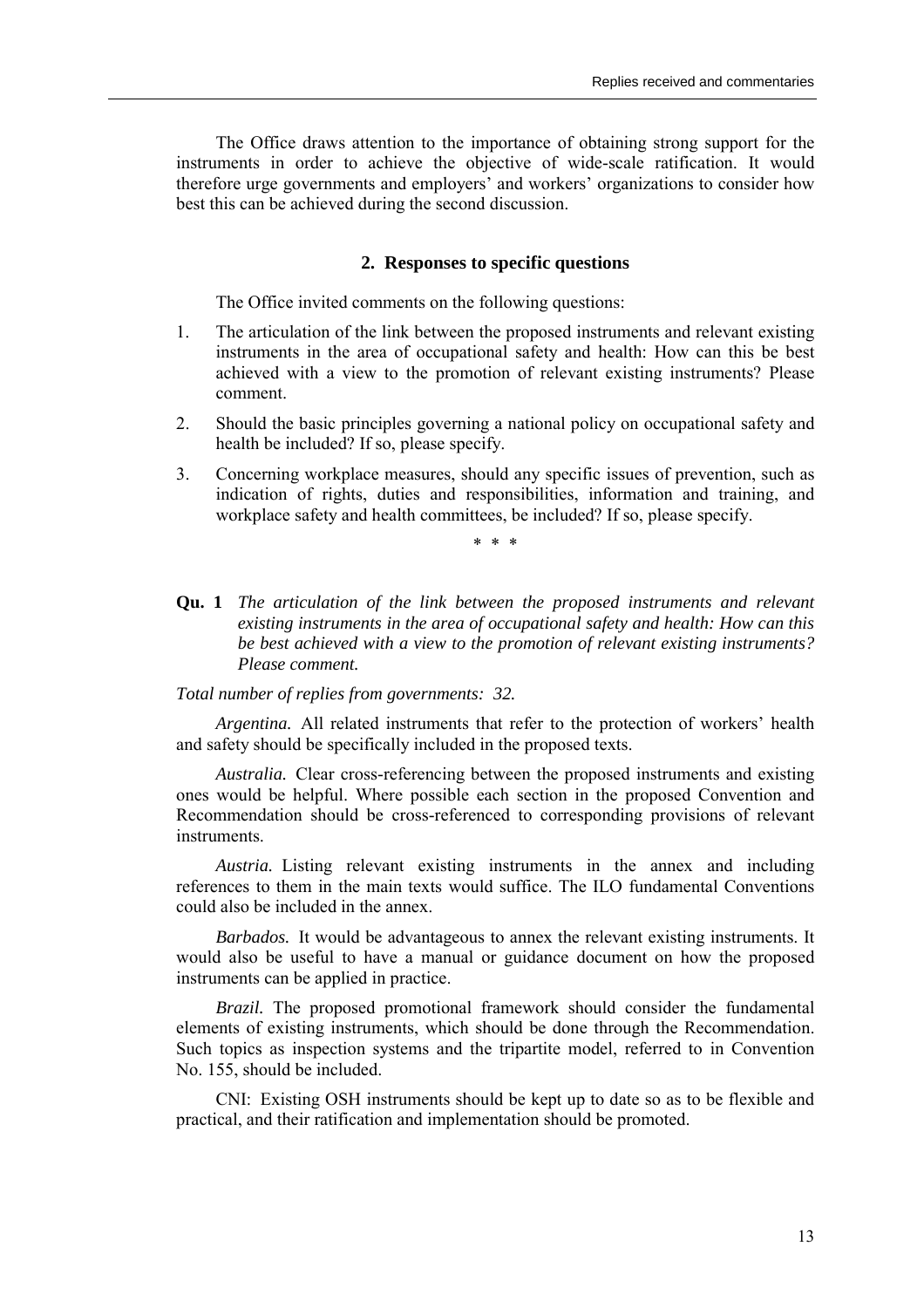CGTB: Such links should commit ratifying members to comply with the provisions of existing instruments, and for this the support of the WHO should also be sought.

*Canada.* The current draft instruments include sufficient linkages between the promotional framework and relevant existing OSH instruments, and further duplication of texts would not promote further ratification. An extra clause could be added to the Preamble: "Noting the importance of relevant ILO instruments in the area of occupational safety and health."

CEC: The links that need to be made have already been included. All instruments relating to OSH share a common goal and are therefore intrinsically linked, besides which the proposed Convention and Recommendation already contain several references to existing instruments.

CLC: The proposed instruments should clearly promote the ratification of relevant existing instruments, of which Convention No. 155 is the most important. Therefore, the annex of existing instruments attached to the proposed Recommendation should also be attached to the proposed Convention.

*China.* The references to relevant ILO instruments on OSH in Articles 2 and 4(3)(e) of the proposed Convention are considered to be the best way of promoting the application of such instruments, and these texts are supported.

CEC: As far as possible, the new Convention should highlight the basic framework for OSH in order to achieve high ratification. When developing their own legislation on OSH, each country should refer to specific ILO Conventions as appropriate.

*Costa Rica.* The linkages between proposed and existing instruments, as in the present text, are sufficient.

*Cyprus.* The proposed Convention should, if adopted, become one of the ILO fundamental Conventions, and each member State should be encouraged to ratify it.

CEIF: The linkages proposed in the current drafts are satisfactory.

*Czech Republic.* ČMKOS: Conventions Nos. 155, 161, 81, 167, 170, 176 and 184 should be considered as the main instruments for OSH, and the proposed Convention should appeal for the ratification of Convention No. 155 specifically.

*Denmark.* The instruments should promote the ratification and effective implementation of relevant existing instruments, especially Conventions Nos. 155, 161, 81, 167, 170, 176 and 184. The annex attached to the proposed Recommendation should also be attached to the Convention.

The LO and FTF share the Government's view, adding that if interaction between the new and existing instruments is not formulated directly, there is a risk of undermining existing instruments on OSH. Ratification of Convention No. 155 should be given priority, and ratification of other Conventions listed in the annex should be similarly considered.

*France.* The maximum number of member States should join in the promotional process, therefore the proposed Convention should focus on the essential elements of Convention No. 155 and Recommendation No. 164. However, sufficient flexibility is vital so as to permit national freedom in the choice of methods and articulations to achieve this objective.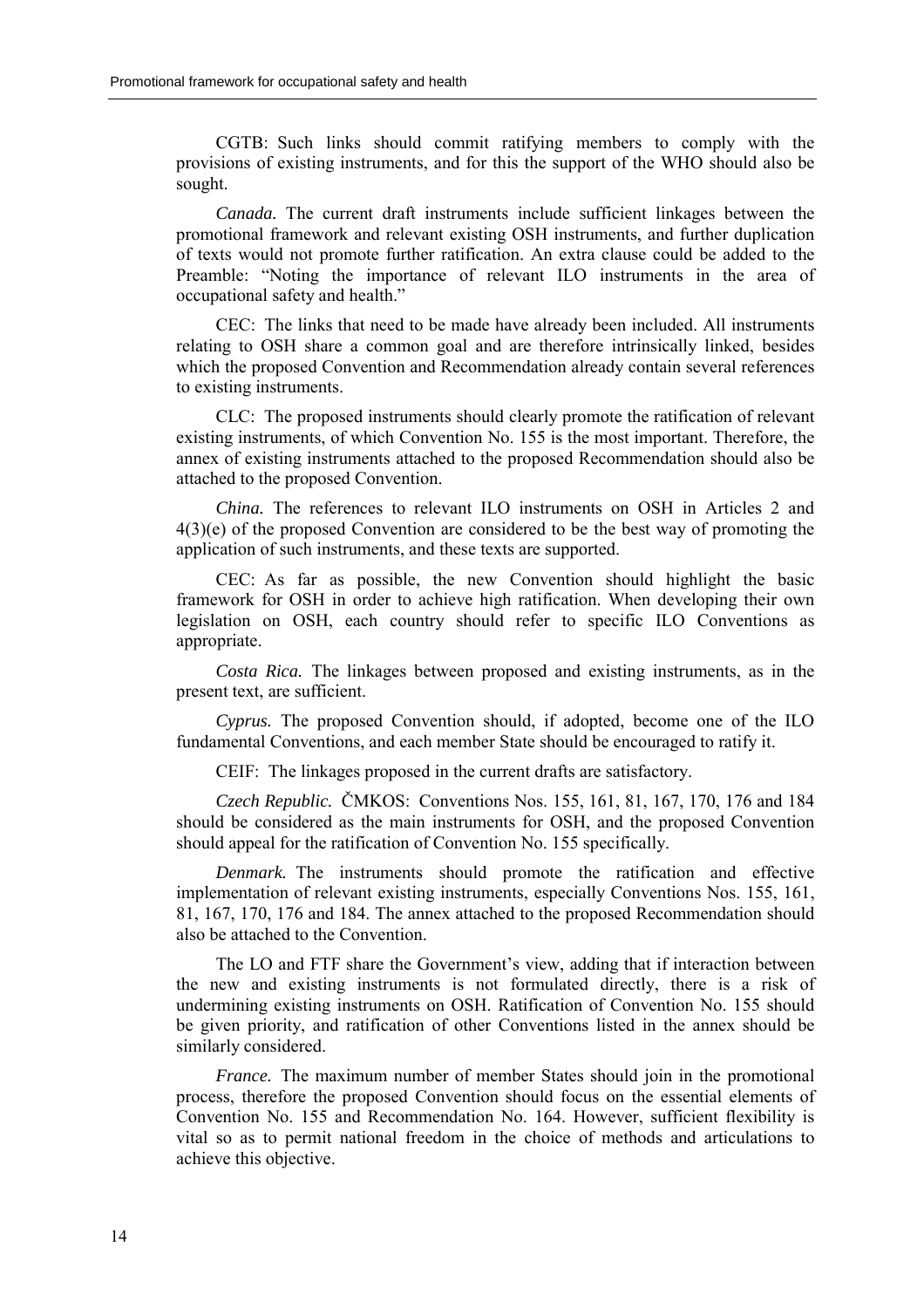CGT-FO: The main objective of the proposed Convention should be the ratification of existing relevant instruments, starting with Conventions Nos. 155, 161, 81, 167, 170, 176 and 184. Therefore, the annex to the proposed Recommendation should be attached to the proposed Convention. The main definition missing from the instrument is that of "occupational health", which includes workers' mental health as well as their physical health.

*Germany.* The proposed Convention should provide a framework, the provisions of which are given specific form through other OSH Conventions, so it is not necessary to create further links with them. Existing OSH instruments should be reviewed and adapted where necessary, and particular attention should be paid to Convention No. 161 and its accompanying Recommendation No. 171, where there are substantive links with the proposed instruments.

BDA: The present version of the existing text adequately articulates the link.

*Greece.* SEV, ESEE: The existing texts are sufficient to attain the objective of promoting existing relevant instruments.

*Guatemala.* Guatemala is currently reviewing and updating its own OSH legislation and Conventions Nos. 121 and 155 are both very important.

*Hungary.* Existing Conventions and Recommendations should not be promoted in themselves but as instruments to be used to achieve the goal of worker protection. In the promotional framework, the formulation of national OSH policy, reflecting high-level commitment, should come first as a basis for the ratification and implementation of specific workplace measures. The proposed instruments should refer to existing ones only where it is absolutely necessary to do so, such as the case of Convention No. 155 regarding national policy.

*Iceland.* Member States should be invited to ratify existing instruments, which could be done by a text in the proposed Recommendation. However, it is important that as many member States as possible ratify the new Convention and considerations concerning the ratification of other instruments should be avoided.

ASI: The promotional framework instruments should help promote the ratification and effective implementation of relevant existing instruments. Such an approach would be consistent with the integrated approach and the ILO Global Strategy on OSH adopted at the International Labour Conference in 2003. The Convention should call for the ratification of Conventions Nos. 155, 161, 81, 167, 170, 176 and 184, on a priority basis, and the ratification of other Conventions listed in the annex should also be considered. To this end, the annex to the Recommendation should also appear as an annex to the Convention.

*India.* Relevant existing instruments and statutes should be taken into account when formulating national OSH policy, systems and programmes. A link between the proposed instrument and relevant existing instruments could be considered, but the ultimate act of linking should be left with the countries concerned.

*Italy*. There should be a close link between the proposed and existing instruments on OSH, as this solution would be in keeping with the promotion of the integrated approach and the conclusions of the International Labour Conference in 2003.

CGIL, CISL, UIL: The promotional framework instruments should help promote the ratification and effective implementation of relevant existing instruments. Such an approach would be consistent with the integrated approach and the ILO Global Strategy on OSH adopted at the International Labour Conference in 2003. The Convention should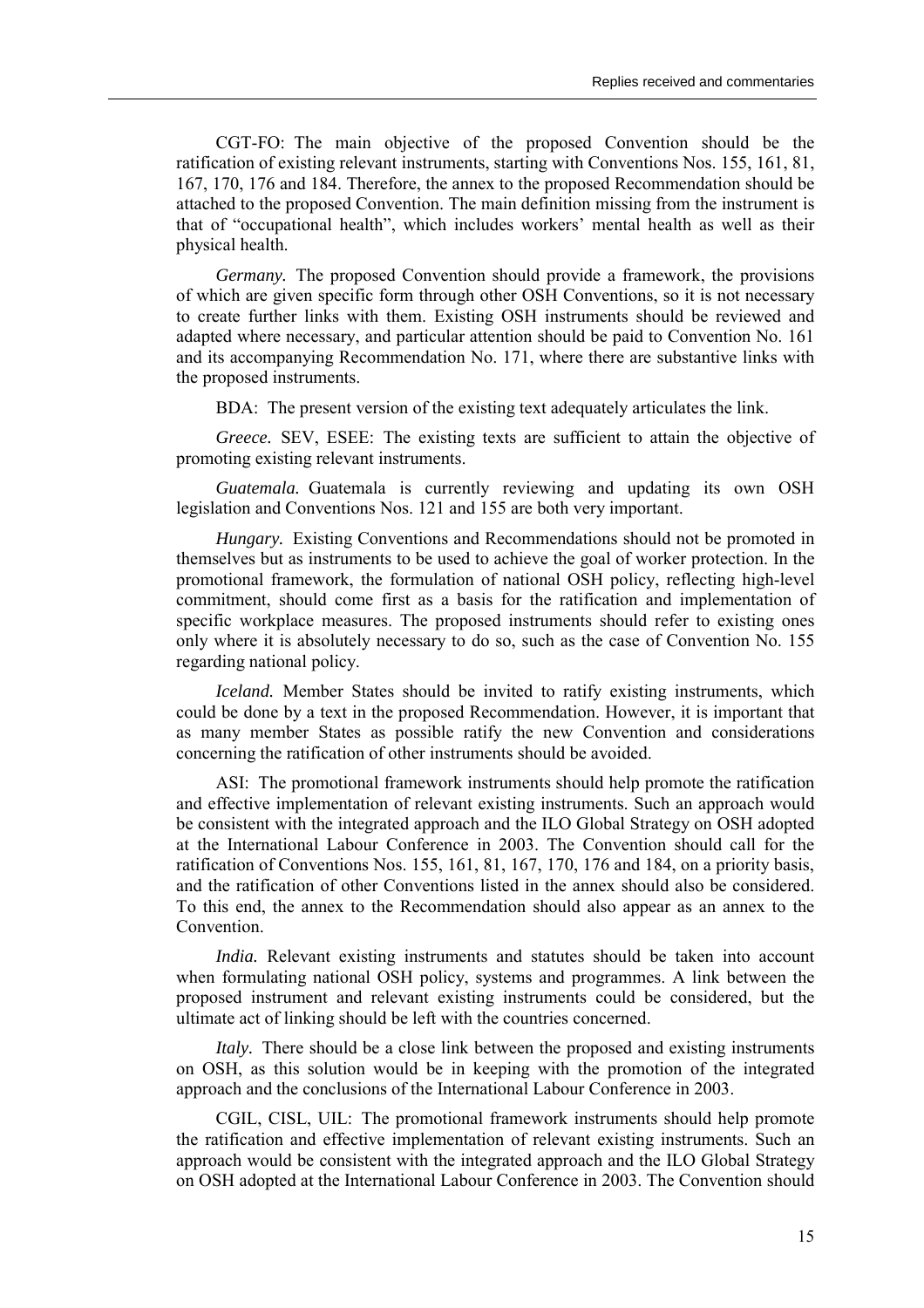call for the ratification of Conventions Nos. 155, 161, 81, 167, 170, 176 and 184, on a priority basis, and ratification of other Conventions listed in the annex should also be considered. To this end, the annex to the Recommendation should also appear as an annex to the Convention.

*Japan.* Relevant existing instruments are appropriately referred to in the draft Convention (Article 2) and in the Recommendation (Paragraph 7).

*Kenya.* Relevant existing instruments contain standards but there has been a lack of zeal in implementing them. The promotional framework for OSH provides the impetus needed.

*Republic of Korea.* Not many countries have ratified relevant existing instruments since they specify duties that are substantially concrete and comprehensive. Moreover, given different OSH standards in different countries, linking the proposed instruments to existing ones may make it harder for countries to ratify the new Convention.

*Lithuania.* Listing relevant existing instruments, as has been done in the annex to the proposed Recommendation, is sufficient.

*Malawi.* The ratification of relevant existing instruments can only be achieved if the proposed instruments provide for financial mechanisms for their implementation. There is also a need to provide incentives to influence ratification or to prescribe periods within which member States should ratify Conventions.

*Malaysia.* The proposed Convention should be as simple as possible to ratify, so its contents should be as general and non-prescriptive as possible when referring to existing instruments. This approach would indirectly promote the use of the existing instruments by member States and over the years lead to their ratification.

*Mexico.* Links between the proposed instrument and existing ones can be achieved through national policies that are consistent with Article 4 of Convention No. 155, and that have been formulated and implemented through the participation of employers and workers. To ensure such participation, Mexico has established workplace safety and health committees that monitor the implementation of relevant legislation and promote better working conditions.

*Mongolia.* Mongolia has implemented a national programme on OSH with some success, but there is a need to further strengthen the national inspection system and to foster a preventative OSH culture. The proposed instruments will greatly help with this and are supported.

*Netherlands.* FNV, CNV, MHP: The promotional framework instruments should help promote the ratification and effective implementation of relevant existing instruments. Such an approach would be consistent with the integrated approach and the ILO Global Strategy on OSH adopted at the International Labour Conference in 2003. The Convention should call for the ratification of Conventions Nos. 155, 161, 81, 167, 170, 176 and 184, on a priority basis, and the ratification of other Conventions listed in the annex should also be considered. To this end, the annex to the Recommendation should also appear as an annex to the Convention.

*New Zealand.* The original intention behind the integrated approach was to facilitate the rationalization and updating of existing OSH instruments. The link between the proposed instrument and relevant existing instruments is implied by the very notion of a "framework"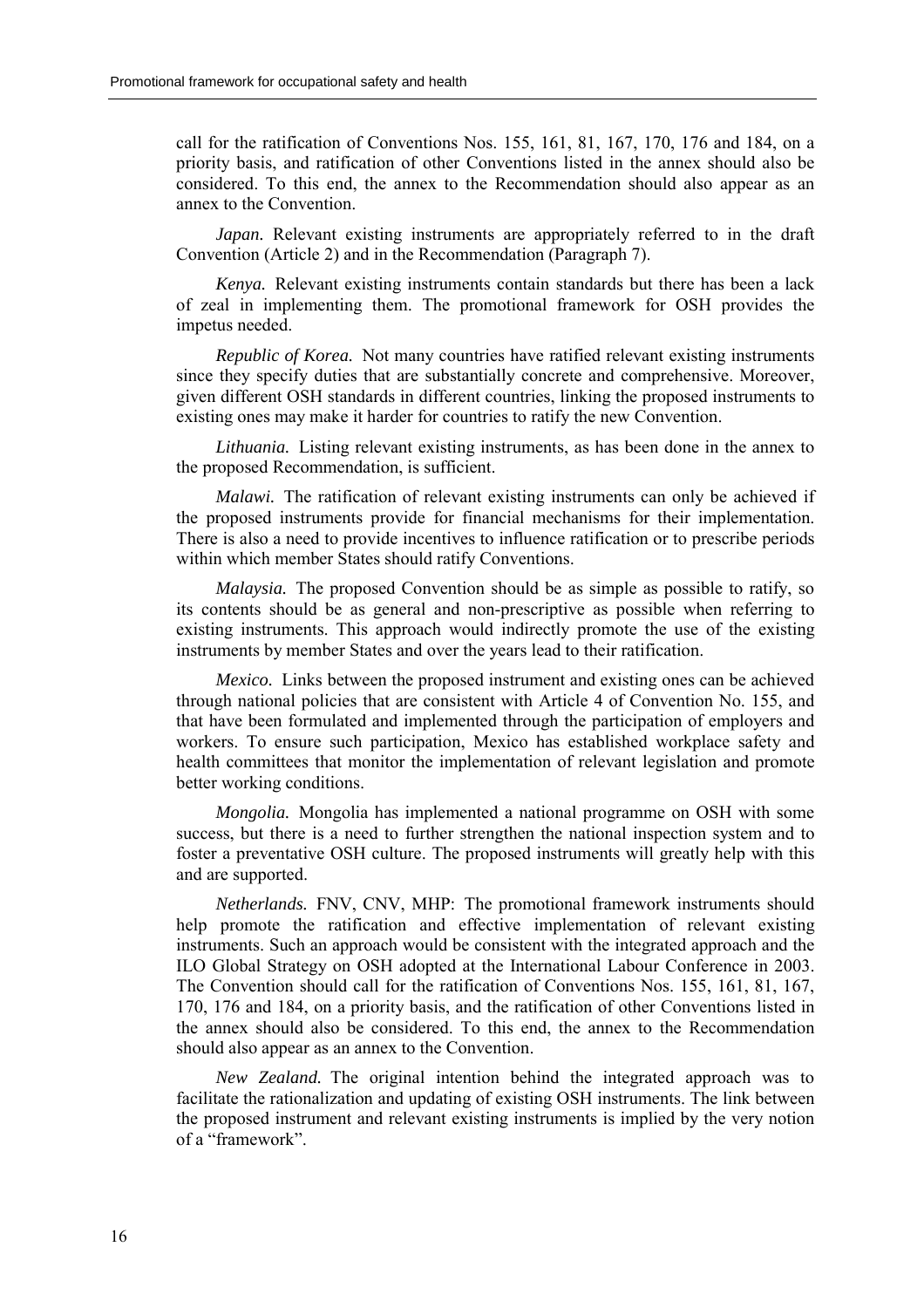*Norway.* The references to Convention No. 155 and Recommendation No. 164 in the Preamble of the proposed Convention are sufficient, but a more general reference to the ILO fundamental Conventions and to the Decent Work Agenda is recommended. The annex to the proposed Recommendation could also be an annex to the Convention and be referred to in a footnote.

The NHO and the LO support the Government's position, but the LO wishes to see a mention of Convention No. 119, although it is recognized that this Convention needs updating.

*Peru.* Articulation of the link between the proposed instruments and relevant existing instruments is necessary in order to give legal backing and effective promotion to the proposed instruments.

*Poland.* Solidarność: The promotional framework instruments should help promote the ratification and effective implementation of relevant existing instruments. Such an approach would be consistent with the integrated approach and the ILO Global Strategy on OSH adopted at the International Labour Conference in 2003. The Convention should call for the ratification of Conventions Nos. 155, 161, 81, 167, 170, 176 and 184, on a priority basis, and the ratification of other Conventions listed in the annex should also be considered. To this end, the annex to the Recommendation should also appear as an annex to the Convention.

*Portugal.* CIP: The links between the proposed texts and existing instruments are satisfactorily articulated.

CGTP: Such links should be made very clear and to this end it should be stated that the application of existing instruments will not be adversely affected by the approval of the new, more generic and more broadly applicable instruments. The articulation of the link between instruments should be set out in the Preamble.

*Senegal.* CNTS: Ratification of the proposed Convention should automatically entail that of other relevant ILO instruments dealing with OSH. New wording is proposed for Article 2.

*South Africa.* The proposed instruments need to promote core OSH instruments, such as Convention No. 155 and fundamental principles such as those for workers' rights. The promotional framework should also promote awareness-raising and OSH training, and seek to promote improved relations between workers and employers.

BUSA: The proposed text is sufficient for its purpose.

*Spain.* Linking relevant existing instruments to ratification of the proposed Convention could seriously complicate the ratification process in countries that have so far ratified few of the existing instruments. Consideration should be given to moving the link to the proposed Recommendation.

CC.OO.: A promotional framework for OSH must give added value, consistent with the integrated approach set out in the ILO Global Strategy on OSH, and therefore the proposed Convention should call for ratification of Convention No. 155 as a priority as well as the Conventions listed in the annex.

*Sweden.* LO: The purpose of the proposed Convention, which is to promote ratification of relevant existing instruments, should be elucidated. The main Conventions that should be referred to in the Convention are Conventions Nos. 81, 129, 155, 161, 167, 170, 176 and 184 and their respective Protocols, and of these, Convention No. 155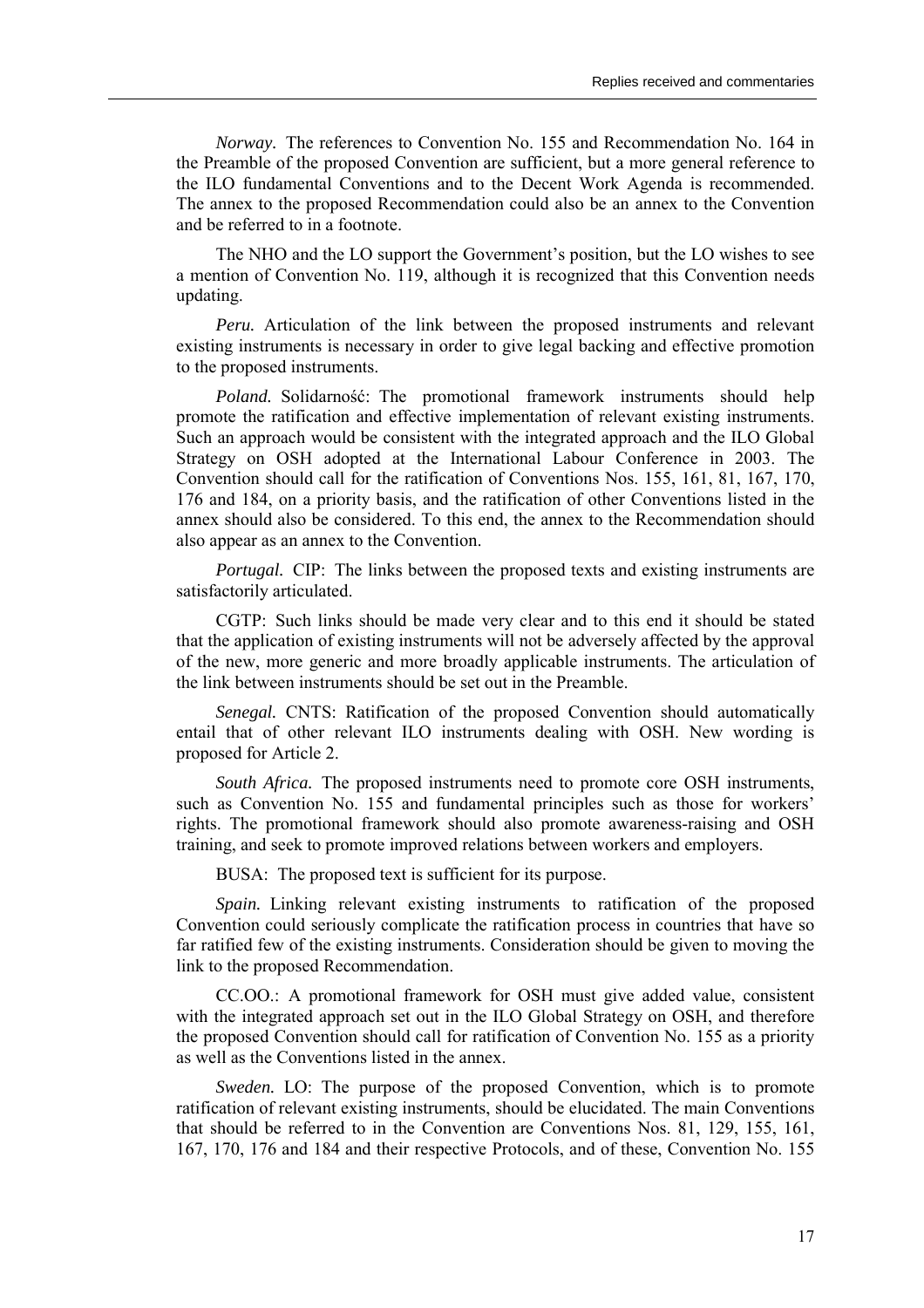is the most important. The annex to the Recommendation should be attached to the Convention as well.

*Switzerland.* Any links with other relevant OSH Conventions would make the proposed Convention harder to ratify, which is not the intention. In the proposed texts, Articles 1 and 2 merely refer to the principles in Convention No. 155 and other relevant instruments, which is acceptable.

*United Kingdom.* The current texts are acceptable. Any more specific reference could prevent member States that are currently unable to ratify some or all of the existing instruments from ratifying the proposed Convention.

The CBI supports the Government's view.

TUC: The promotional framework instruments should help promote the ratification and effective implementation of relevant existing instruments. Such an approach would be consistent with the integrated approach and the ILO Global Strategy on OSH adopted at the International Labour Conference in 2003. The Convention should call for the ratification of Conventions Nos. 155, 161, 81, 167, 170, 176 and 184, on a priority basis, and the ratification of other Conventions listed in the annex should also be considered. To this end, the annex to the Recommendation should also appear as an annex to the Convention.

*United States.* AFL-CIO: The proposed instruments should serve to enhance and promote the adoption and effective implementation of other existing instruments, as this would be consistent with the integrated approach and the ILO Global Strategy on OSH adopted in 2003. This purpose should be explicitly stated, for instance through a new paragraph in Part II of the Convention. The Convention should also call for the ratification of Convention No. 155 on a priority basis, and also of Conventions Nos. 161, 81, 167, 170, 176 and 184. To reinforce the relationship between the new Convention and existing instruments, the annex to the Recommendation listing existing instruments should also be included as an annex to the Convention.

*Uruguay.* Existing ILO instruments on OSH are fully endorsed and should be referred to in the proposed Convention.

#### *Office commentary*

Most of those who responded to this question underline the importance of establishing a link between the proposed texts and existing ILO instruments on OSH. Several respondents, in particular workers' organizations, emphasize the need to create a strong link. With regard to the manner in which the link should be established, there are different views. Some consider that the draft proposed by the Office is sufficient. Two governments and several workers' organizations consider that this link should be reinforced by modifying the Preamble or by annexing a list of relevant instruments not only to the Recommendation but also to the Convention. Taking these comments into account, the Office has modified the fourth paragraph in the Preamble of the proposed Convention by adding the words "and other instruments of the International Labour Organization relevant to the promotional framework for occupational safety and health<sup>"</sup> after the reference to Convention No. 155 and Recommendation No. 164. The wording in Article 2(2) has also been aligned accordingly.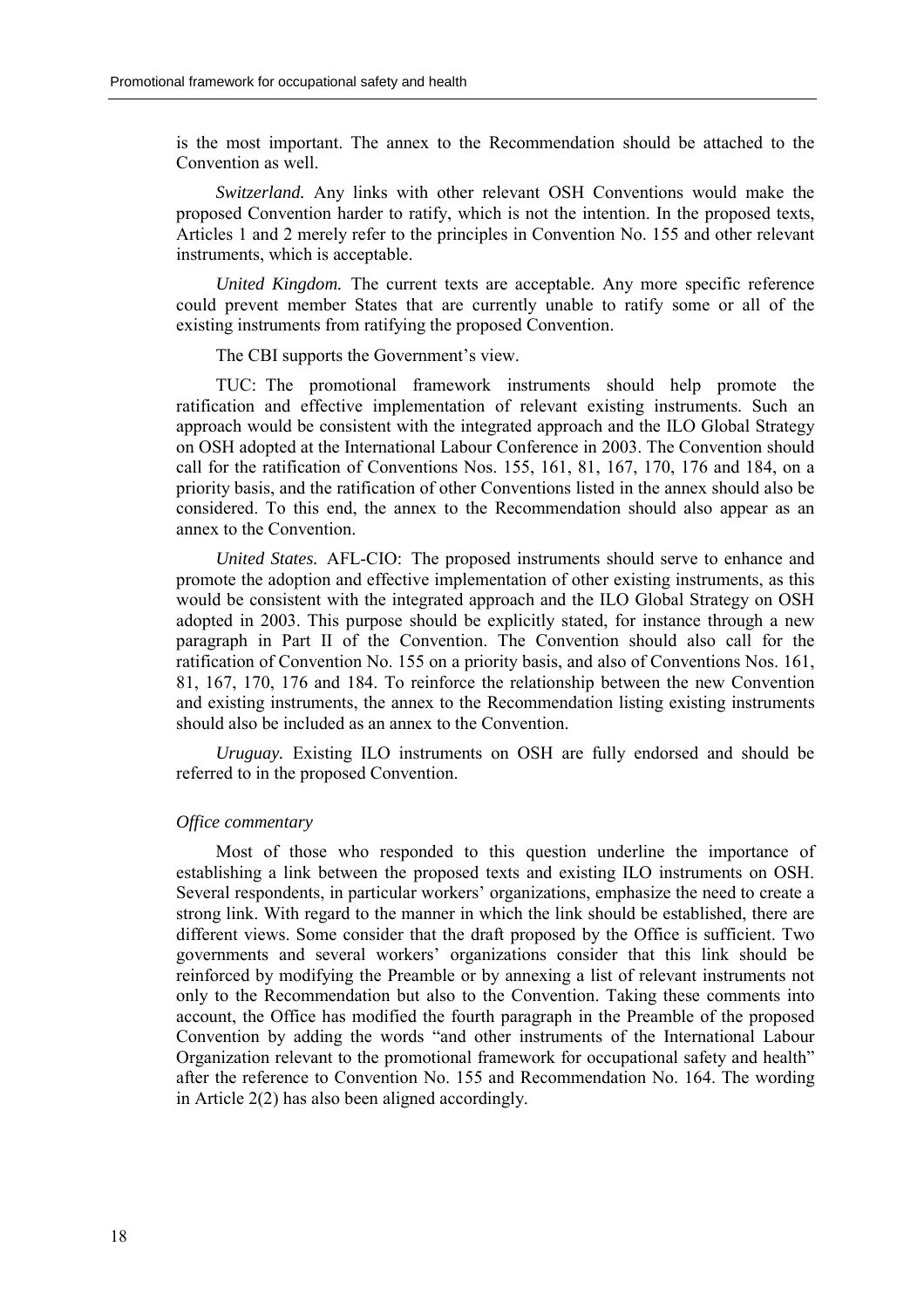**Qu. 2** *Should the basic principles governing a national policy on occupational safety and health be included? If so, please specify.*

*Total number of replies from governments: 36.* 

*Affirmative:* 16. Australia, Brazil, Costa Rica, Cyprus, France, Germany, Guatemala, India, Italy, Mexico, Mongolia, New Zealand, Peru, Slovakia, South Africa, Turkey.

*Negative:* 16. Argentina, Austria, Barbados, Canada, China, Hungary, Iceland, Japan, Kenya, Republic of Korea, Lithuania, Malaysia, Netherlands, Norway, Spain, Switzerland.

*Others:* 4. Denmark, Malawi, United Kingdom, Uruguay.

*Argentina.* The basic principles on OSH are implicitly set forth in the proposed texts. However, reference could also be made to what percentage of the national budget is allocated to OSH, and the level of the highest authority for such matters.

*Australia.* Key OSH principles should be set out in Article 2 of the proposed Convention (see Observations on Article 2).

*Austria.* Basic principles should not be included.

*Barbados.* It is not necessary to include basic principles for OSH policy, since these are already clearly stated in Convention No. 155.

*Brazil.* Basic principles should be included, as these define the guidelines for national policy in this area. Their inclusion should also broaden the degree of coverage of workers and the forms of work that have often been excluded.

CNI: It is the responsibility of each country to define the basic principles for its own national OSH policies.

CGTB: Such principles should not be included because of the risk of placing the protection of workers under the influences of the market.

*Canada.* Basic principles should not be included, since they are included in other ILO instruments, notably Convention No. 155. The reference to Article 4 of Convention No. 155 in Article 1 of the proposed Convention may also be omitted, so as to broaden the term "national policy".

CEC: The basic principles for national OSH policy are best determined by member States, and since Article 1 of the proposed Convention already refers to Article 4 of Convention No. 155, there is no need to include an additional reference to the basic principles.

CLC: The basic principles governing a national OSH policy should be specified. They should be derived from, and be consistent with, the principles of national policy in Convention No. 155.

*China.* The text of Article 3 of the proposed Convention is supported, and it is suggested that specific basic principles should not be listed. Because of the differences in national systems, organization and administration, models of management of OSH are also different.

CEC: The purpose of the Convention is to promote the setting up of a framework, and individual countries should decide the principles to follow in developing a national management policy for OSH. It is therefore inappropriate to include such a policy in the **Convention**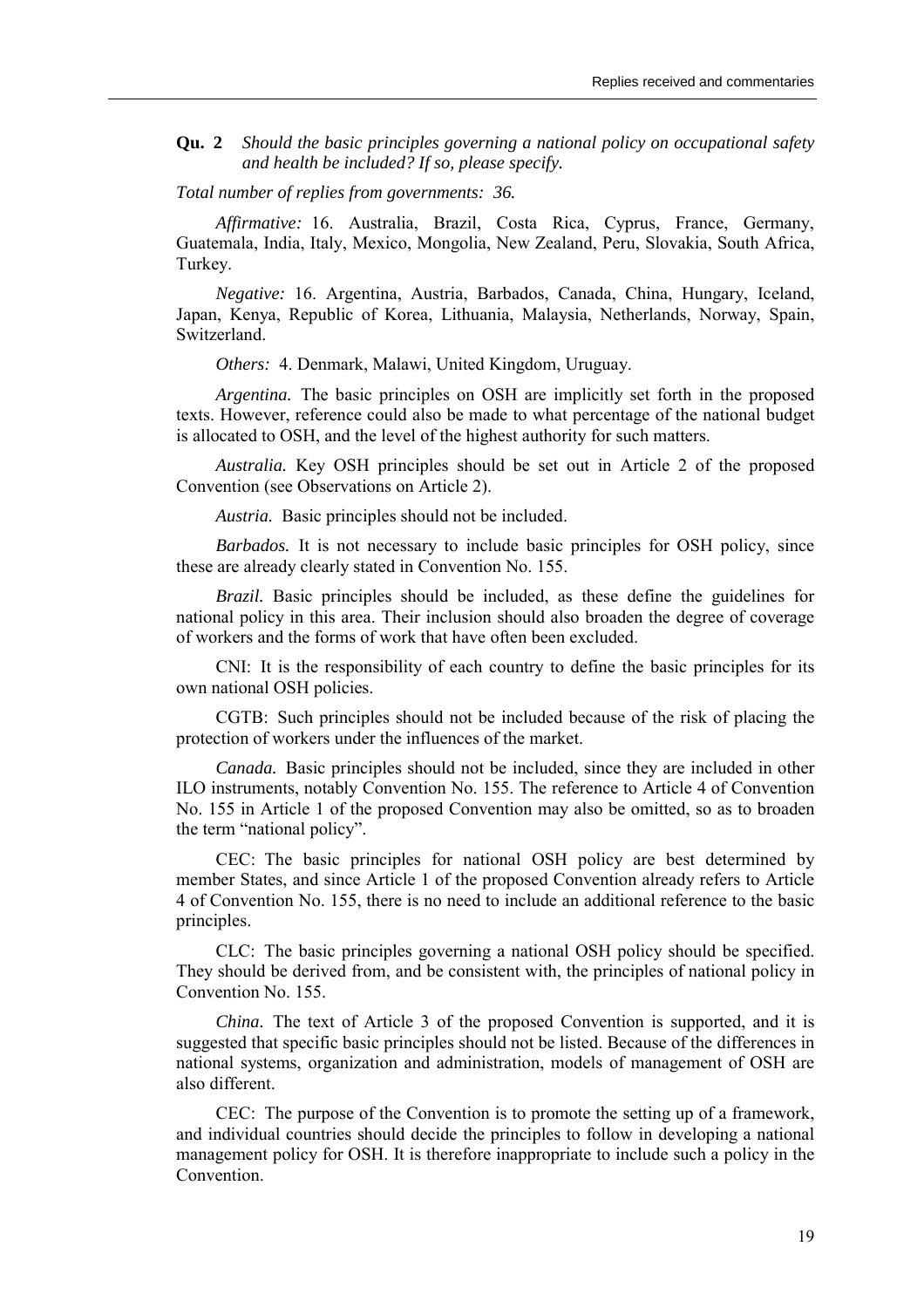ACFTU: Although they form a promotional framework, these instruments appear to be too sweeping and are not specific enough. Basic principles and contents relating to OSH should be included, even if reflected in other relevant instruments as well. If they are not included, the entitlement of workers cannot be effectively secured in those countries that only ratify this Convention and not other basic OSH Conventions.

*Costa Rica.* It would be appropriate to include a reference to basic principles such as solidarity, equity, justice and social responsibility, because Convention No. 155 does not address these issues. In addition, areas for action such as promotion, ongoing research, establishment of bodies to promote a preventative culture and coordination of national resources should be included.

*Cyprus.* Basic principles governing national policy should be included, such as the existence of suitable legislation on OSH and inspection systems.

CEIF: The proposed text already refers to Article 4 of Convention No. 155, so there is no need to include the basic principles.

*Czech Republic.* ČMKOS: It would be useful to list the basic principles in the proposed Convention, including obligations for Members to analyse and evaluate basic principles of national policy, to adopt short-, medium- and long-term policy objectives, to determine economic instruments in support of national policy and to evaluate information from inspection systems. Policies should also deal with prerequisites for creating conditions to preserve maximum worker capacities – physically, mentally and socially.

*Denmark.* It is not absolutely necessary to specify the basic principles.

LO, FTF: If good practice is to be introduced at national and enterprise levels, it is necessary to specify what "good practice" is, especially for developing countries. Therefore, basic principles consistent with those in Convention No. 155 and its Protocol should be specified under National policy.

*France.* It would be useful to include a reference to the basic principles because national policies are based on them. The reference should include the assessment of occupational risks as far upstream as possible, balanced information and worker consultation and the provision of protection in accordance with national legislation.

CGT-FO shares this view, also noting the importance of highlighting the responsibilities of governments both to enact and to ensure the implementation of relevant legislation.

*Germany.* The most important principle of a national policy is to promote OSH and to further the aims through specific measures, so the basic principles for national policy should be included in the Convention. A national policy may also indicate strategies, as well as subjects referred to in Convention No. 155.

BDA: The proposed text already refers to the principles of Article 4 of Convention No. 155, so it is not necessary to incorporate the basic principles into the text itself.

*Greece.* SEV, ESEE: There is no reason to include basic principles of national policy, as there is already explicit reference to the principles of Article 4 of Convention No. 155.

*Guatemala.* The policy required by the proposed Article 3 would reinforce the development of an OSH culture. The social partners can thus participate in securing a safe and healthy environment through a system of defined rights, responsibilities and duties for all sectors.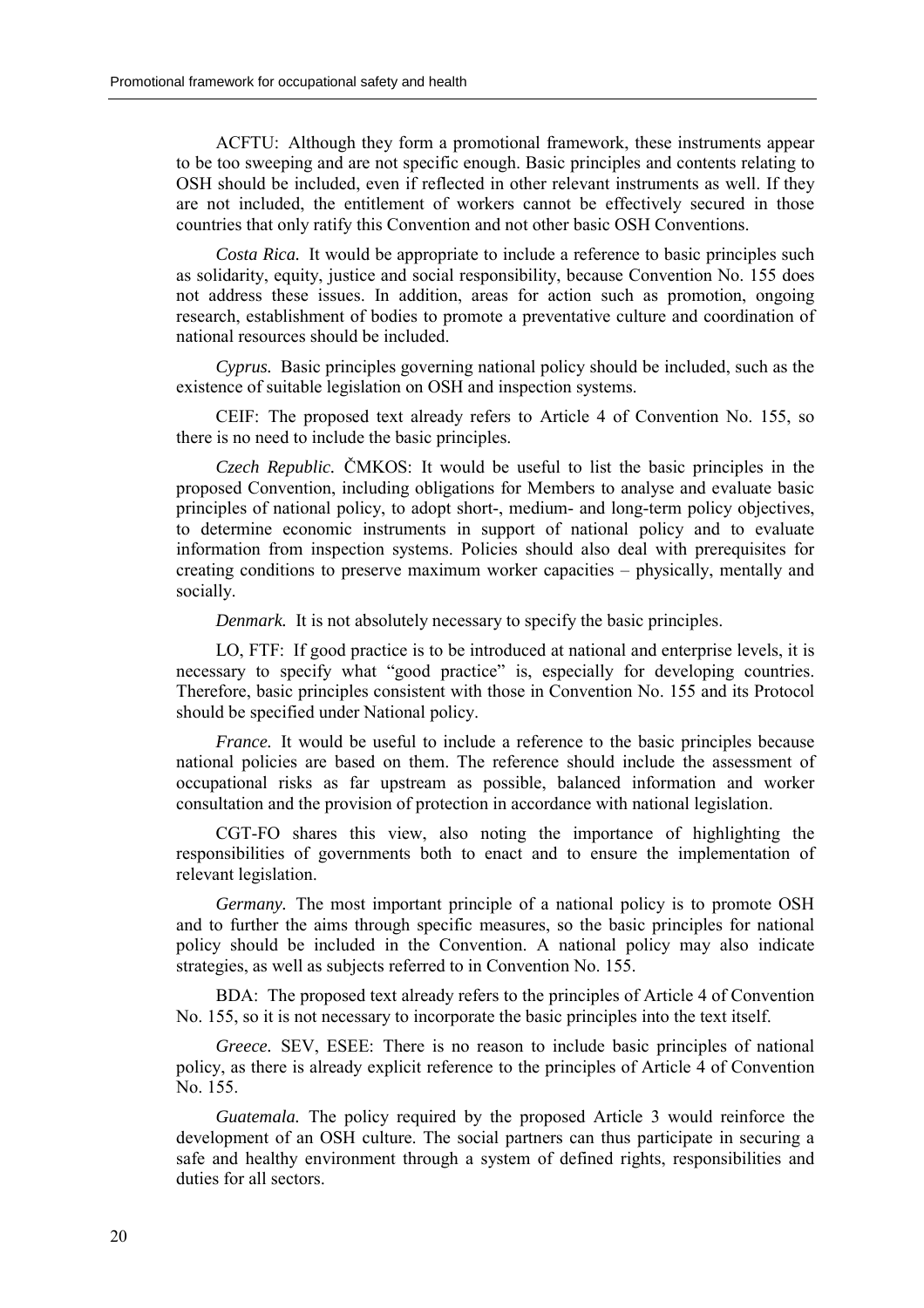*Hungary.* Since political commitment to OSH is best formulated though national policy, the concept of national policy needs to be clarified in order to facilitate uniform interpretation and application. The text of the proposed instruments is necessary and sufficient for this purpose.

*Iceland.* A more detailed description of national policy than is given in the proposed texts is not needed, since that would hinder ratification. However, the ILO could publish guidelines or a code of practice on what constitutes good "national practice".

ASI: The basic principles governing a national policy on OSH should be specified, so that member States adopt good health and safety practices at national and enterprise levels. Principles consistent with those contained in Convention No. 155 should be specified in the national policy section of the proposed Convention and linked to the national system and programme sections.

*India.* Basic principles governing a national OSH policy should be included, which comprise basic components of an ideal policy and their objectives. This should ensure uniform standards of national policy among member States.

*Italy.* Existing instruments should be taken into account in the section on national policy, because of the importance of having close links between them and the proposed instruments. For example, Article 3 of the proposed Convention could recall the principles contained in Part II of Convention No. 155, including those for training and qualification.

CGIL, CISL, UIL: Basic principles governing a national policy on OSH should be specified, so that member States adopt good health and safety practices at national and enterprise levels. Principles consistent with those contained in Convention No. 155 should be specified in the national policy section of the proposed Convention and linked to the national system and programme sections.

*Japan.* A national policy should be set out in the light of national conditions and practice. The basic principles for doing this are indicated in relevant existing instruments, including the ILO *Guidelines on occupational safety and health management systems* (ILO-OSH 2001).

*Kenya.* It is not necessary to include the basic principles of a national OSH policy, because Convention No. 155 already sets out the contents for such a policy.

*Republic of Korea.* Basic principles should not be included, since the proposed instruments reflect the basic objective and the concept of a national policy.

*Lithuania.* These principles do not need to be included, since they are noted in Convention No. 155, to which there is a reference in Article 1(a) of the proposed Convention.

*Malawi.* The principles of national policy are well articulated under Convention No. 155, and all member States should by now have comprehensive national policies in place for OSH. It makes little difference whether the principles are included or not in the proposed instruments if proper measures to ensure national application and ratification are not in place.

*Malaysia.* It is not necessary to include basic principles in the proposed Convention. It would be sufficient for the Convention to cross-refer to Part III of Convention No. 155.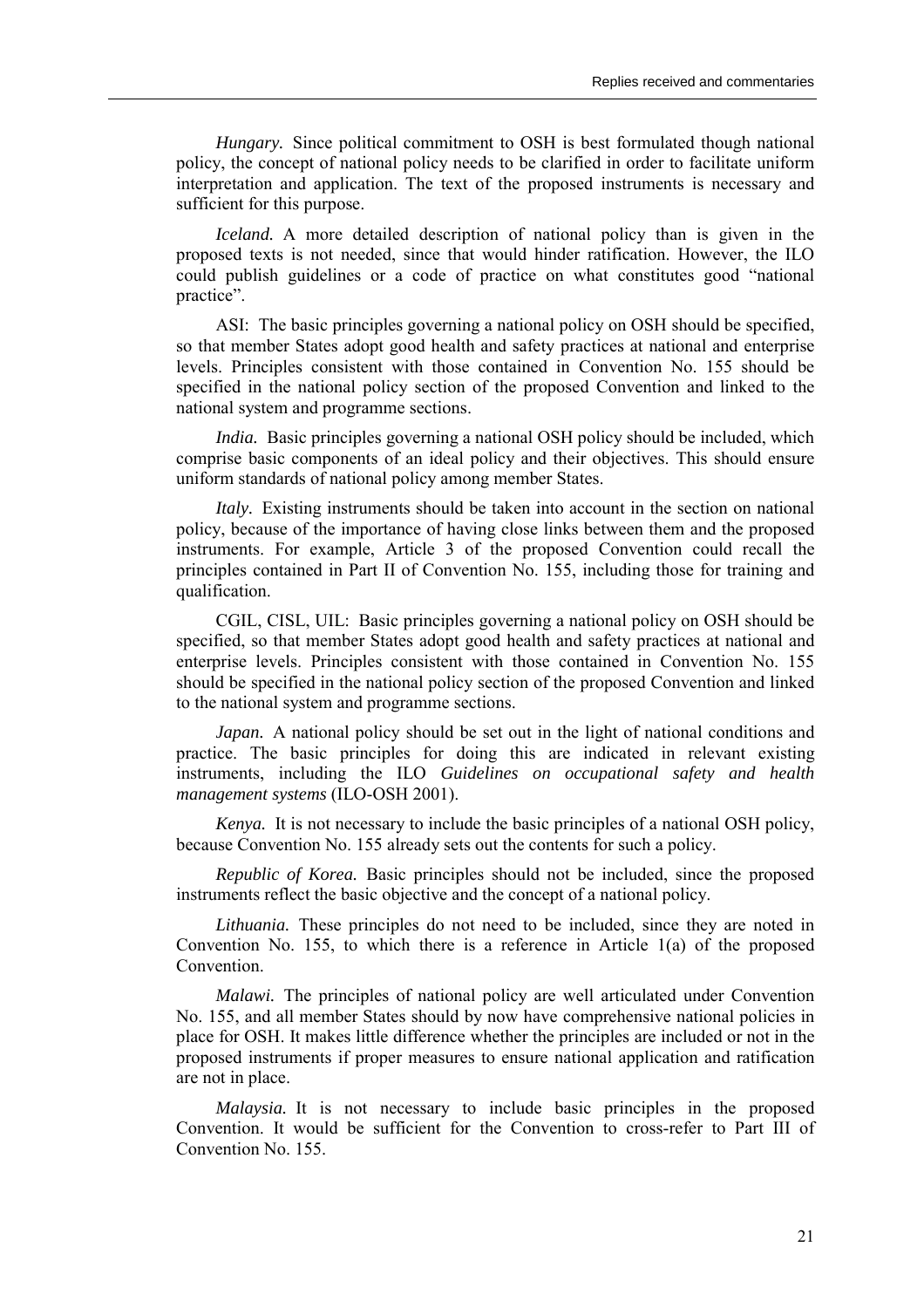*Mexico.* OSH is important to the improvement of living and working conditions in Mexico, contributing to improved productivity and competitiveness and promoting trade relations. Relevant legislation is therefore needed, and it is necessary to formulate a series of measures that involve governments, employers and workers. In view of this, it is of utmost importance to include basic principles governing national policies in the proposed instruments.

*Mongolia.* Basic principles should be included, since these will help member States to promote continuous improvement of OSH through the development of national policies, systems and programmes. Such principles will also provide general guidelines for the revision of existing legislation, ensuring consistency with ILO standards.

*Netherlands.* The inclusion of basic principles governing national policy is not supported.

FNV, CNV, MHP: Basic principles governing a national policy should be specified, so that member States adopt good health and safety practices at national and enterprise levels. As a minimum, the proposed Convention should refer to the principles in Convention No. 155, but it would be clearer to list these principles in the proposed Convention. The coherence between national policies, systems and programmes should also be expressed more clearly.

*New Zealand.* The proposed instruments should include basic principles relating to OSH, such as those set out in *The Workplace Health and Safety Strategy for New Zealand to 2015*. This Strategy identifies the principles of prevention, participation, responsibility and practicability  $-$  ones that can be drawn from relevant existing instruments such as Convention No. 155 and Recommendation No. 164.

BNZ: Further elaboration of the basic principles is not required since the text already refers to the principles set out in Article 4 of Convention No. 155.

The NZCTU shares the Government's views.

*Norway.* The references to Convention No. 155 in the Preamble and Article 1(a) of the proposed Convention are both adequate and sufficient.

The NHO shares the Government's opinion.

LO: Basic principles consistent with those in Convention No. 155 and its Protocol are necessary. This could be achieved in Part III of the proposed Convention, referring to the content of Convention No. 155 but not being limited to it.

*Peru.* The proposed instruments should include the basic principles governing national policies on OSH, so that governments can feel committed to OSH and give priority to the matter when drawing up national programmes.

*Poland.* Solidarność: Basic principles governing a national policy on OSH should be specified, so that member States adopt good OSH at national and enterprise levels. Principles consistent with those contained in Convention No. 155 should be specified in the national policy section of the proposed Convention and linked to the national system and programme sections.

*Portugal.* CIP: The proposed Convention refers to the principles of Article 4 of Convention No. 155 and there is no justification for further mention of these basic principles.

CGTP: Basic principles should be expressly stated in the proposed Convention, including the right of all workers to a safe and healthy working environment and the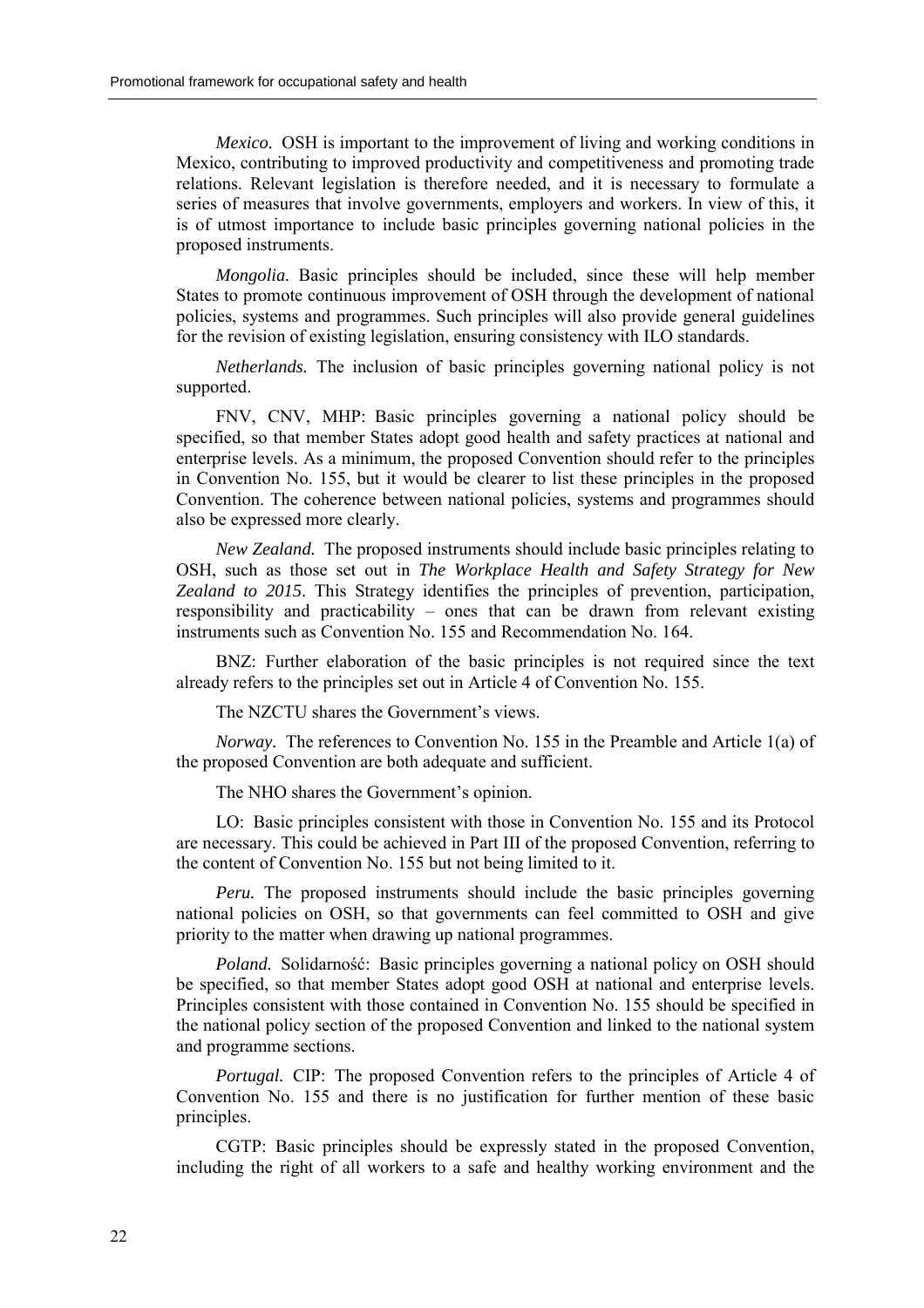duty of all employers to prevent occupational risks and to promote workers' health, organizing measures and integrating them within all enterprise activities.

*Senegal.* CNTS: The following principles governing a national policy on OSH should be mentioned, which are in line with those in Convention No. 155. These are the avoidance of risks by initial design, installation, use and maintenance, the establishment of sound ergonomic principles, the provision of further training and qualifications, the development of communication and cooperation at all levels, the protection of workers from disciplinary action as a result of actions properly taken, and setting up appropriate and adequate inspection systems.

*Slovakia.* Basic principles governing national policy on OSH should be included, because the transparent expression of such principles is important.

*South Africa.* Basic principles governing national policies should be included, in order to promote such principles as well as the main objectives of the promotional framework. The principles could also serve as guidelines for the formulation of a basic national OSH policy.

BUSA: The proposed text already refers to the principles of Article 4 of Convention No. 155. Therefore there is no need to include the basic principles.

*Spain.* It is not necessary to include basic principles, as the proposed Convention must be flexible and general in nature.

CC.OO.: Basic principles governing national OSH policy should be specified in terms of models, strategies, tools and resources required. Such principles should be specified in the section on national policy and be linked to the sections on national systems and programmes.

*Sweden.* LO: Basic principles governing national OSH policy and equivalent to those laid down in Convention No. 155 should be specified. Such instruments are particularly important in supporting countries with poorly developed OSH legislation.

*Switzerland.* The proposed Convention cannot extend the fundamental principles in Convention No. 155, and it is quite unnecessary to draw attention to them.

*Turkey.* The basic principles governing national policy on OSH could be added to the Recommendation. The principles to be included are the definition of the situation, descriptions of the sectors influenced by problems, specific indications of which problem is to be resolved by which policy and listing of problems by order of priority.

*United Kingdom.* The basic principles should be included, as currently defined in the proposed texts.

The CBI supports the Government's view.

TUC: Basic principles governing national OSH policy and equivalent to those laid down in Convention No. 155 and its Protocol should be specified. This is particularly important for developing countries that do not have a strong legislative framework.

*United States.* AFL-CIO: Basic principles governing a national policy on OSH should be specified so that member States adopt good health and safety practices at national and enterprise levels. This is particularly important for developing countries that do not have a strong legislative framework. Principles consistent with those contained in Convention No. 155 should be specified in the national policy section of the proposed Convention and linked to the national system and programme sections. In addition, a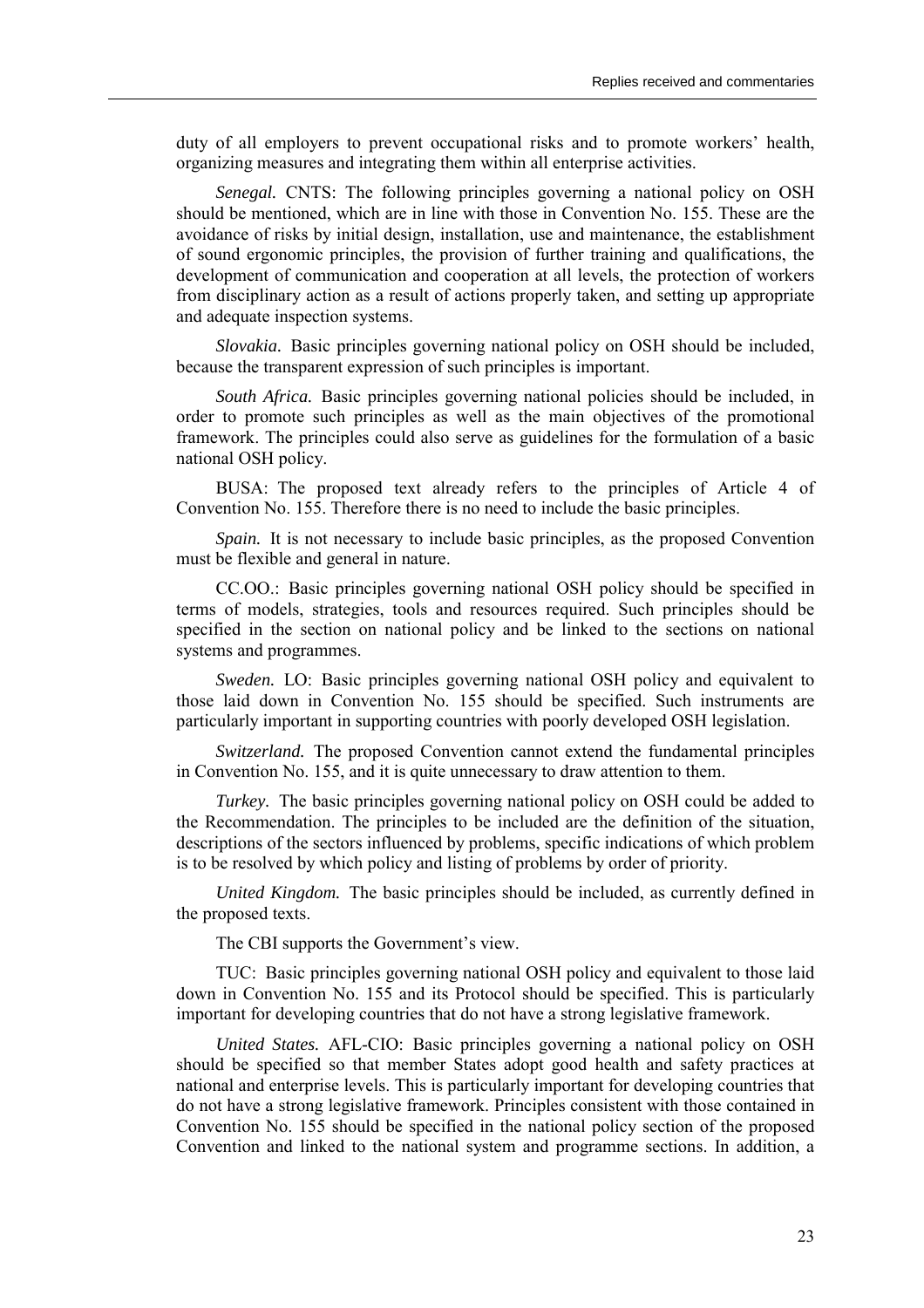section on national policy should be added to the Recommendation, so that it is consistent with the Convention.

*Uruguay.* The basic principles to be reflected in national OSH policies are already implicit in the proposed texts. These could be supplemented with an indication of the structure of the national authority.

#### *Office commentary*

The 36 responses from governments are evenly divided between those in favour of elaborating policy principles and those that consider further elaboration to be unnecessary. Among those who support the inclusion of policy principles, only a few governments provide concrete suggestions concerning elements to be included.

The replies received from workers' organizations indicate strong support for the need to include provisions reflecting, inter alia, the principles in Convention No. 155 concerning a national policy on OSH, as these principles are critical to improving OSH.

Responses from employers' organizations demonstrate that in their view the reference to Convention No. 155 in Article 1(a) of the proposed Convention is sufficient and that a repetition of the provisions in existing Conventions might defeat the purpose of this Convention as it would make it harder to ratify.

Against this background, the Office does not propose any modification to the existing provisions in respect of national policy.

**Qu. 3** *Concerning workplace measures, should any specific issues of prevention, such as indication of rights, duties and responsibilities, information and training, and workplace safety and health committees, be included? If so, please specify.*

#### *Total number of replies from governments: 34.*

*Affirmative:* 12. Argentina, Brazil, Costa Rica, Cyprus, Guatemala, Italy, Kenya, Mexico, Peru, South Africa, Turkey, Uruguay.

*Negative:* 18. Australia, Austria, Barbados, Canada, China, Denmark, Germany, Iceland, India, Japan, Republic of Korea, Lithuania, Malaysia, Netherlands, New Zealand, Norway, Spain, Switzerland.

*Other:* 4. France, Hungary, Mongolia, United Kingdom.

*Argentina.* It is vital to include in the instruments provisions about rights, duties, responsibilities, information, training and committees, as dealt with in Convention No. 155 and Recommendation No. 164.

*Australia.* There is no need to include specific prevention issues.

*Austria.* Specific issues of prevention should not be included, since there are already lists of rights, duties, etc. in Convention No. 155 and because workers' general rights are covered in the ILO fundamental Conventions.

*Barbados.* Specific issues of prevention should not be included, since the proposed instruments provide a broad promotional framework through which the existing instruments may be applied.

*Brazil.* Workplace measures should be included, so that the national policy can be readily implemented at the workplace level.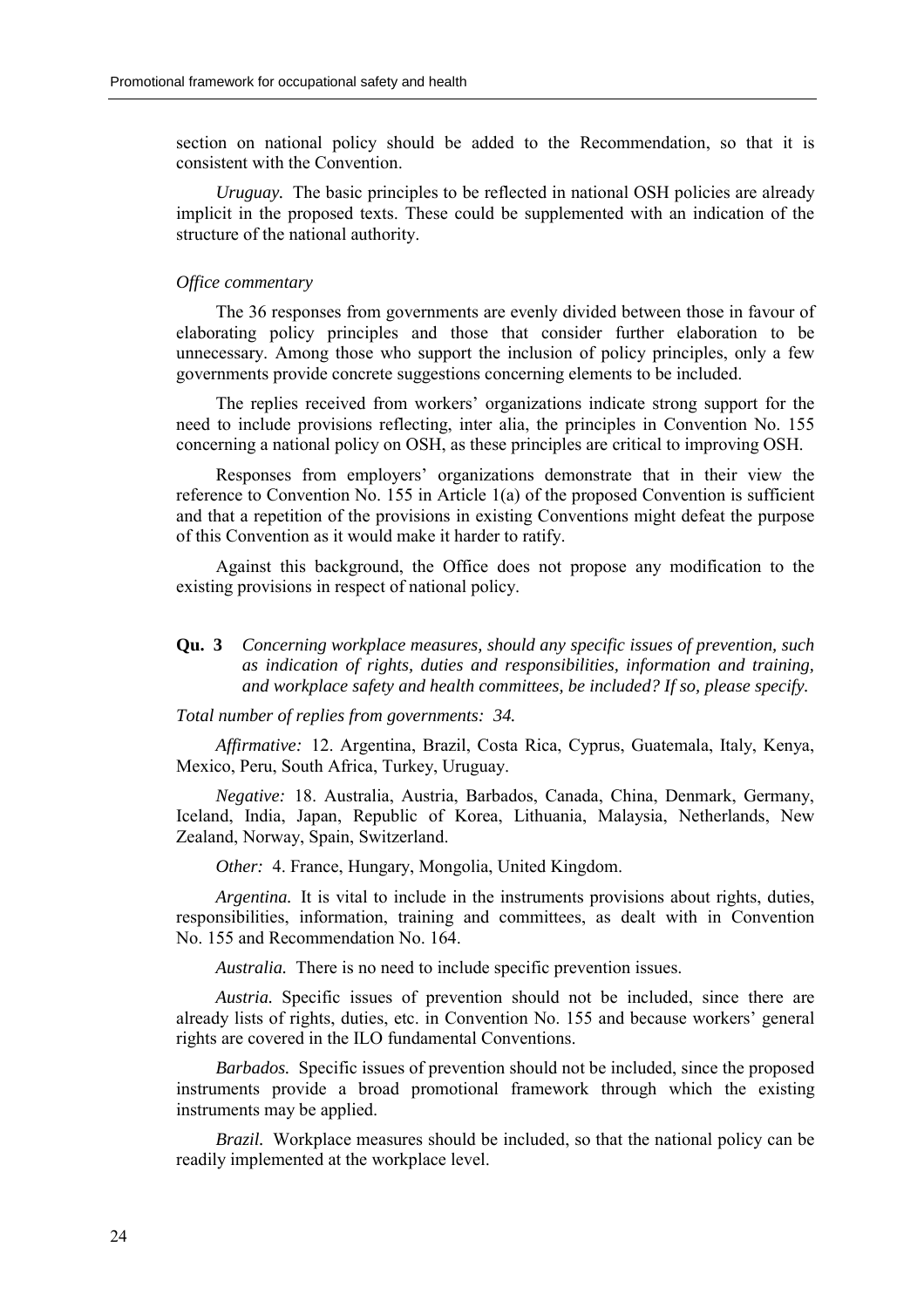CNI: Prevention issues are satisfactorily addressed by the ILO *Guidelines on occupational safety and health management systems*.

*Canada.* Relevant instruments addressing workplace measures are already referenced and it is not necessary to include prescriptive details in a promotional framework Convention. Moreover, including such details would make the Convention harder to ratify.

CEC: The definition of a national OSH culture refers to specific issues of prevention, including a system of defined rights, responsibilities and duties. The proposed Convention is not about rights, however, but provides a tripartite promotional framework for OSH, and as such gives a measure of flexibility. So specific issues of prevention should not be included.

CLC: Specific issues of prevention, such as an indication of rights, duties and responsibilities, information and training and workplace OSH committees should be included in the Convention. These include the rights of workers and their representatives as articulated in Convention No. 155. Government responsibilities should include the enactment and enforcement of legislation.

*China.* It would be inappropriate to include specific measures for workplaces because of the differences in economic resources and legislation between different countries. However, it would be appropriate to put forward minimum requirements, and some reference to specific measures could be included in the Recommendation (see Observations on Paragraph 3(f)).

CEC: In view of the differences in enterprise conditions and legal and social environments in each country, the Convention does not need to list specific issues of preventive measures at the enterprise level.

ACFTU: At the International Labour Conference in 2005, attention was focused on action at the national level to advance, promote and raise awareness of OSH. At the next discussion of the instruments, the main requirement should be to promote OSH at the workplace level.

*Costa Rica.* Reference could be made to Convention No. 155, which sets out areas for policy action by enterprises. As a useful tool for implementing measures at the enterprise level, safety and health committees should be included too.

*Cyprus.* An outline of the basic issues, such as duties and responsibilities, training, workplace safety and health committees, etc., could be included.

CEIF: There are numerous existing instruments covering all workers and activities, and including such measures in the proposed instruments would dilute their message.

*Czech Republic.* ČMKOS: The proposed Convention should address relevant issues of prevention, including the rights and obligations of workers, the responsibilities of governments and employers, and an obligation to cooperate mutually, to inform and consult, and to stop work in the event of danger.

*Denmark.* Specific issues of prevention should not be included, since these issues are already covered by existing ILO Conventions.

LO, FTF: A more detailed reference to employee rights is necessary in the instruments, since prevention is a prerequisite to reducing workplace accidents. Therefore, the Convention should emphasize the participation and representation of workers at all levels in the development of preventative initiatives, instruction,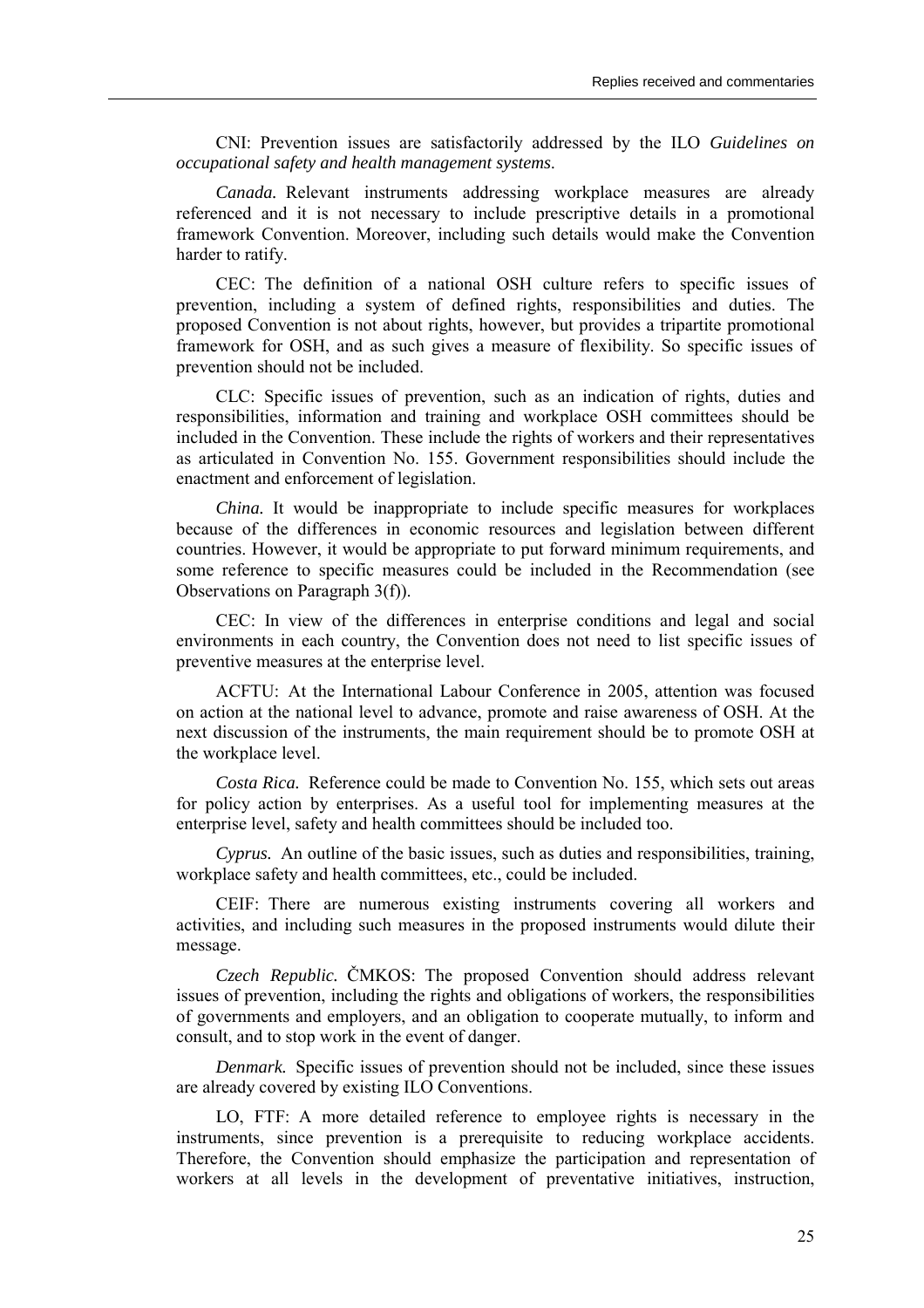education, training and information, access to occupational medical services, and the right to leave dangerous working situations.

*France.* It would be better to allow member States a degree of latitude in deciding how to implement the instruments in concrete terms, given that the integrated approach is intended to promote OSH through combinations of different instruments.

CGT-FO: It is essential for the instruments to have closer links with the workplace. The establishment of consultative bodies such as safety committees should be promoted and occupational health services and training should be available for all employees. Emphasis should also be placed on assessing and managing hazards and risks in the workplace, and as part of national programmes.

*Germany.* Since the new Convention is intended to be a framework, it should not include provisions about specific preventative workplace measures. Such matters are dealt with in existing OSH instruments or can be in new or amended ones.

BDA: All workers and all activities are already covered by numerous OSH instruments, so to include issues of prevention in the proposed instruments would repeat existing provisions, would detract from the promotional framework's goal of strengthening political will to enhance OSH and would undermine the value of such a forward-looking instrument.

*Greece.* SEV, ESEE: No special measures concerning workplaces should be included, since such measures are already covered in existing Conventions and Recommendations. Their inclusion in the proposed instruments would derogate from the initial objective of the promotional framework to encourage political commitment to the improvement of OSH and would generally undermine the value of the framework.

*Guatemala.* The proposed Convention provides a general framework for responsibilities, information and training so that each country can establish its own regulations and technical standards. It would therefore be appropriate to include safety and health committees as specific measures through which OSH can be promoted and accident and disease prevention programmes developed.

*Hungary*. The fundamental goal of political commitment to OSH would not be served by creating another OSH instrument with provisions on specific workplace measures that have already been formulated in other Conventions which have been neither widely ratified nor implemented. It is thus advisable to refrain from references to specific workplace measures.

*Iceland.* The proposed texts cover consultation and cooperation between the social partners on prevention issues and it is not necessary to extend further the scope of these provisions. If agreement could be reached, fundamental rights and obligations could be included in the proposed Recommendation.

ASI: The rights and responsibilities of governments, employers and workers should be addressed in the proposed texts. These should include, in particular, the right of workers to participate in the development of preventative programmes, to training, education, information and consultation, to have access to health services and to remove themselves from dangerous situations. The duty of workers to comply with OSH measures should also be included, as should that of employers to ensure safe working environments, to carry out risk assessments and to ensure adequate and appropriate OSH training, and that of governments to enact and enforce legislation.

*India.* Specific issues of prevention, such as indication of rights, duties and responsibilities, information and training and workplace OSH committees, should not be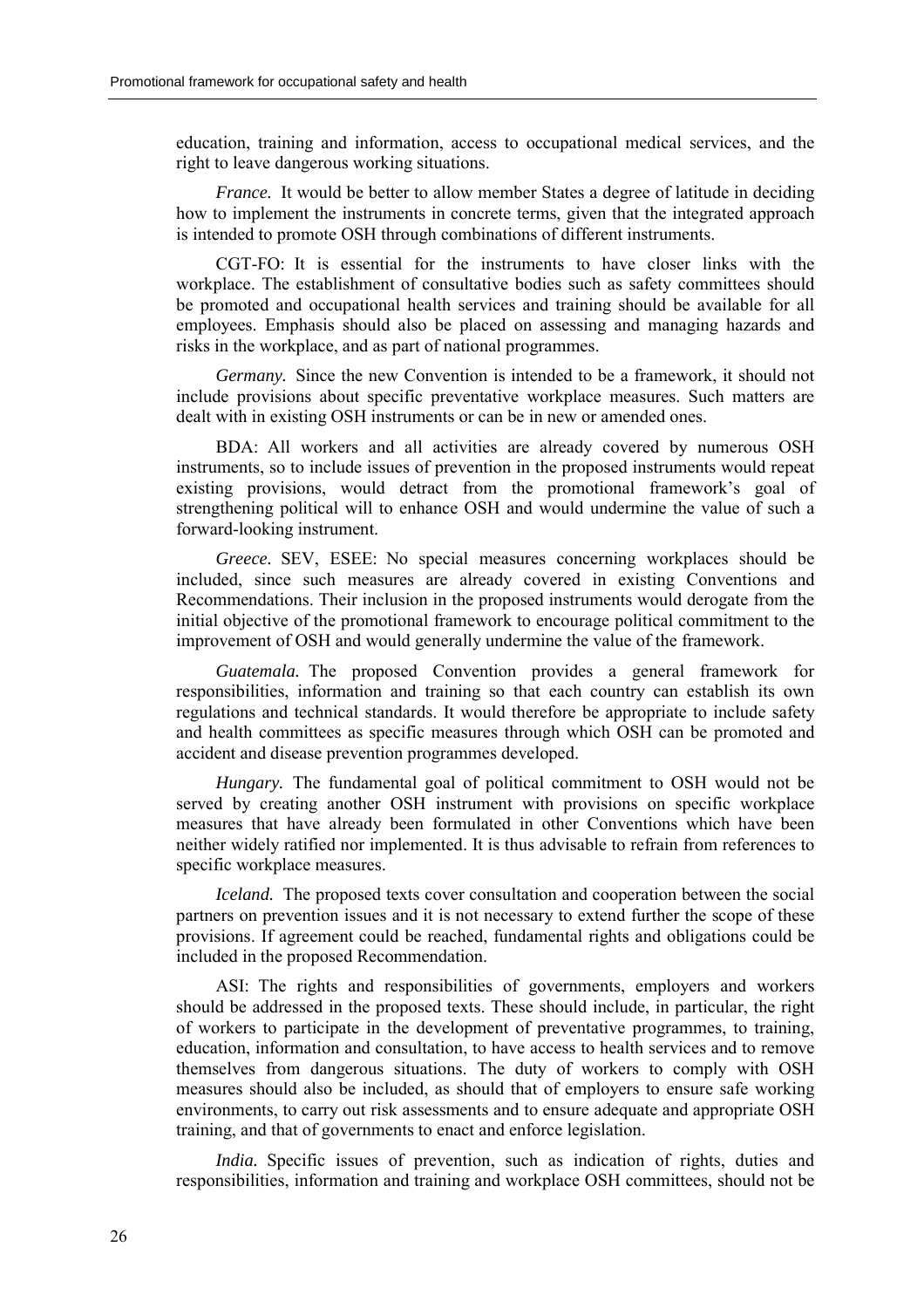included. Such issues may be dealt with by member States in accordance with national law and practice.

*Italy*. Specific workplace measures should be included since prevention is fundamental to an effective occupational safety policy. Among measures to be included, particular emphasis should be placed on risk assessment, providing workers with information and training, giving priority to collective rather than individual protection measures, health inspection and health measures.

CGIL, CISL, UIL: The rights and responsibilities of governments, employers and workers should be addressed in the proposed texts. These should include, in particular, the right of workers to participate in the development of preventative programmes, to training, education, information and consultation, to have access to health services and to remove themselves from dangerous situations. The duty of workers to comply with OSH measures should also be included, as should that of employers to ensure safe working environments, to carry out risk assessments and to ensure adequate and appropriate training, and that of governments to enact and enforce legislation.

*Japan.* Specific issues of prevention should not be included, because of the curtailed framework nature of the proposed Convention and Recommendation.

*Kenya.* To ensure safety and health at the enterprise level, the proposed instrument should include duties and responsibilities, such as the duty of employers to provide information and training to workers and managers. The proposed instrument should also place an obligation on employers to establish workplace safety and health committees.

*Republic of Korea.* Specific workplace measures should not be included since concrete standards for OSH already exist in other Conventions.

*Lithuania.* Specific issues of prevention should not be included, as this is outside the scope of the proposed instruments.

*Malaysia.* It is not necessary to mention specific issues of prevention, since a cross reference can be made to Article 20 of Convention No. 155.

*Mexico.* Specific issues of prevention are essential elements, therefore it is important to include them in the proposed instruments.

*Mongolia.* Specific prevention issues should be included, such as improving legislation, defining responsibilities, developing training mechanisms and establishing integrated structures with a range of social partners so as to improve OSH. Increasing the coverage of labour inspection, improving statistics, providing access to better OSH information, organizing campaigns to promote OSH culture at the enterprise level and assisting in the establishment of OSH management systems could all be considered.

*Netherlands.* Specific workplace measures should not be included.

FNV, CNV, MHP: The rights and responsibilities of governments, employers and workers should be addressed in the proposed texts. These should include, in particular, the right of workers to participate in the development of preventative programmes, to training, education, information and consultation, to have access to health services and to remove themselves from dangerous situations. The duty of workers to comply with OSH measures should also be included, as should that of employers to ensure safe working environments, to carry out risk assessments and to ensure adequate and appropriate OSH training, and that of governments to enact and enforce legislation. A strong link with Convention No. 155 makes it possible to take on board all these rights, duties and responsibilities.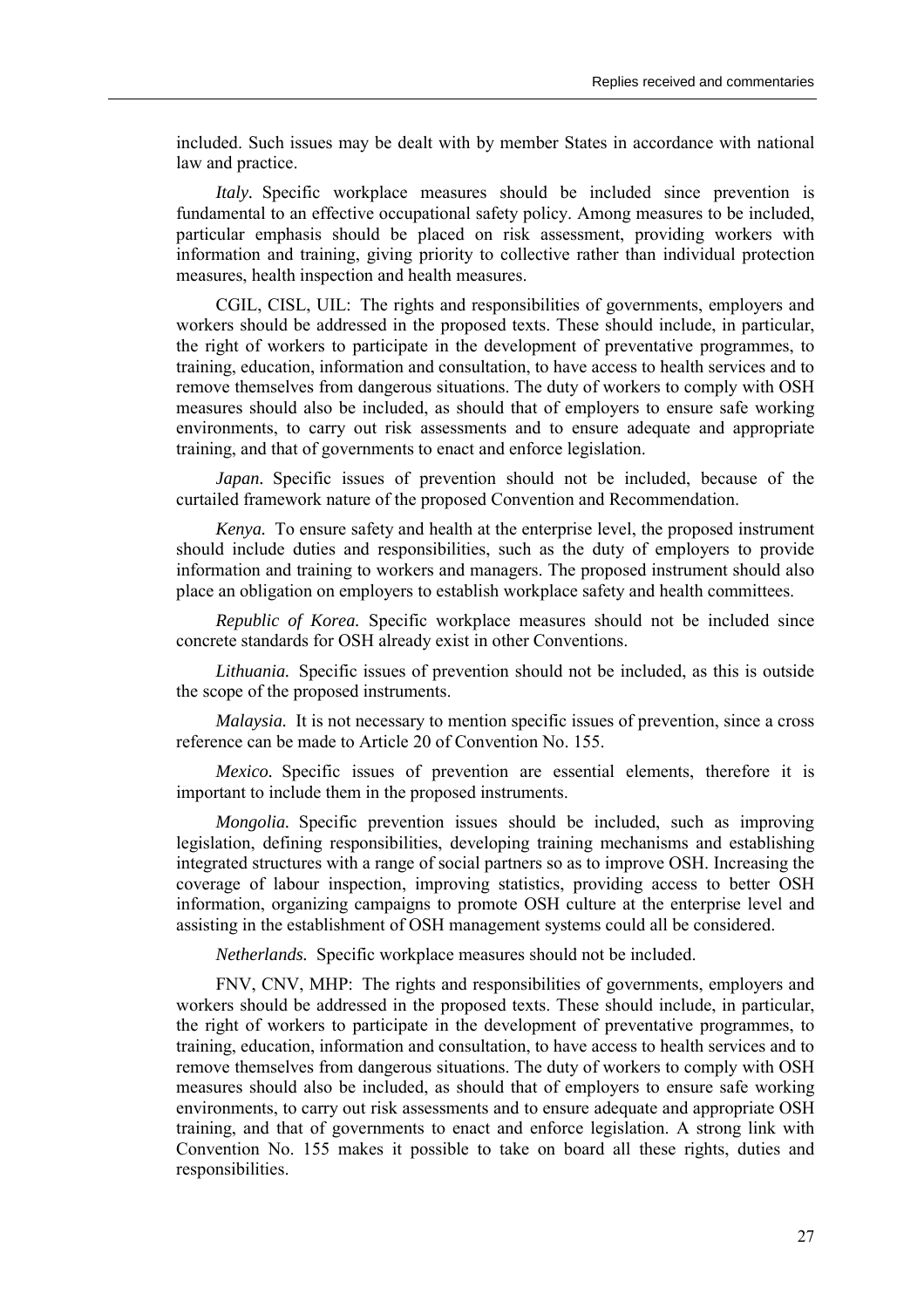*New Zealand.* Given that the aim is to develop a promotional framework that complements existing instruments, it is not necessary or desirable for specific issues of prevention to be included.

BNZ does not support identifying rights and responsibilities in the proposed framework because they are already adequately identified in relevant existing instruments.

NZCTU: The promotional framework should identify the key principles of successful prevention and protection as well as the respective rights and responsibilities of employers and workers consistent with those principles.

*Norway.* It is not necessary to include or specify any issues of prevention, since this would repeat the provisions of other instruments. Since this is a "promotional" framework Convention", the mention of such issues could easily draw attention away from the original intention of the Convention, which was to ensure that priority was given to OSH in national agendas and to promote a management system approach.

The NHO shares the above view.

LO: There is a need to include rights and duties for governments, employers and workers in the proposed texts, and specifically to include workplace safety and health committees. These rights and duties should include, in particular, the right of workers to participate in the development of preventative initiatives, training, education, information and consultation, to have access to health services and to remove themselves from dangerous situations. The duty of workers to comply with OSH measures should also be included, as should that of employers to ensure safe working environments, to carry out risk assessments and to ensure adequate and appropriate training, and that of governments to enact and enforce legislation

*Peru.* The Government agrees that, when necessary, specific issues of prevention should be included, such as rights, duties and responsibilities, information and training and health and safety committees. In this way, the proposed instruments can serve as a guide, and those countries that have not yet drawn up their own legislation can be governed by these agreements.

*Poland.* Solidarność: The rights and responsibilities of governments, employers and workers should be addressed in the proposed texts. These should include, in particular, the right of workers to participate in the development of preventative programmes, to training, education, information and consultation, to have access to health services and to remove themselves from dangerous situations. The duty of workers to comply with OSH measures should also be included, as should that of employers to ensure safe working environments, to carry out risk assessments and to ensure adequate and appropriate training, and that of governments to enact and enforce legislation.

*Portugal.* CIP: Existing OSH Conventions and Recommendations cover all workers and all sectors of activity, and including specific issues of prevention would simply lead to repetition. Such repetition would weaken the main aim of the promotional framework, which is to foster political commitment to improving OSH conditions.

CGTP: All the measures mentioned in the Office question should be expressly laid down in the new instruments, in addition to further emphasis on the links between workplaces and employers. In the opinion of the CGTP, the principal shortcoming of the proposed Convention is its apparent failure to confer on any persons specific responsibilities for compliance with its provisions.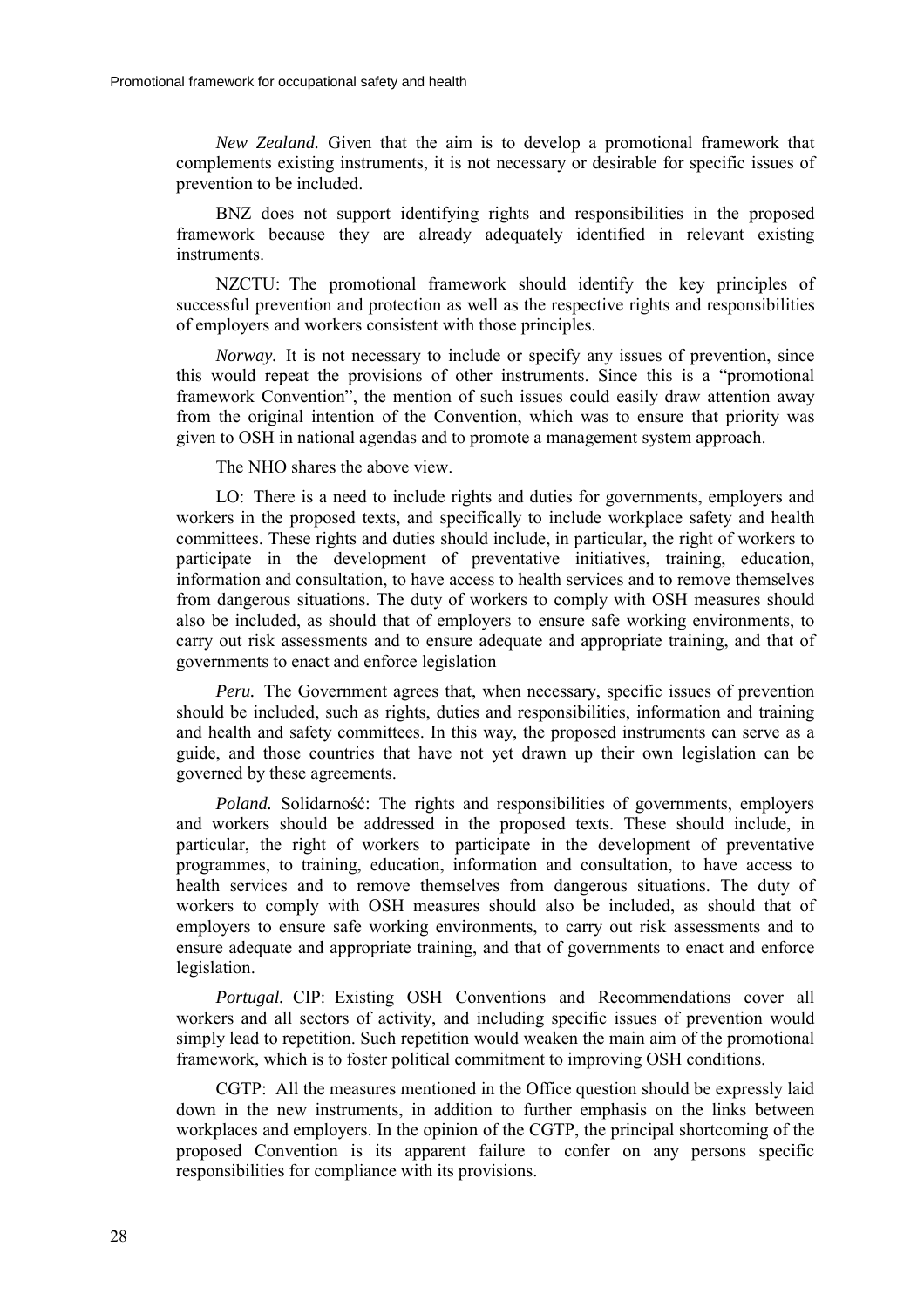*Senegal.* CNTS: It is essential to address the rights and responsibilities of workers, employers and governments in the proposed texts. These should include, in particular, the right of workers to participate in the development of preventative programmes, to training, education, information and consultation, to have access to occupational health services, to avoid dangerous situations and to cooperate with employers in the promotion of OSH. Employers' responsibilities are to ensure safe working environments, to carry out risk assessments, to provide adequate and appropriate training for workers and to halt operations where there are imminent or serious risks to safety or health. Government responsibilities include the ratification and implementation of all ILO instruments concerning OSH.

*South Africa.* Prevention is the proactive part of OSH promotion and it is therefore crucial to include specific workplace measures. Emphasizing the rights of workers, information and training can only assist prevention and promote OSH at the workplace.

BUSA: To include specific workplace prevention measures would be to ignore the desire of the Governing Body for a new approach. Furthermore, all workers and all activities are already covered by one of the numerous Conventions and Recommendations already in existence. To introduce these matters would simply be a repetition of what is already provided for. The promotional framework is supposed to foster political commitment to an improvement to OSH. To include these matters is to dilute the focus and undermine the true value of the promotional framework.

*Spain.* These issues should not be included, firstly because they are dealt with in other instruments, secondly because including them would be at odds with the intended promotional nature of the instrument and thirdly because their inclusion would result in poor ratification of the Convention.

CC.OO.: Participation is crucial to reducing the incidence of injuries and diseases at work, so it is necessary to specify rights and responsibilities. These should include the right of workers to participate in the development of preventative initiatives, to training and information, to have access to health services and making them available, and to the prevention of situations at the workplace that pose risks to life or health. Employer responsibilities include ensuring safe working environments, carrying out risk assessments and prevention planning, providing appropriate training, monitoring employees' health and stopping operations where there are serious and immediate risks. Government responsibilities are to ensure that obligations and rights are respected by providing adequate resources.

*Sweden.* LO: The rights of employees and their representatives in connection with work environment issues need to be more clearly defined, as do the responsibilities of public authorities and employers. Employees and their representatives must be entitled to participate and be represented at all levels in OSH issues, to training, information and cooperation on OSH matters, to access to occupational health services and to withdraw from dangerous situations. Employeesí responsibilities to comply with OSH measures should also be included, as should employers' duties to ensure safe working environments, to make risk assessments, to provide appropriate OSH training and to stop dangerous work processes. Public authority responsibilities include a duty to issue legislation and monitor compliance with it.

*Switzerland.* In accordance with the Conclusions of the International Labour Conference in 2003, the proposed instrument should contain only very general principles and should not include prescriptive details.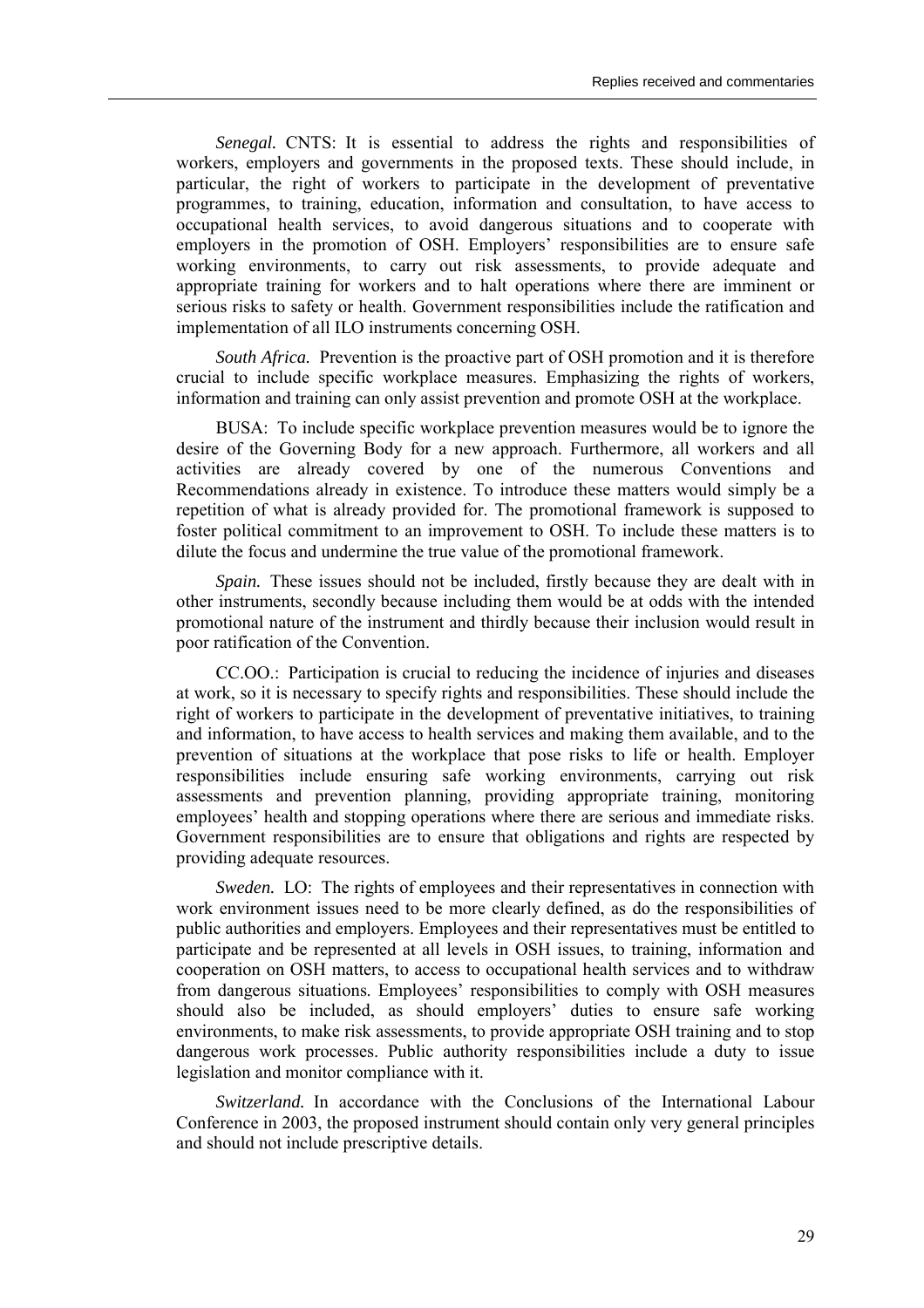*Turkey.* Detailed responsibilities should be included. Employers' duties include the prevention and assessment of risks and their elimination at source, adaptation to safer technologies, the development of prevention policy, training and instructions for workers and consulting them. Workers' duties include operating plant and machinery properly and using protective equipment, drawing dangerous developments to their employer's attention, and coordinating with employers, inspectors and OSH representatives to implement safe and healthy working conditions.

*United Kingdom.* The current texts of the proposed instruments are acceptable. No further additions are necessary.

The CBI shares the above view.

TUC: The rights and responsibilities of workers, employers and governments should be addressed in the proposed texts. These should include, in particular, the right of workers to participate in the development of preventative programmes, to training, education, information and consultation, to have access to health services and to remove themselves from dangerous situations. The duty of workers to comply with OSH measures should also be included, as should that of employers to ensure safe working environments, to carry out risk assessments and to ensure adequate and appropriate OSH training, and that of governments to enact and enforce legislation.

*United States.* AFL-CIO: For a promotional framework to be effective, it must be linked to the workplace and bring about improvements in OSH where workers are exposed. Active measures of prevention therefore need to be promoted and implemented, and workers' rights and duties and employers' and governments' responsibilities should be addressed. These include, in particular, the right of workers to participate in the development of prevention initiatives, training and education, information and consultation, to have access to occupational health services and to remove themselves from dangerous work situations. The duty of workers to comply with OSH measures should also be included. Employers' duties include ensuring safe and healthy working environments, carrying out risk assessments and ensuring adequate and appropriate training. Government responsibilities include enacting and enforcing legislation and effectively implementing national OSH programmes.

*Uruguay.* Although these issues are specifically referred to in many relevant existing ILO instruments, it is imperative to include the elements in Convention No. 155 and Recommendation No. 164, since they are essential for the promotion and implementation of preventive measures in the workplace.

#### *Office commentary*

Twelve governments and workers' organizations consider that it is important to include provisions in this Convention concerning workplace measures. The majority of the responding governments  $-18$  governments  $-$  as well as the employers' organizations consider that the proposed texts should not be modified. Based on this majority of views, the Office has not introduced any additional provisions concerning workplace measures.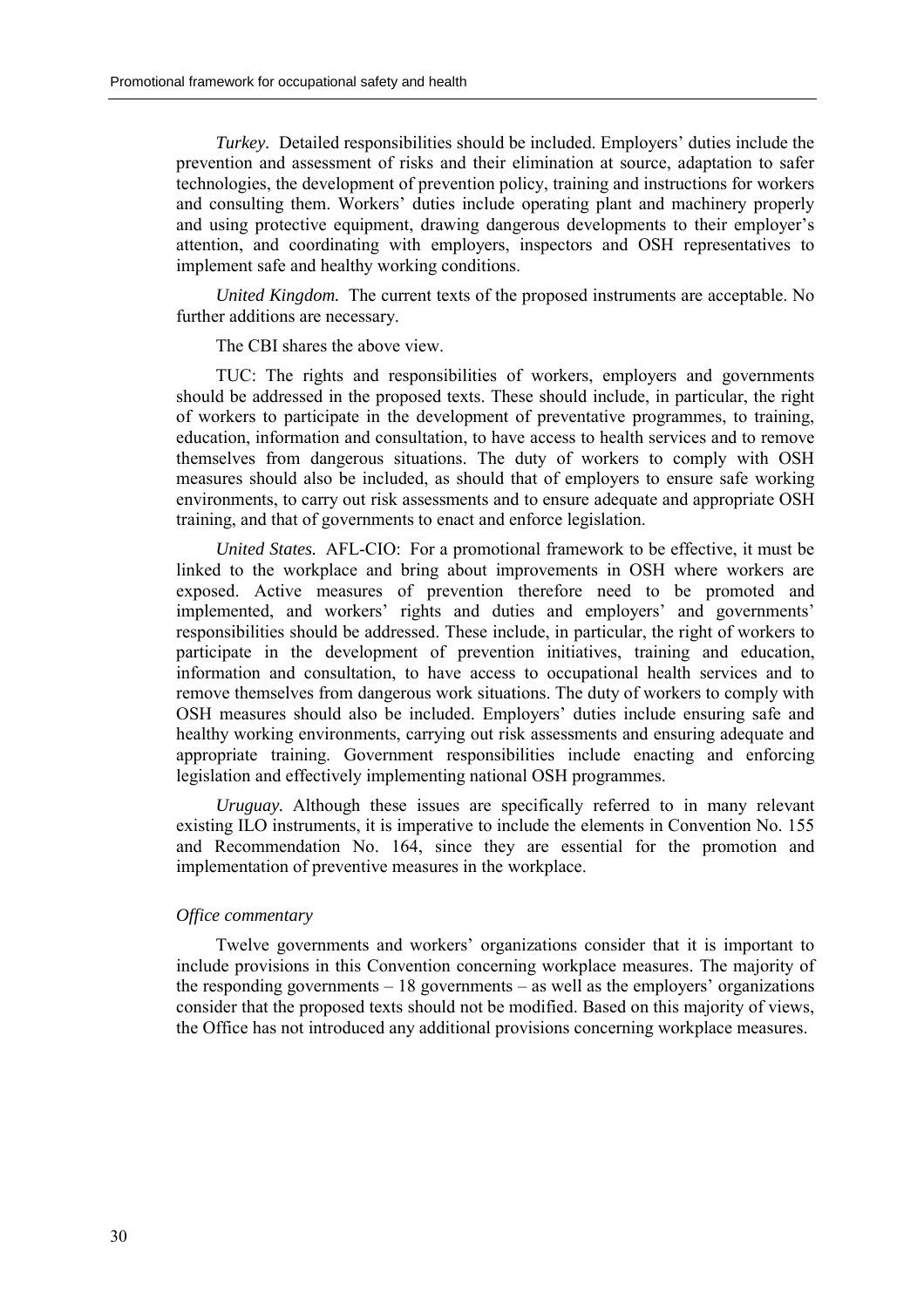# **3. Observations on the proposed Convention on the promotional framework for occupational safety and health**

#### *Observations on the title*

*Canada.* CEC: Reserve judgement on using the term "promotional framework for occupational safety and health<sup>"</sup> because the notion of "promotional framework" is new and it must be ensured that the use of the term is consistent with a model for a promotional framework that will work in other contexts in the future.

*France*. CGT-FO: It would be more appropriate to refer more explicitly to the essential standard-setting content of the instrument. The term "promotional framework" should not be interpreted as limiting the scope of the Convention to the definition of general guidance, which allows a certain degree of flexibility as regards the implementation of the corresponding instruments. The title "Convention for strengthening occupational safety and health<sup>"</sup> is considered to be more appropriate.

*Canada* (CLC), *Denmark* (Government, LO, FTF), *Hungary* (employee side of the National Reconciliation Council), *Iceland* (ASI), *Italy* (CGIL, CISL, UIL), *Japan* (JTUC-RENGO), *Lebanon*, *Mexico*, *Netherlands* (FNV, CNV, MHP), *Papua New Guinea*, *Poland*, *Portugal*, *Spain* (CC.OO.), *Sweden*, *Switzerland*, *Tunisia*, and *United Kingdom* (TUC). The title of both instruments should include "promotional framework for occupational safety and health".

#### *Office commentary*

There is general support for the proposed titles of the instruments to include the expression "promotional framework for occupational safety and health". Therefore, the titles of the proposed instruments appear without change.

The General Conference of the International Labour Organization,

- Having been convened at Geneva by the Governing Body of the International Labour Office, and having met in its Ninety-fifth Session on 30 May 2006,
- Recalling that the protection of workers against sickness, disease and injury arising out of their employment is one of the core tasks assigned to the International Labour Organization under its Constitution, and
- Noting paragraph III(g) of the Philadelphia Declaration which provides that the International Labour Organization has the solemn obligation to further among the nations of the world programmes which will achieve adequate protection for the life and health of workers in all occupations, and
- Noting the Occupational Safety and Health Convention, 1981 (No. 155), and the Occupational Safety and Health Recommendation, 1981 (No. 164), and
- Recalling that the promotion of occupational safety and health is part of the International Labour Organization's core objective of decent work for all, and
- Recalling the Conclusions concerning occupational safety and health adopted by the 91st Session (2003) of the International Labour Conference, in particular the priority to be given to occupational safety and health in national agendas, and
- Stressing the importance of the continuous promotion of a national preventive safety and health culture, and
- Having decided upon the adoption of certain proposals on occupational safety and health, which is the fourth item on the agenda of the session, and

Having determined that these proposals shall take the form of an international Convention;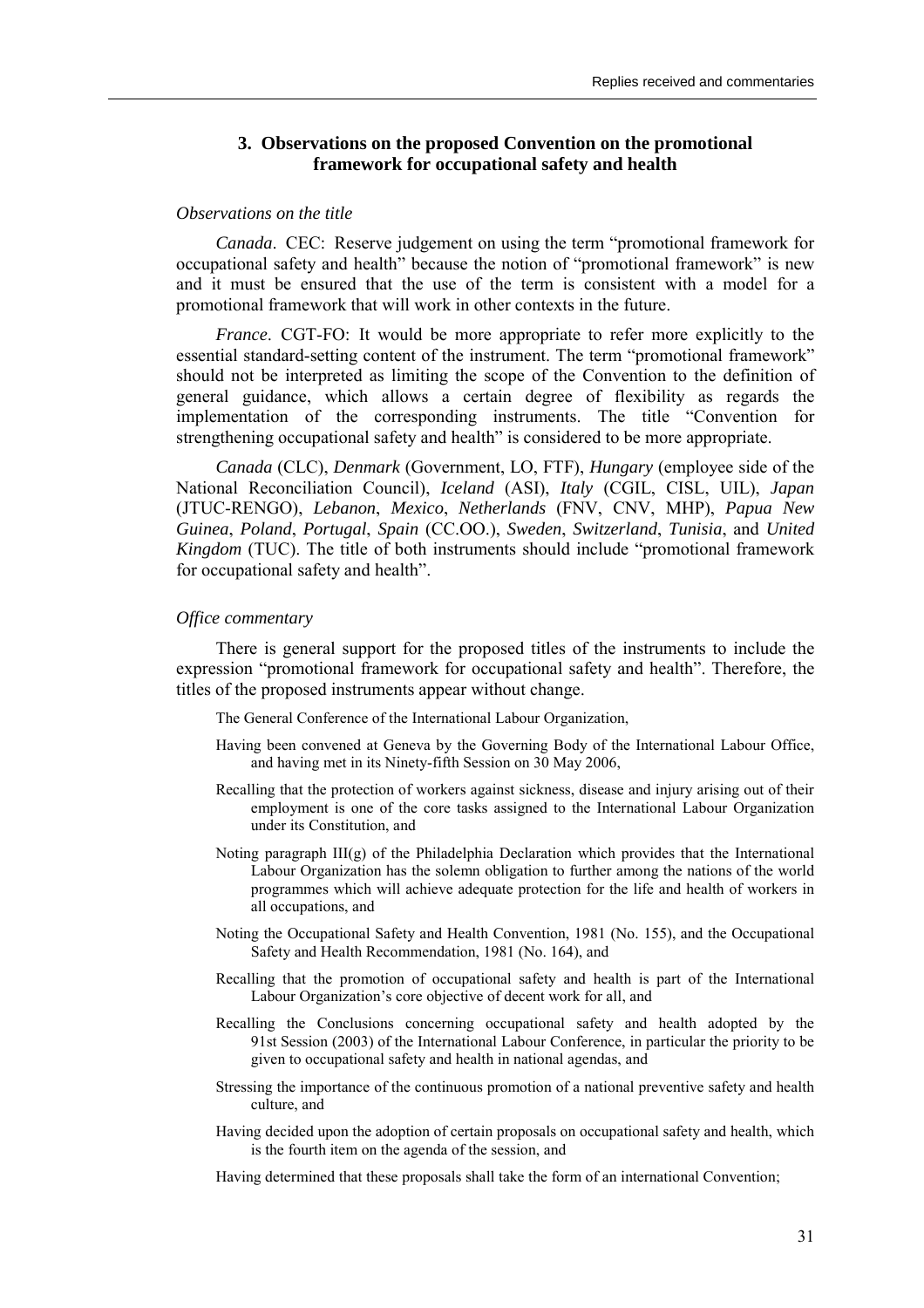adopts this day of June two thousand and six the following Convention, which may be cited as the Promotional Framework for Occupational Safety and Health Convention, 2006.

## *Observations on the Preamble*

*Canada*. Add in the Preamble: "Noting the importance of relevant ILO instruments in the area of occupational safety and health.".

*Denmark*. The Office text is accepted.

*Lebanon*. The Preamble may also refer to Conventions Nos. 161 and 171. It is also proposed to amend paragraph 6 to read as follows: "Recalling that the promotion of occupational safety and health, reviewed by different International Labour Conventions and Recommendations, constitutes a part of the International Labour Organization's core objective ...".

*Mexico*. The proposed text is agreed.

*Papua New Guinea* agrees with the proposed text.

*Peru*. In the third paragraph of the Preamble, delete the words "be they occupational or not" (Spanish version only).

*Portugal*. CGTP: The articulation of the link between the proposed new instruments and instruments already in the field of OSH should be made very clear and should be set out in the Preamble.

*Sweden* agrees with the proposed text.

*Switzerland*. The Preamble must be limited to what is proposed in the existing text and must not be extended by any reference to other Conventions and Recommendations.

UPS: The link between the promotion of OSH and such a vague concept as "decent work", in the sixth paragraph of the Preamble, should be avoided.

*Tunisia*. The Preamble should also refer to the ILO *Guidelines on occupational safety and health management systems* (ILO-OSH 2001), which is referred to in Paragraph 4 of the Recommendation.

*Workers' organizations*. Similar views were shared by CGT RA *(Argentina)*, CLC *(Canada)*, ČMKOS *(Czech Republic)*, LO, FTF *(Denmark)*, CGT-FO *(France),* ASI *(Iceland)*, CGIL, CISL, UIL *(Italy)*, FNV, CNV, MHP *(Netherlands)*, Solidarność *(Poland)*, CNTS *(Senegal)*, CC.OO. *(Spain)*, LO *(Sweden)*, TUC *(United Kingdom)* and AFL-CIO *(United States)*, that the Preamble should also refer to the ILO fundamental Conventions, namely Conventions Nos. 29, 87, 98, 100, 105, 111, 138 and 182, and to key ILO Conventions for OSH, namely Nos. 81, 155, 161, 167, 176 and 184 and their accompanying Recommendations. These OSH Conventions and Recommendations are the key instruments that set the framework for safety and health systems, protection, rights and responsibilities, and address the most hazardous industries where the majority of deaths, injuries and illnesses occur.

# *Office commentary*

In response to the comment made by the Government of Peru concerning the third paragraph of the Preamble, the Office has reviewed the manner in which the ILO Constitution was reflected in the English, French and Spanish language versions of this paragraph in the Preamble and it has noted certain inconsistencies. However, the suggestion by the Government of Peru to delete the qualifying phrase "be they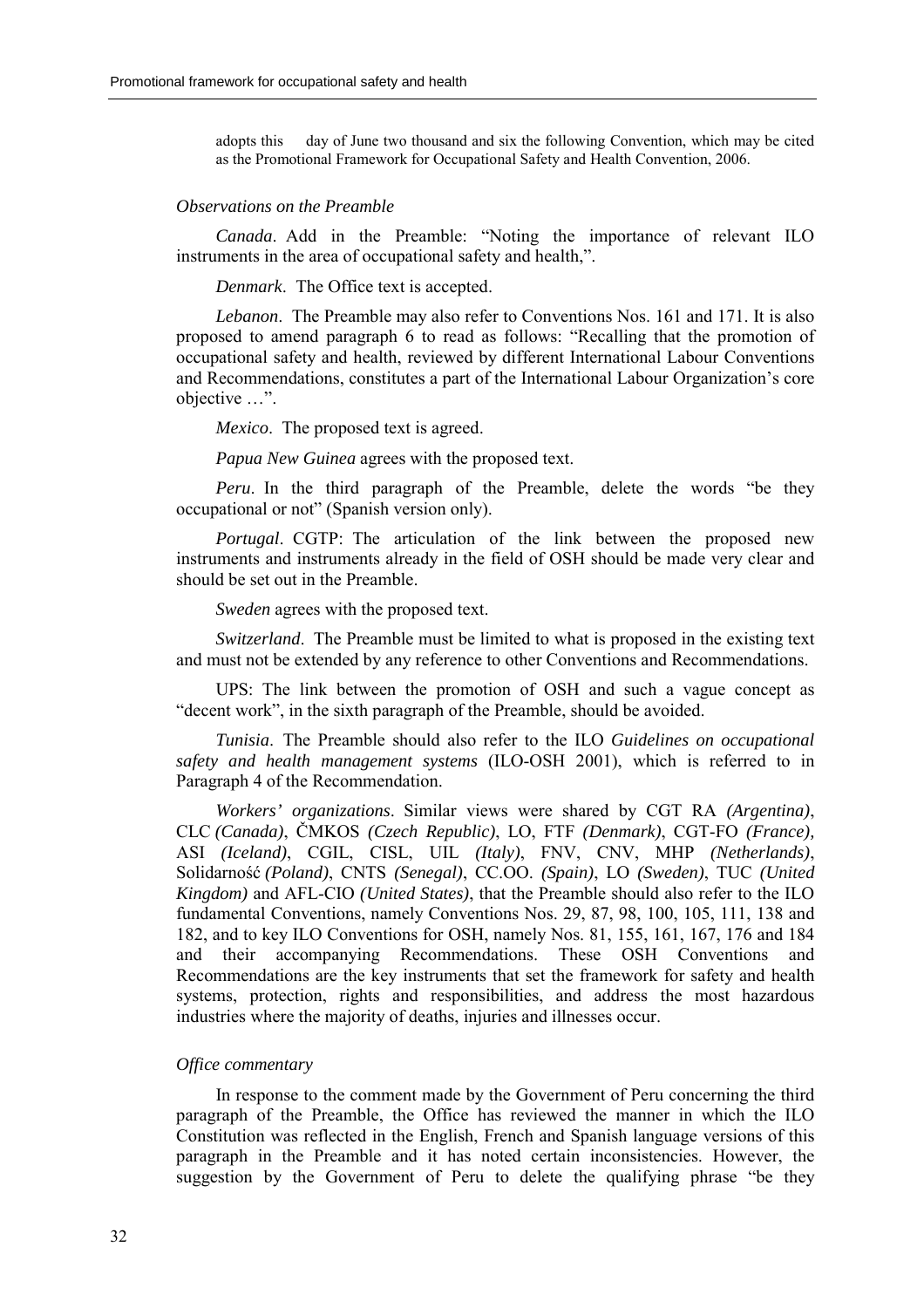occupational or notî, regarding diseases, would run counter to the actual text of the Constitution. The Office has instead, where relevant, corrected the various language versions of this paragraph of the Preamble to reflect the actual text of the Constitution.

As regards the fifth paragraph of the Preamble, some respondents, in particular workers' organizations, reiterate views that they expressed during the first discussion of this instrument at the 93rd Session (2005) of the International Labour Conference, namely that reference should be made not only to Convention No. 155 and Recommendation No. 164, but also to other ILO instruments relevant in the context of the proposed Convention. Accordingly, it was proposed to include reference not only to the most up-to-date OSH Conventions  $-$  notably Conventions Nos. 81, 155, 161, 167, 170, 176 and  $184 - \text{but also to the ILO fundamental Conventions. Other respondents}$ prefer the Convention be kept as simple and easy to ratify as possible and consider that including a long list of instruments in the Preamble might make member States more reluctant to ratify it. The Office notes that proposals are also made to refer to relevant instruments by attaching to the Convention the same annex as is already attached to the Recommendation. Taking all these comments into account, the Office has modified the fifth paragraph in the Preamble by adding the words "and other instruments of the International Labour Organization relevant to the promotional framework for occupational safety and health<sup>"</sup> after the reference to Convention No. 155 and Recommendation No. 164.

In the sixth paragraph the words "core objective" have been replaced by "agenda".

In the seventh paragraph, the wording has been changed to refer to the exact title of the Conclusions adopted by the 91st Session (2003) of the International Labour Conference. A drafting change has also been introduced to better align the text with the Conclusions by inserting the words "relating to ensuring that" after the words "in particular".

The ninth paragraph has been reformulated to use the standard wording of "with" regard to" instead of "on".

The Preamble, as amended, appears as the Preamble of the proposed Convention.

# *Observations on the scope of the Convention*

Two governments and several workers' organizations – CGT RA *(Argentina)*, CGT-FO *(France)*, *Greece*, ASI *(Iceland)*, CGIL, CISL, UIL *(Italy),* FNV, CNV, MHP *(Netherlands)*, *Norway*, Solidarność *(Poland)*, CNTS *(Senegal)*, CC.OO. *(Spain)*, LO *(Sweden), TUC (United Kingdom)* and AFL-CIO *(United States)* – shared the view that a new section addressing the scope of the Convention should be introduced and that the Convention should clearly provide that it applies to all branches of economic activity.

#### *Office commentary*

The Office notes the views expressed by the two governments and several workers<sup>'</sup> organizations in favour of introducing a new provision providing that the Convention should apply to all branches of economic activity. However, as the other respondents have not commented on this matter, the Office has not introduced such a provision and leaves it for the Conference to consider if it wishes to do so.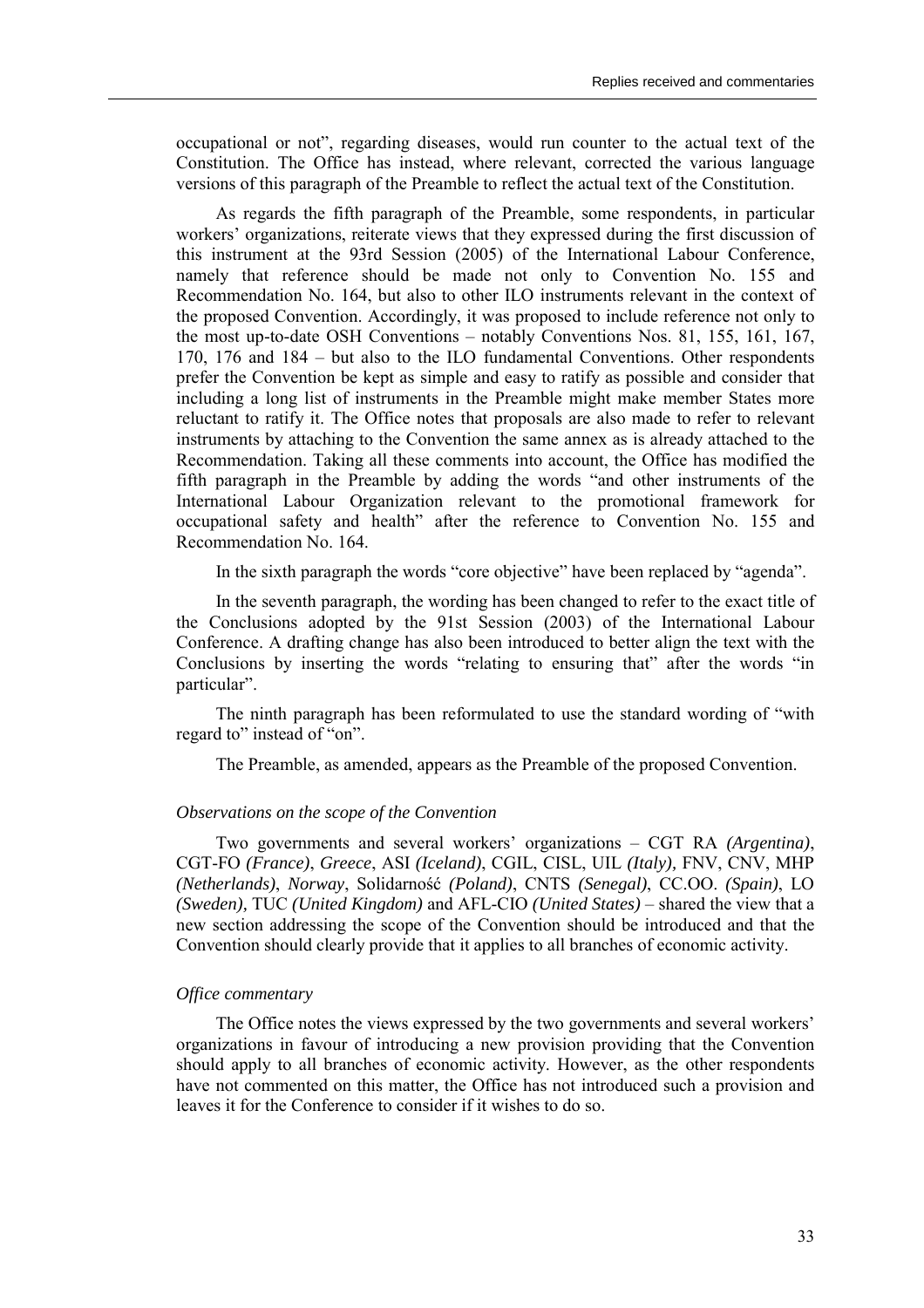#### I. DEFINITIONS

#### *Article 1*

For the purpose of this Convention:

- (a) the term "national policy" refers to the national policy on occupational safety and health and the working environment developed in accordance with the principles of Article 4 of the Occupational Safety and Health Convention, 1981 (No. 155);
- $(b)$  the term "national system for occupational safety and health" refers to the infrastructure which provides the main framework for implementing national programmes on occupational safety and health;
- $(c)$  the term "national programme on occupational safety and health" refers to any national programme that includes objectives, priorities and means of action formulated to improve occupational safety and health, to be achieved in a predetermined time frame;
- (d) the term  $a$  national preventive safety and health culture" refers to a culture in which the right to a safe and healthy working environment is respected at all levels, where governments, employers and workers actively participate in securing a safe and healthy working environment through a system of defined rights, responsibilities and duties, and where the principle of prevention is accorded the highest priority.

#### *Observations on Article 1*

*Austria*. Article 1(b). Austria favours removing all references to the national programme from the Convention, so the words "implementing national programmes" should be deleted. For the same reason, Article 1(c) should be deleted.

*Canada* seeks clarification of the term "national". It notes that Recommendation No. 97, Paragraph 19, provides the following definition: "Where the term 'national' is used in this Recommendation in reference to laws, regulations, or authorities, it shall be understood, in the case of a federal State, to refer, as appropriate, to the federal, state, provincial, cantonal or other competent governmental unit." If the definition in Recommendation No. 97 is not the usually accepted one, Canada wishes to include a definition of "national" in these texts.

Article 1(a). Delete "Article 4 of" so that the reference to Convention No. 155 is more general.

Article  $1(c)$ . Delete "to be achieved in a predetermined time frame".

*France*. CGT-FO: The term "occupational health" should be defined, to include workers' mental health as well as their physical health.

*Germany*. Article 1(a) should end with the words "working environment" and the subsequent clause "developed in accordance with  $\ldots$  etc." should be incorporated into Article 3(1) as an indication of the requisite content of national policy.

*Lebanon*. Article 1(a). A definition of "national policy" should be set out in full, in order to facilitate the reference to Article 4 of Convention No. 155.

*Malaysia*. Article 1(b). After the word "implementing", add "the national policy and".

MEF: Article  $1(c)$ . After "means of action formulated to", add "continually".

MEF: Article  $1(d)$ . Replace "the principle of prevention is accorded the highest priority" with "the principle of prevention as far as possible is accorded". The term "working environment" should be defined.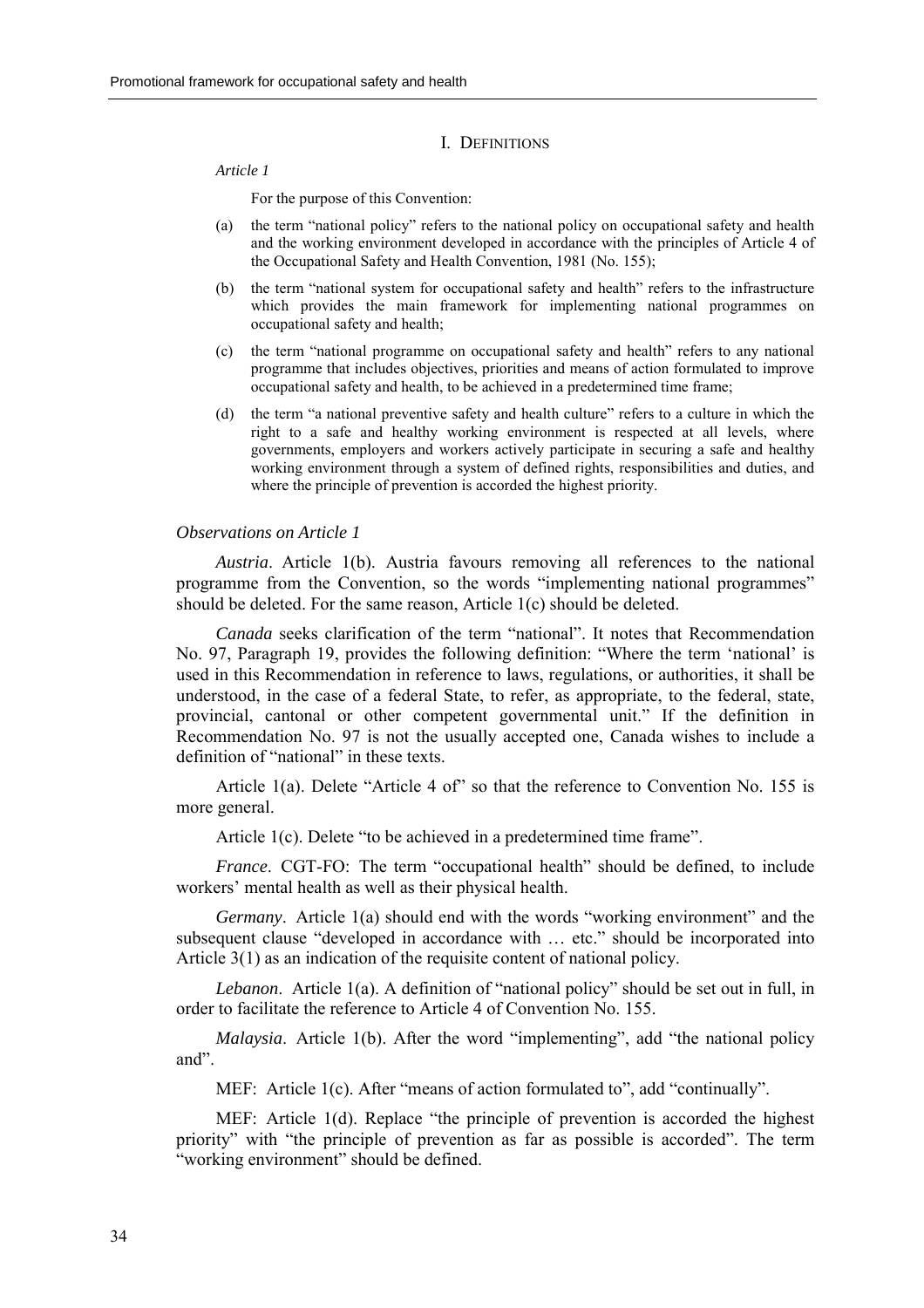*Panama*. The term "national policy" should be defined.

*Tunisia*. The term "indicators of progress" should be defined.

# *Office commentary*

The observations reflect general support for the contents of Article 1. As regards the definitions in Article 1(b) and (c), noting that the proposed texts use both the shorter terms "national system" and "national programme" and the longer terms "national system for occupational safety and health" and "national programme on occupational safety and health", these provisions have been modified to accommodate both versions of these terms.

As regards the clarification sought by the Government of Canada concerning the meaning of the term "national" in relation to federal States, the Office notes that, in principle, the special situation of federal States with respect to Conventions and Recommendations is taken into account by Article 19, paragraph 7(b), of the Constitution of the International Labour Organization, which adapts the obligations arising from Conventions to the particular situation of federal States, when the matter falls within the jurisdiction of the constituent states, provinces or cantons. Hence, it is clear that the term "national" in phrases such as "national laws and regulations" refers to federal or state/provincial laws or regulations, as applicable under the constitutional system of the Member concerned. The word "national" is used in opposition to international and does not imply "federal".

The Article, as amended, appears as Article 1 of the proposed Convention.

## II. OBJECTIVE

*Article 2* 

Each Member which ratifies this Convention shall take active steps towards achieving progressively a safer and healthier working environment through national programmes on occupational safety and health by taking into account the principles in relevant ILO instruments on occupational safety and health.

# *Observations on Article 2*

*Australia*. The inclusion of key OSH principles in Article 2 would be consistent with the fundamental purpose of the Convention, which is to promote awareness of OSH issues and principles and implement sound practice. Article 2 should be amended by adding, at the end of the Article: (1) the development and implementation of national OSH policy in consultation with employers' and workers' organizations; (2) periodic review of the policy, as appropriate; (3) guidance to employers and workers on their legal obligations; (4) enforcement of laws and regulations through a system of inspection and appropriate penalties; (5) the right of workers to remove themselves from dangerous work situations; and (6) the promotion of sound safety and health practice through education and awareness programmes.

ACTU: Article 2 should include, as an objective, a statement about reducing injuries and fatalities with a national vision of achieving workplaces free from death, injury and disease. While achieving a "safer and healthier working environment through national programmes" is an important aspirational goal, reducing fatalities and injuries provides a clear, measurable objective.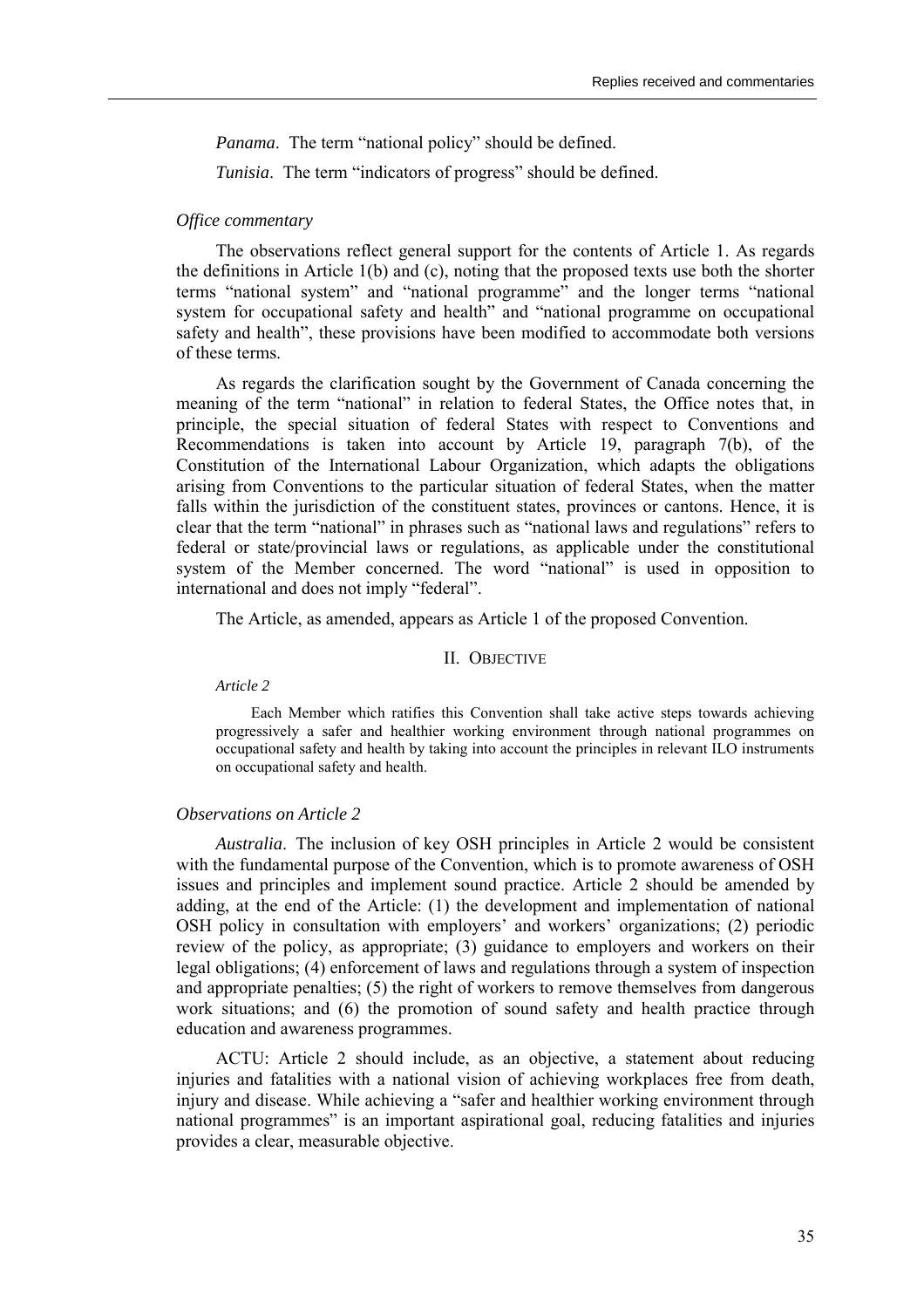*Austria*. Since Austria favours removing references to the national programme from the Convention, "through national programmes on occupational safety and health" should be deleted.

*Germany*. The objective of the Convention is defined with reference to national OSH programmes. This is not consonant with the structure of the Convention, which is based on a national OSH policy, a national OSH system and a national OSH programme, as mutually interdependent and reinforcing measures. Each of these elements is vital to attain the objective set out in Article 2 and it should be amended accordingly. Otherwise, the words "through national programmes on occupational safety and health" should be deleted.

*Lebanon*. Member States should be guided by the principles set out in relevant ILO instruments on OSH whether or not they have ratified them, and according to national circumstances.

*Malaysia*. After "working environment through" add "periodical review of the effectiveness of the<sup>"</sup>

*Netherlands*. FNV, CNV, MHP: Article 2 should be amended to read as follows: ìEach Member which ratifies this Convention should take active steps towards achieving progressively a safer and healthier working environment through national programmes on occupational safety and health by taking due account of, building upon and integrating the basic principles in relevant ILO instruments on occupational safety and health listed in the annex."

*Philippines*. After the words "healthier working environment through", add "a national policy and a harmonized national programme or".

*Senegal.* CNTS: The following new paragraph should be added: "Ratification of this Convention shall automatically entail that of other relevant ILO instruments dealing with occupational safety and health."

*Workers' organizations.* Similar views were shared by CGT RA *(Argentina),* LO, FTF *(Denmark)*, CGT-FO *(France)*, ASI *(Iceland)*, CGIL, CISL, UIL *(Italy)*, FNV, CNV, MHP *(Netherlands)*, LO *(Norway)*, Solidarność *(Poland)*, CC.OO. *(Spain)*, TUC *(United Kingdom)* and AFL-CIO *(United States)*, that one of the objectives of the Convention should be to advance the development of a national preventative safety and health culture based on the principles of assessment and management of hazards in the workplace.

# *Office commentary*

The observations indicate a generally shared support for the substantive content of this section. Based on the comment by the Government of Germany that parts of Article 3 do not match the title of the section "National policy", the Office has reviewed the respective provisions and considers that former Article 3.2 fits better in Article 2. Therefore former Article 3.2 has been moved to Article 2 as a new Article 2.1, with the replacement of the words "on a tripartite basis" with the more precise words "in consultation with the most representative organizations of employers and workers", recalling similar provisions in other relevant instruments on occupational safety and health including, in particular, Convention No. 155.

With the above modification, former Article 2 has become Article 2.2, and the term "a safer and healthier working environment" has been replaced by "a safe and healthy working environment" in order to make it consistent with the term used in Article 3.1. In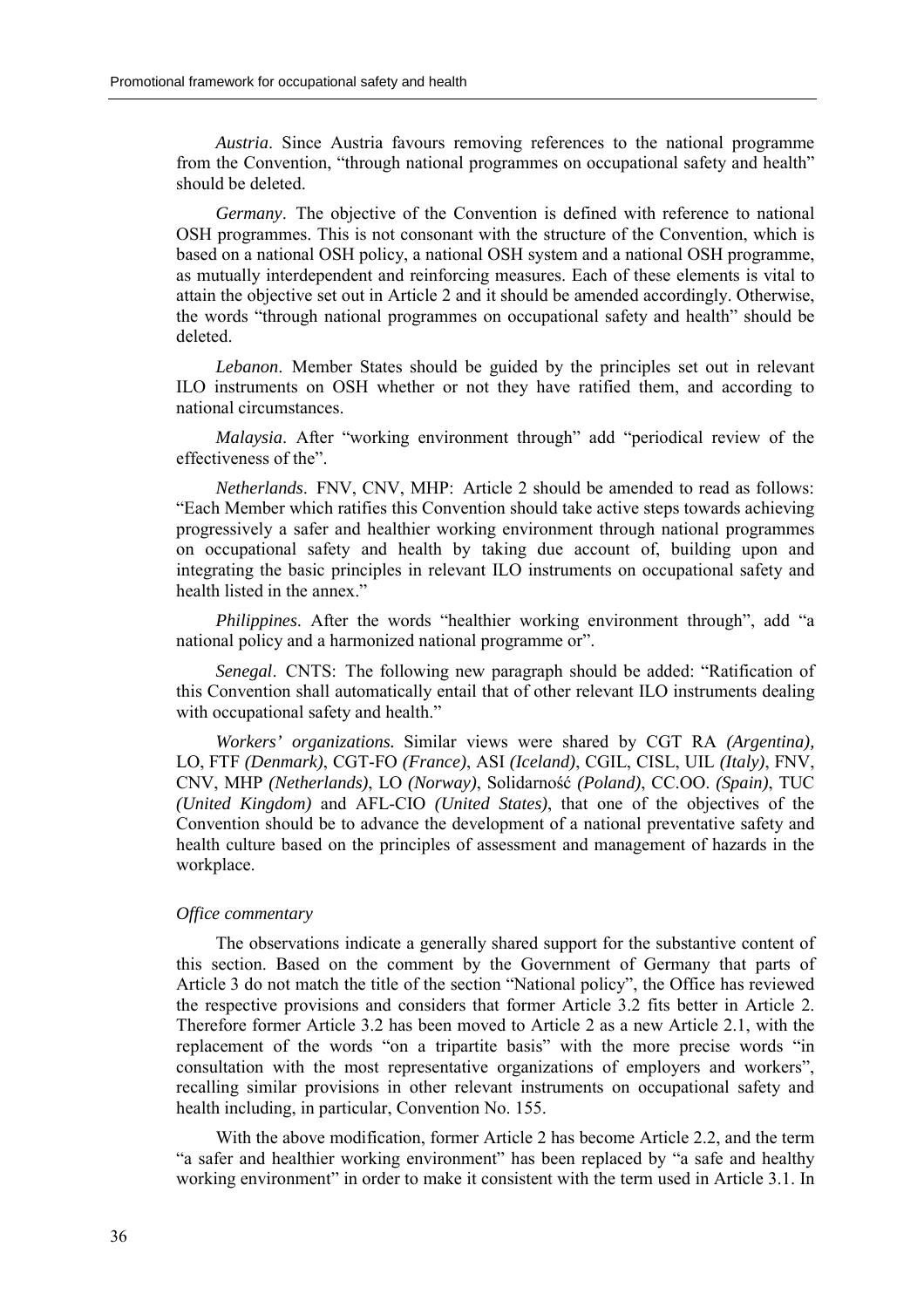addition, as noted previously, the words "ILO instruments" were replaced with the words "instruments of the International Labour Organization".

With these modifications, the Article appears as Article 2 of the proposed Convention.

#### III. NATIONAL POLICY

*Article 3* 

1. Each Member shall promote a safe and healthy working environment by formulating a national policy.

2. Each Member shall promote continuous improvement of occupational safety and health by the development, on a tripartite basis, of a national policy, national system and national programme.

3. Each Member shall promote and advance, at all relevant levels, the right of workers to a safe and healthy working environment.

#### *Observations on Article 3*

*Austria*. Article 3(2). Since Austria generally favours removing the national programme from the Convention, the words "national programme" should be deleted.

*Brazil*. CGTB: Articles 3(1) and 3(3). The expression "working environment" should be replaced by "working environment and process".

Article  $3(2)$ . Insert the word "sustainable" before "development".

*Germany*. The heading "III. National policy" is not appropriate since Articles 3(2) and 3(3) also deal with other aspects. The content of Article 3 should be adjusted in line with the modified Article 2.

Article  $3(1)$ . See Germany's comment in the Observations on Article 1(a). The phrase "developed in accordance with the principles of Article 4 of the Occupational Safety and Health Convention,  $1981$  (No.  $155$ )" would then appear at the end of Article 3(1).

Article 3(3) is unclear. Furthering the right of workers to healthy conditions of work is at least implied by the obligations in Articles 2, 4 and 5. Since Article 3(3) emphasizes the need for measures "at all relevant levels", these should be defined in specific terms.

*Hungary*. Article 3 should include full details of the workplace arrangements necessary for protection, and the rights and obligations of appointed OSH representatives of employees and of the members of OSH committees.

*Italy.* Confartigianato: Article 3(2). Add "balanced" immediately before the words ìtripartite basisî, to prevent policies from being developed through consultations that are only theoretically tripartite.

*Lebanon*. An additional paragraph is proposed: "Each member State shall establish a framework concerning the responsibilities of employers and workers, and promote and advance occupational safety and health." This would be consistent with the many ILO Conventions on OSH that determine employer and worker responsibilities.

*Netherlands*. FNV, CNV, MHP: At the end of Article 3(3), add: "This right is made concrete in the coherent package, contained in the Occupational Safety and Health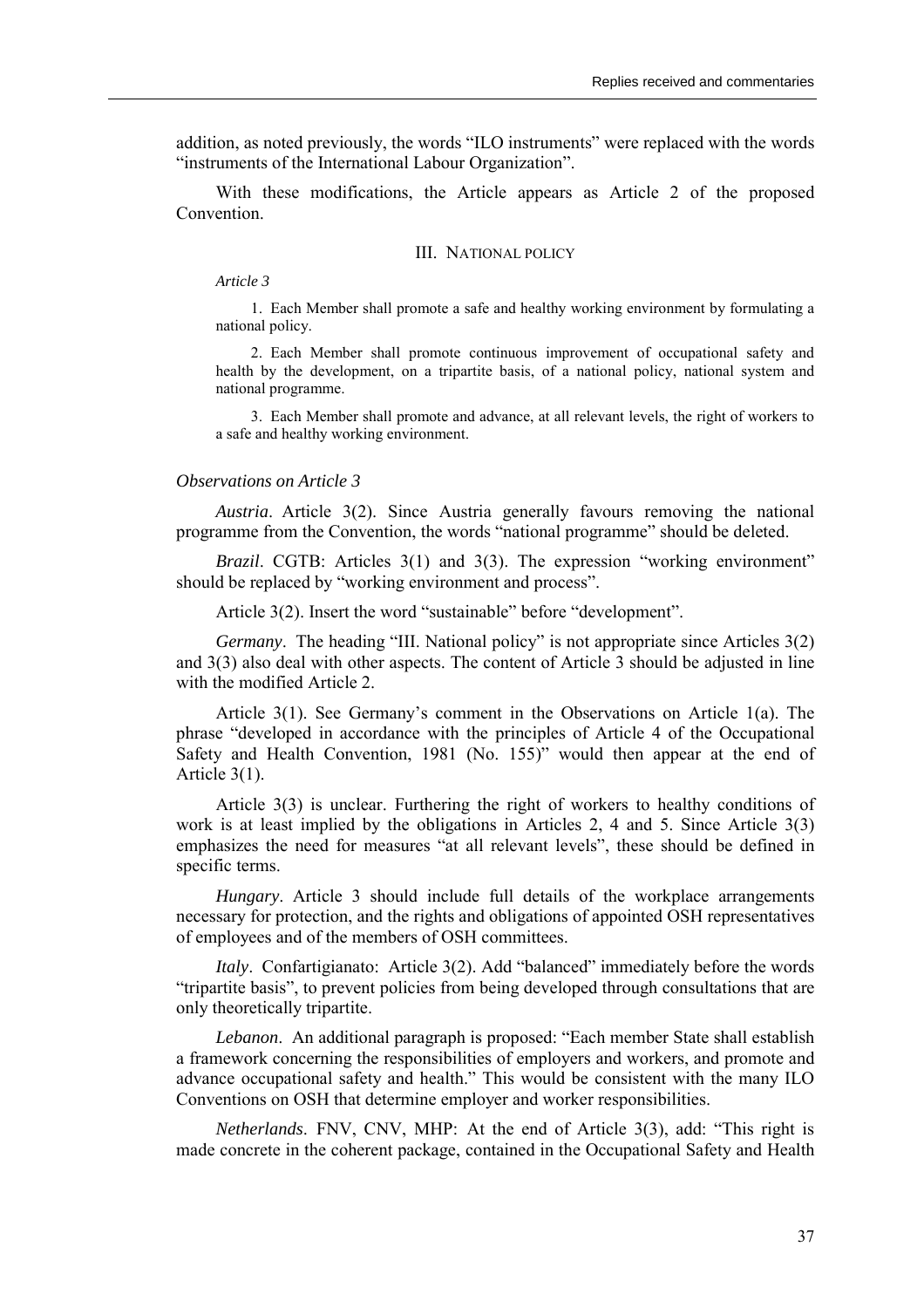Convention, 1981 (No. 155), of workers' rights and duties, employers' responsibilities and governments' responsibilities."

FNV, CNV, MHP: After Article 3(3), add a new paragraph: "The national policy should be consistent with the principles of the national policy in the Occupational Safety and Health Convention, 1981 (No. 155) and other relevant ILO instruments on occupational safety and health as listed in the annex." The annex currently included in the Recommendation should also appear as an annex to the Convention.

FNV, CNV, MHP: After Article  $3(3)$ , add a second new paragraph: "In the national policy, each Member shall take steps to implement and to give effect to the Occupational Safety and Health Convention, 1981 (No. 155) and other ILO instruments on occupational safety and health listed in the annex.<sup>"</sup>

*Norway*. National policy should include the establishment of tripartite cooperation and be developed based on such cooperation.

The NHO finds this unnecessary since it is already covered by Article 3(2).

The LO agrees with the Government's above comment and believes Part III of the Convention should refer to the setting up of tripartite bodies whose function should be to provide advice to the competent authorities on OSH, to review national laws and regulations on OSH, to assess progress in achieving a safer and healthier working environment and to promote a preventative safety and health culture.

*Papua New Guinea*. The Government supports the proposed text, pointing out the importance of the tripartite basis upon which the national policy will be drawn up. The provisions of Part III will help the Government to develop and formulate its own national OSH policy.

*Sweden.* Article 3(2). Replace "on a tripartite basis" with "in consultation with the most representative organizations of employers and workers".

*Workers' organizations*. Similar views were shared by CGT RA *(Argentina)*, LO, FTF *(Denmark)*, CGT-FO *(France)*, ASI *(Iceland)*, CGIL, CISL, UIL *(Italy)*, FNV, CNV, MHP *(Netherlands)*, LO *(Norway)*, Solidarność *(Poland),* TUC *(United Kingdom)* and AFL-CIO *(United States)*, that in the policy section of the Convention, reference should be made to the establishment of tripartite bodies, whose function should be to provide advice to the competent authorities on OSH, to review national OSH legislation, to assess progress in achieving a safer and healthier working environment and to promote a preventative safety and health culture. This fully accords with the ILO Global Strategy on Occupational Safety and Health.

# *Office commentary*

The observations on Article 3 reflect the different views already addressed in the context of the replies to Questions 1-3. While several workers' organizations consider that this section of the Convention should include provisions specifying the substantive content that national policies on occupational safety and health should have, the views held by the majority of the respondents indicate a support for the current formulation. The Office has therefore not added any new provisions to this Article.

As previously noted, Article  $3(2)$ , has been moved to become Article  $2(1)$ , in the proposed Convention.

The Article, as amended, appears as Article 3 of the proposed Convention.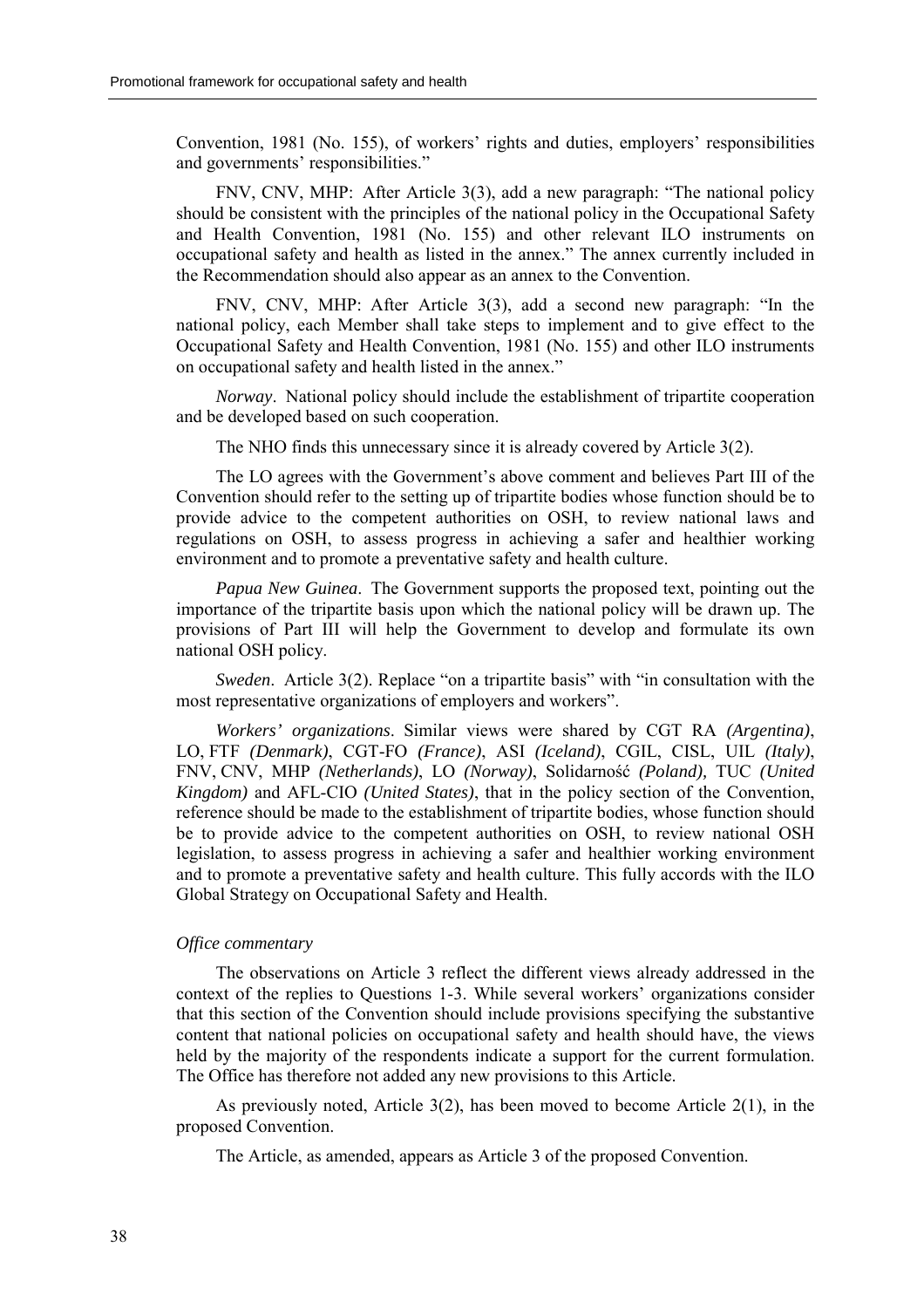#### IV. NATIONAL SYSTEM

#### *Article 4*

1. Each Member shall establish, maintain, progressively develop and periodically review a national system for occupational safety and health, in consultation with representative organizations of employers and workers.

2. The national system for occupational safety and health shall include among others:

- (a) laws, regulations, collective agreements or any other relevant instrument on occupational safety and health;
- (b) an authority or body, or authorities or bodies responsible for occupational safety and health, designated in accordance with national law and practice;
- (c) mechanisms for ensuring compliance with national laws and regulations, including systems of inspection; and
- (d) arrangements to promote, at the level of the undertaking, cooperation between management, workers and their representatives as an essential element of workplacerelated prevention measures.

3. The national system for occupational safety and health shall include, where appropriate:

- (a) information and advisory services on occupational safety and health;
- (b) the provision of occupational safety and health training;
- (c) occupational health services in accordance with national law and practice;
- (d) research on occupational safety and health;
- (e) a mechanism for the collection and analysis of data on occupational accidents and diseases, taking into account relevant ILO instruments;
- (f) provisions for collaboration with relevant insurance schemes covering occupational accidents and diseases; and
- (g) support mechanisms for a progressive improvement of occupational safety and health conditions in micro-, small and medium-sized enterprises.

# *Observations on Article 4*

#### *Observations on Article 4(2)(a)*

In Report IV(1), the Office drew attention to the wording in Article  $4(2)(a)$  as it had been modified from the standard formulation used in ILO instruments.

The following member States specifically stated their support for the Office text: *Canada*, *Mexico*, *Portugal*, *Sweden* and *Tunisia*.

The following member States and workersí organizations stated their preference for the standard ILO formulation "laws and regulations, or collective agreements, or any other relevant instrumentsî: LO, FTF *(Denmark)*, *Finland*, CGT-FO *(France)*, ASI *(Iceland)*, CGIL, CISL, UIL *(Italy)*, JTUC-RENGO *(Japan)*, FNV, CNV, MHP *(Netherlands)*, Solidarność *(Poland),* CC.OO. *(Spain), Switzerland* and TUC *(United Kingdom).* 

Other comments on Article 4(2)(a) were:

*Italy*. Confartigianato: Add "standards, best practices and guidelines" after the words "collective agreements".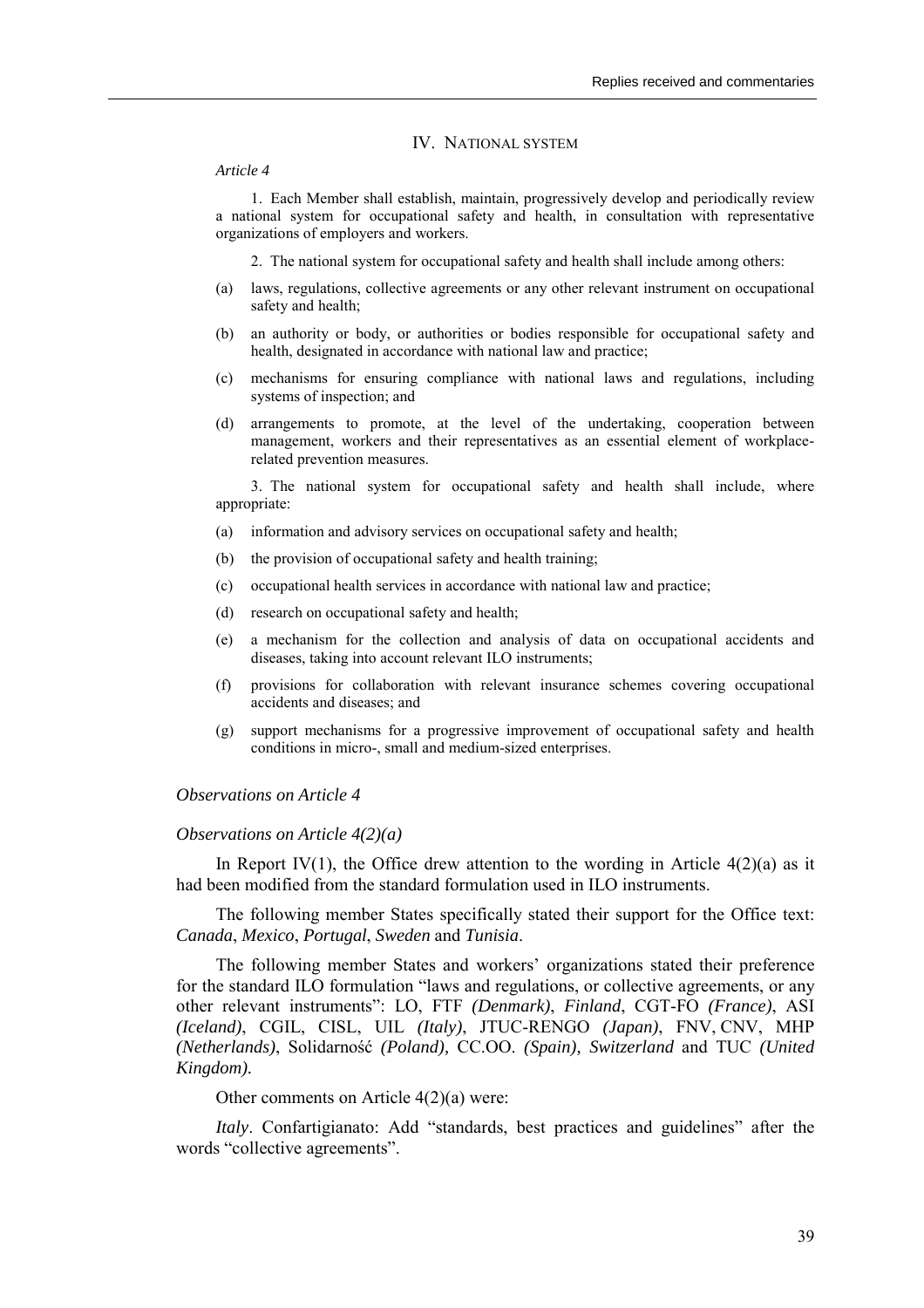*Lebanon*. Article  $4(2)(a)$  should be reworded: "laws, regulations, collective agreements or texts from any other relevant instrument on occupational safety and health, which the State considers judicious to take into account its principles".

*Malaysia.* After "any other relevant", add "national".

MEF: Instead of "collective agreements" refer to "codes of practice, guidelines".

*Switzerland.* UPS: The reference to collective agreements must be understood as a reference to an option freely chosen by the parties concerned.

#### *Observations on other paragraphs in Article 4*

*Argentina*. Article 4(3)(e) and 4(3)(f). The concept of diseases should be broadened and the phrase "occupational and work-related diseases" should be added in Article 4(3)(e). Reference should be made to insurance schemes (welfare and monetary benefits) in Article 4(3)(f), since they form part of the broad concept of prevention as it relates to workers' health.

CGT RA: Article  $4(2)(c)$  should be reworded to clearly establish that the role of the State to ensure OSH standards is fundamental and cannot be delegated, that the State should carry out monitoring in an active, ongoing and coherent manner and effectively sanction non-compliance, and that inspection systems should be provided with sufficient human and financial resources to function effectively.

*Australia*. Article 4(2(c) needs to be qualified or placed as a separate point. While high-level OSH policy should be developed in a tripartite manner, operational issues, such as compliance and inspections, are matters for governments.

*Austria*. Article 4(1). In view of the bureaucratic expense involved, the words "periodically review" should be deleted.

Article  $4(2)(d)$ . Austria does not maintain any "state" research facilities for OSH; rather private facilities, universities or the social insurance funds carry out such research. As long as there is no requirement that such research be carried out by the federal or provincial governments, there is no objection to this paragraph.

Article 4(3)(b). Since it is not the task of governments to provide OSH training, this paragraph should make it clear that the OSH system should only contain regulations on the nature and scope of OSH training and on which persons need such training.

*Belarus*. FPB: Article 4(3)(e). After "analysis of data on", insert "cases of deaths of persons at work".

*Brazil.* Article 4(3)(c). Insert "safety and" before the word "health".

CGTB: Article  $4(1)$ . At the end of the paragraph, add "including from the public sector".

CGTB: Article  $4(2)(b)$ . After "occupational" add "and environmental".

CGTB: Article  $4(2)(c)$ . After "inspection" add "and guarantees of notification of occurrences of occupational safety and health injuries".

CGTB: Article  $4(3)(e)$ . After "diseases" add "as well as one for the qualitative assessment of the collection methods of this data and its compilation".

CGTB: After Article  $4(3)(e)$ , add a new subparagraph: "provisions with a view to including the results of the analysis referred to in the previous subparagraph in the general health indicators".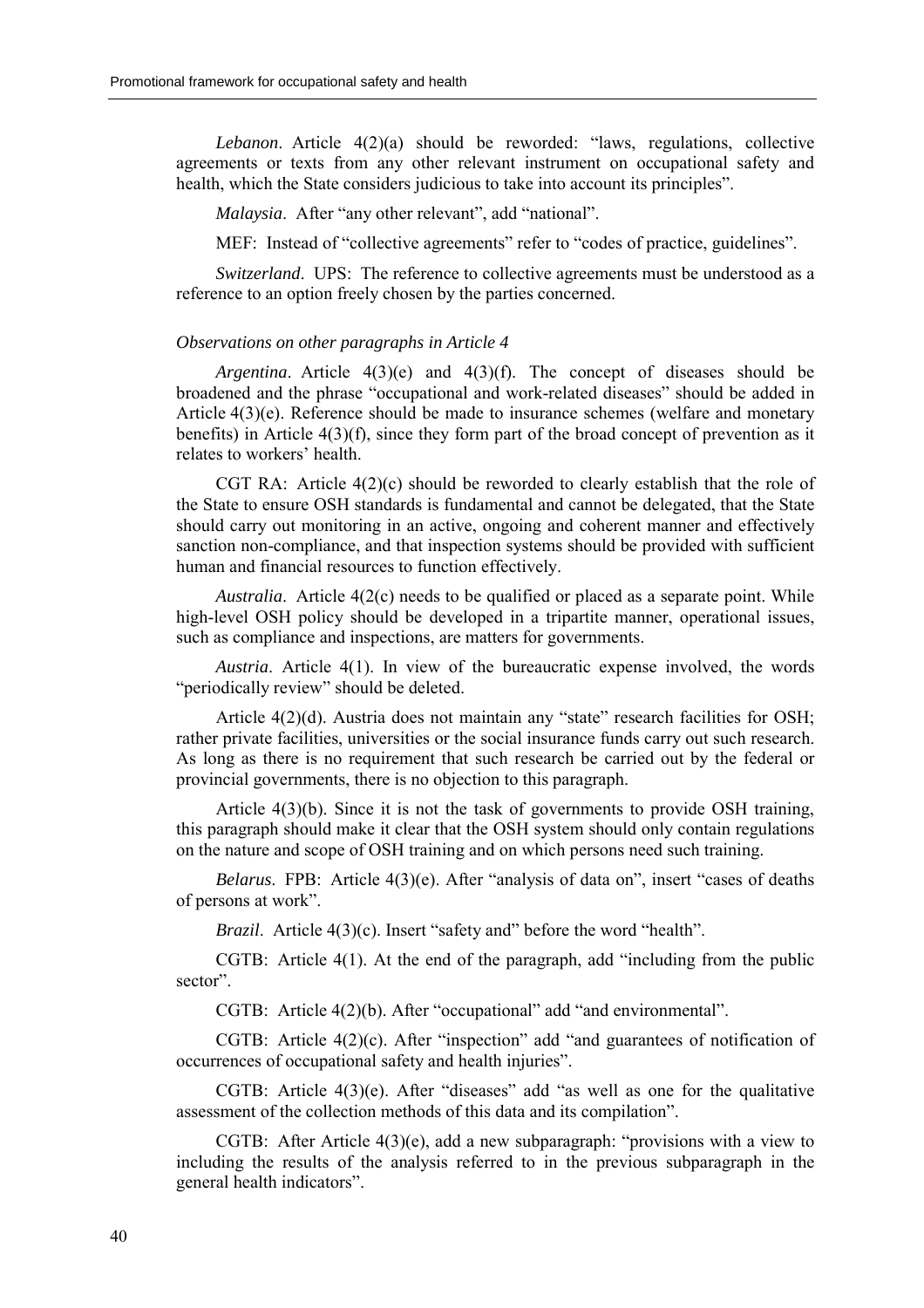CGTB: Article  $4(3)(f)$ . After "diseases" add "taking into account, inter alia, the introduction of a methodology using epidemiological criteria in the establishment of the relationship between work and illness, where appropriate".

*Costa Rica.* Add a new Article 4(3)(h): "the necessary inspection mechanisms to secure the best occupational safety and health conditions at the workplace".

CCTD-RN: Article  $4(3)(g)$ . It is believed that subparagraph  $(g)$  is contrary to article 33 of the Constitution, which provides for equality before the law.

*Czech Republic.* ČMKOS: Article 4(3)(f). Add "participation of representatives of insurance remitters and of insured persons in insurance administration" at the end of subparagraph (f). The amendment is proposed because of potential problems in the field of tripartite control over occupational injury insurance administration.

*Germany*. The heading "IV. National system" should be consistent with the definition given in Article 1.

Article  $4(3)(c)$ . Remove "occupational health services in accordance with national law and practice" from this paragraph and place it in Article  $3(2)$ , since the initial wording "where appropriate" in Article  $4(3)$  conflicts with the wording of Convention No. 161, which obliges ratifying countries to establish occupational health services.

*Hungary*. Article  $4(2)(c)$  and  $4(3)(f)$ . The word "and" at the end of these subparagraphs could be replaced by "or any".

*India*. Article 4(3)(d). Research on OSH should be undertaken with the idea of detecting problems, identifying factors affecting susceptibility and developing modules for prevention of occupational illness and injuries.

*Italy*. Confartigianato: Article 4(3)(g). Add "including specific legal and economic measures" after the words "support mechanisms".

*Japan*. Article 4(3). The phrase "collective agreement or any other relevant instrument" may be placed in Article  $4(3)$ , where appropriate, to provide the same flexibility as in Article 4(2)(a).

*Republic of Korea.* Article 4(1). The words "and periodically review" should be deleted. Making gradual improvements to the system is better than periodically reviewing it as a whole.

Article  $4(2)(d)$ . Add "and incentives as far as appropriate" after the word "measures" to promote the cooperation between management and workers. A new subparagraph is proposed after Article  $4(2)(d)$ : "(e) determination of the responsibilities of employers and workers concerning their abidance by the rules of occupational safety and health".

Article  $4(3)(a)$  and (b). These two subparagraphs should be moved to Article  $4(2)$ , as two new subparagraphs.

Article  $4(3)(e)$  should be reworded: "a mechanism for the collection and analysis of data on occupational accidents and diseases, taking into account, as far as possible, relevant ILO instruments, since the member State is bound only by instruments that it ratifies".

*Lebanon*. Article 4(3)(e). It is proposed to redraft this subparagraph as follows: ìa mechanism for the collection and analysis of data on occupational accidents and diseases, taking into account, as far as possible, relevant ILO instruments that it ratifies.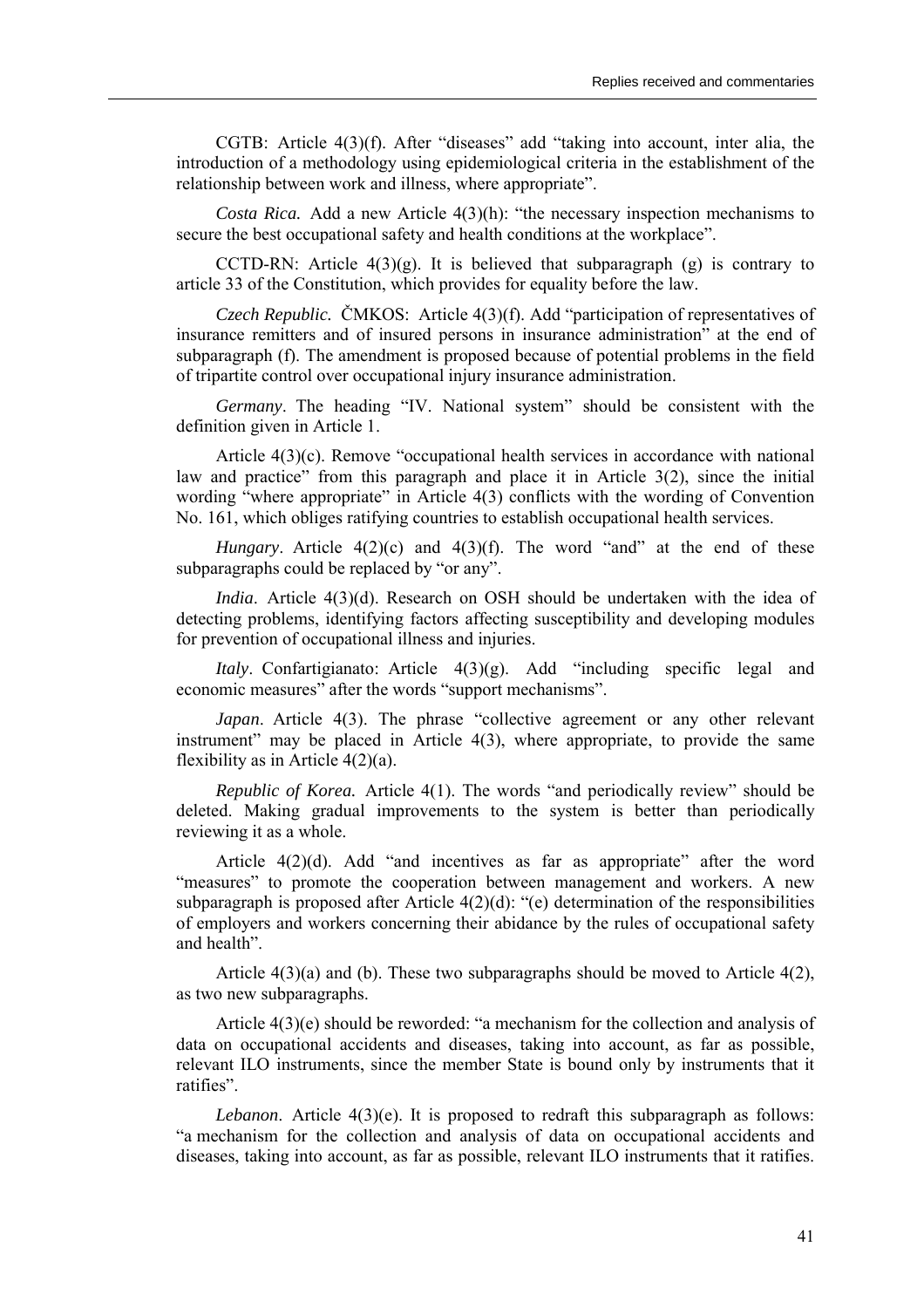Concerning the other instruments, the State could be guided by its principles according to its circumstances".

*Malaysia.* MEF: Article 4(2)(c). After "systems of inspection", add "and audits".

Article  $4(3)(b)$ . After "safety and health training", add "and education".

Article  $4(3)(g)$ . At the end of Article  $4(3)(g)$ , add "including the informal sector in accordance with national law and practice".

*Papua New Guinea*. The Government supports the Office text, also noting that the provisions of Part IV will, to a large extent, address the deficits in its own national situation.

*Philippines.* Article  $4(2)(c)$ . Delete "including systems of inspection".

Article  $4(3)$  should be reworded as "The national system for occupational safety and health shall include structures which could consolidate: $\degree$ . A new subparagraph (a) should then read "capacity-building programmes for implementing all aspects of the system".

Article  $4(3)(d)$ , (e) and (g) – move to Article 5 (see "Observations on Article 5").

*Poland*. Solidarność: In the Convention, there should be a reference to establishing tripartite bodies which would have advisory capacity for competent authorities in the OSH area.

*Switzerland*. UPS: Article 4(1). After the words "periodically review", add "if necessary".

*Syrian Arab Republic.* Article 4(3)(e) should be amended as follows: "a mechanism for the registration and notification of occupational accidents, diseases and deaths, and a mechanism for the collection and analysis of data related to them, taking into account relevant ILO instruments".

Article  $4(3)(f)$ . Add "and deaths" at the end of subparagraph (f).

*Ukraine*. Article 4(3)(c). After "occupational", add "safety and", since in post-Soviet States, the basic functions in resolving issues of industrial safety are carried out by occupational safety services as well as health services.

#### *Office commentary*

The observations reflect broad support for the substantive content of this Article, although individual respondents suggest some specific changes. General support is noted for the Office proposal to introduce a reference to "laws and regulations, or collective agreements, or any other relevant instrument on occupational safety and health<sup>"</sup> in Article 4(2)(a). Following a careful re-examination of the text, the Office believes, however, that further modification of this text is necessary to reflect that laws and regulations are a required and not an optional element of national systems for OSH but that the inclusion of collective agreements and other instruments may not be required, depending on the national practice in this regard. The proposed text of the Convention has been modified accordingly.

The Office notes a suggestion by the Government of Norway in the context of Article 3 to refer to a national tripartite advisory body or bodies addressing OSH issues. A similar suggestion is also made by Solidarność (Poland). As tripartite collaboration is a crucial part of an effective national system, the Office has introduced this provision in Article 4(3).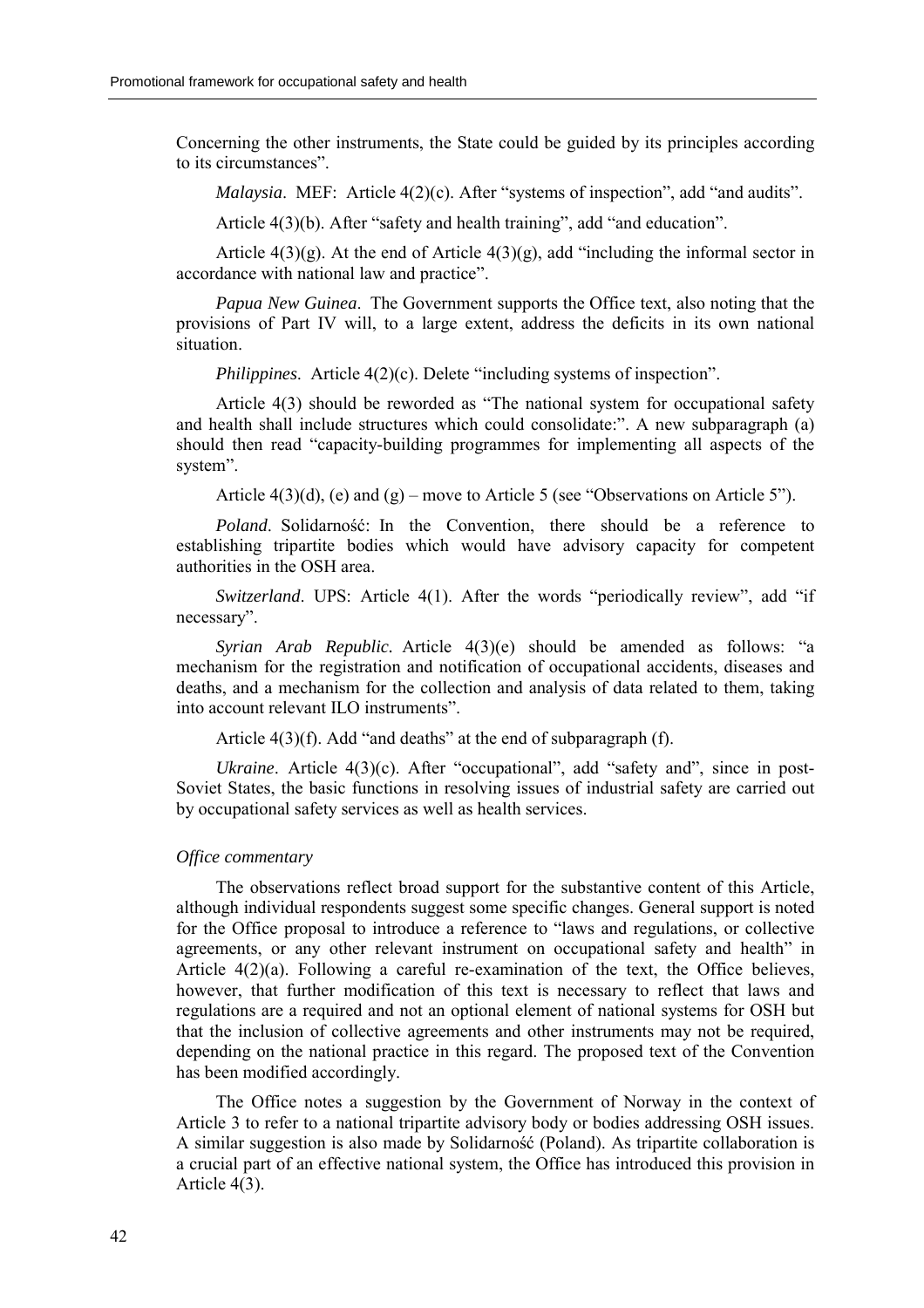The Article, as amended, appears as Article 4 of the proposed Convention.

# V. NATIONAL PROGRAMME

#### *Article 5*

1. Each Member shall formulate, implement, monitor and periodically review a national programme on occupational safety and health in consultation with representative organizations of employers and workers.

- 2. The national programme shall:
- (a) contribute to the protection of workers by minimizing work-related hazards and risks, in accordance with national law and practice, in order to reduce work-related deaths, injuries and diseases;
- (b) be formulated and reviewed on the basis of analysis of the national situation on occupational safety and health, including the national system for occupational safety and health;
- (c) promote the development of a national preventive safety and health culture;
- (d) include targets and indicators of progress; and
- (e) be supported, where possible, by other complementary national programmes and plans which will assist in achieving the objective of a safer and healthier working environment.

3. The national programme shall be widely publicized and, to the extent possible, endorsed and launched by the highest national authorities.

#### *Observations on Article 5*

*Australia*. Article  $5(2)(a)$  should include the phrase "so far as is reasonably practicable" in the context of minimizing work-related hazards and risks. This phrase is used in Article 4(2) of Convention No. 155 and represents a more realistic approach to policy implementation.

Article 5(2)(d). In spite of having comprehensive and sophisticated national data on occupational fatalities, injuries and diseases, Australia has found it very difficult to establish stable and reliable numerical fatality and disease targets. It is likely that countries with limited OSH resources would find this task very burdensome. Article  $5(2)(d)$  should therefore be modified to read: "The national programme shall  $\dots$ where practicable, include targets and indicators of progress."

Article 5(2)(e) is an essential prerequisite for an effective national system. The parties should be encouraged to indicate, where possible, the linkages between complementary programmes, such as labour market, national productivity and poverty reduction programmes. Without these linkages, no OSH programmes will be successful.

ACTU: Article  $5(2)(d)$  should be strengthened to read: "include targets and indicators of progress towards reducing injuries and fatalities".

*Austria*. Austria most emphatically favours removing the whole of Article 5 from the Convention and placing it in the Recommendation. Any programme should obviously contain objectives, whose implementation would ultimately be reviewed, but the requirement to periodically monitor and review the programme raises questions about the frequency of the monitoring and review and whether the expense is justified. The words "monitor and periodically review" should in any case be deleted from Article 5(1).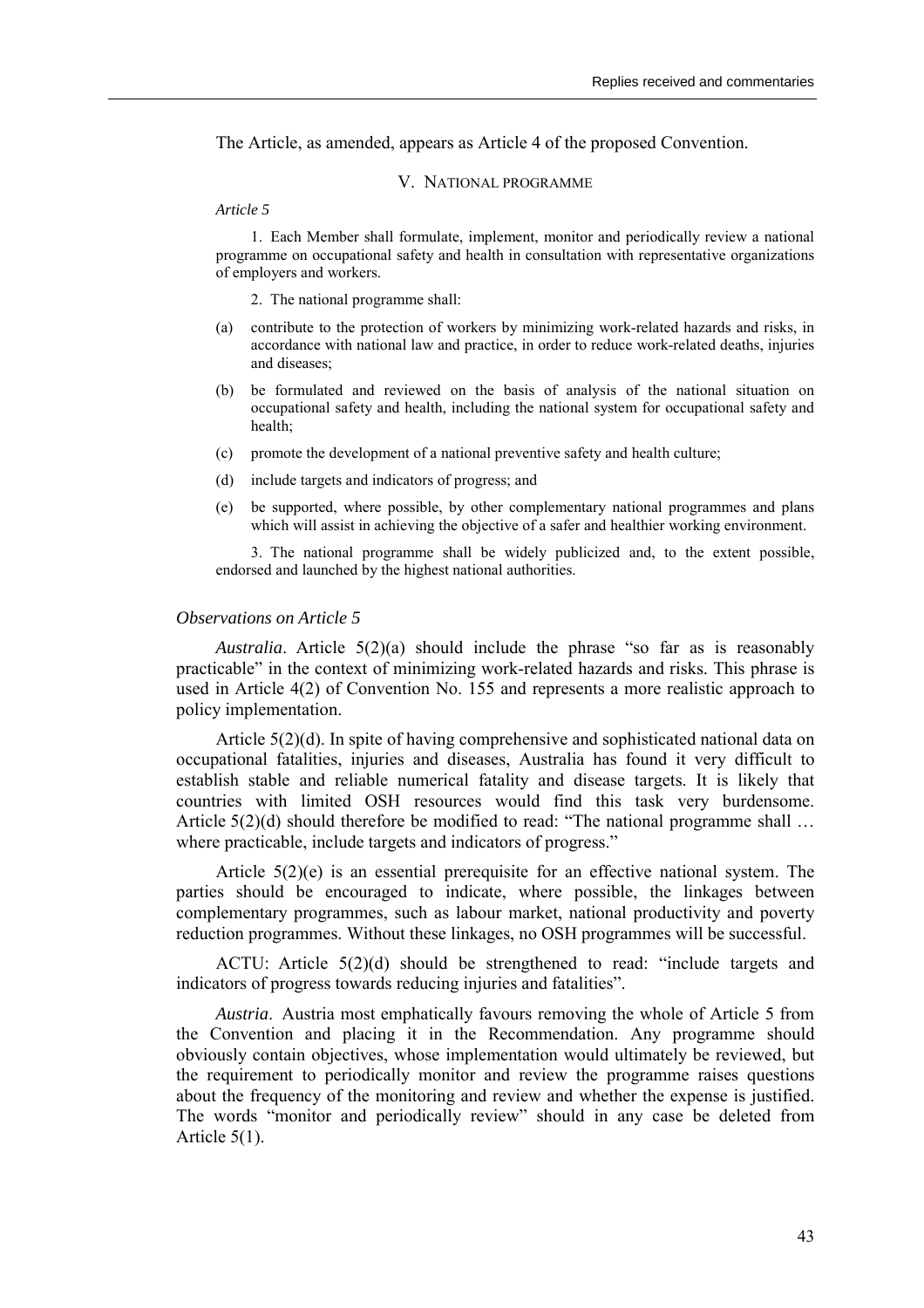Article 5(2)(a). Since a national programme cannot directly minimize work-related hazards and risks, this paragraph should be amended to provide that national programmes should be aimed at reducing risks.

Article 5(3). Given that various authorities or bodies are responsible for OSH in Austria, the question arises as to which is the "highest" national authority. The words "and, to the extent possible, endorsed and launched by the highest national authorities" should be deleted.

*Brazil.* Article 5(1). Insert "and other interested parties" after "workers".

Article  $5(2)(d)$ . Insert "monitoring mechanisms" after the word "targets".

Article  $5(3)$ . Delete "to the extent possible".

CGTB: Article  $5(1)$ . At the end add "and of defence of the environment".

*Costa Rica*. Article 5(3). Include obligations for governments to publicize the national programme and to report to the public on a quarterly or half-yearly basis on the development of the programme and the results achieved.

*Czech Republic.* ČMKOS: Article  $5(2)(a)$ . Add "... and reduce negative impacts of work" at the end of subparagraph  $(a)$ .

*Denmark*. Article 5(2)(d). The wording "include, where possible, targets and indicators of progress" is preferred.

*El Salvador.* Article 5(2)(d). Propose rewording: "include targets and indicators of progress, as well as a monitoring and evaluation system which provides support for decision-making".

Article  $5(3)$ . Delete "to the extent possible" to give greater emphasis to the responsibility of the highest authorities to endorse and launch the national programme.

*Germany*. The heading "V. National programme" should be consistent with the definition given in Article 1.

*Greece*. Article 5(2)(d). Formulate as follows: "include targets for the improvement of working conditions based on qualitative and perhaps quantitative elements".

*Italy*. Confartigianato: Article 5(2)(b) should be reworded as follows: "be formulated and reviewed on the basis of analysis of the national situation on occupational safety and health and its trends, including considerations on efficacy and efficiency of the national system of occupational safety and health".

*Republic of Korea*. Article 5(1). The words "implement, monitor" should be deleted, as it is unnecessary to implement and monitor national programmes in consultation with representative organizations of employers and workers.

Article  $5(3)$ . The meaning of "the highest national authorities" should be clarified.

*Lebanon*. Article  $5(2)(c)$ . At the end of the subparagraph (c) add: "in particular through:

- raising awareness in the workplace and public awareness on occupational safety and health through national campaigns and linked activities; and
- ! introducing occupational safety and health concepts in educational and vocational training programmes".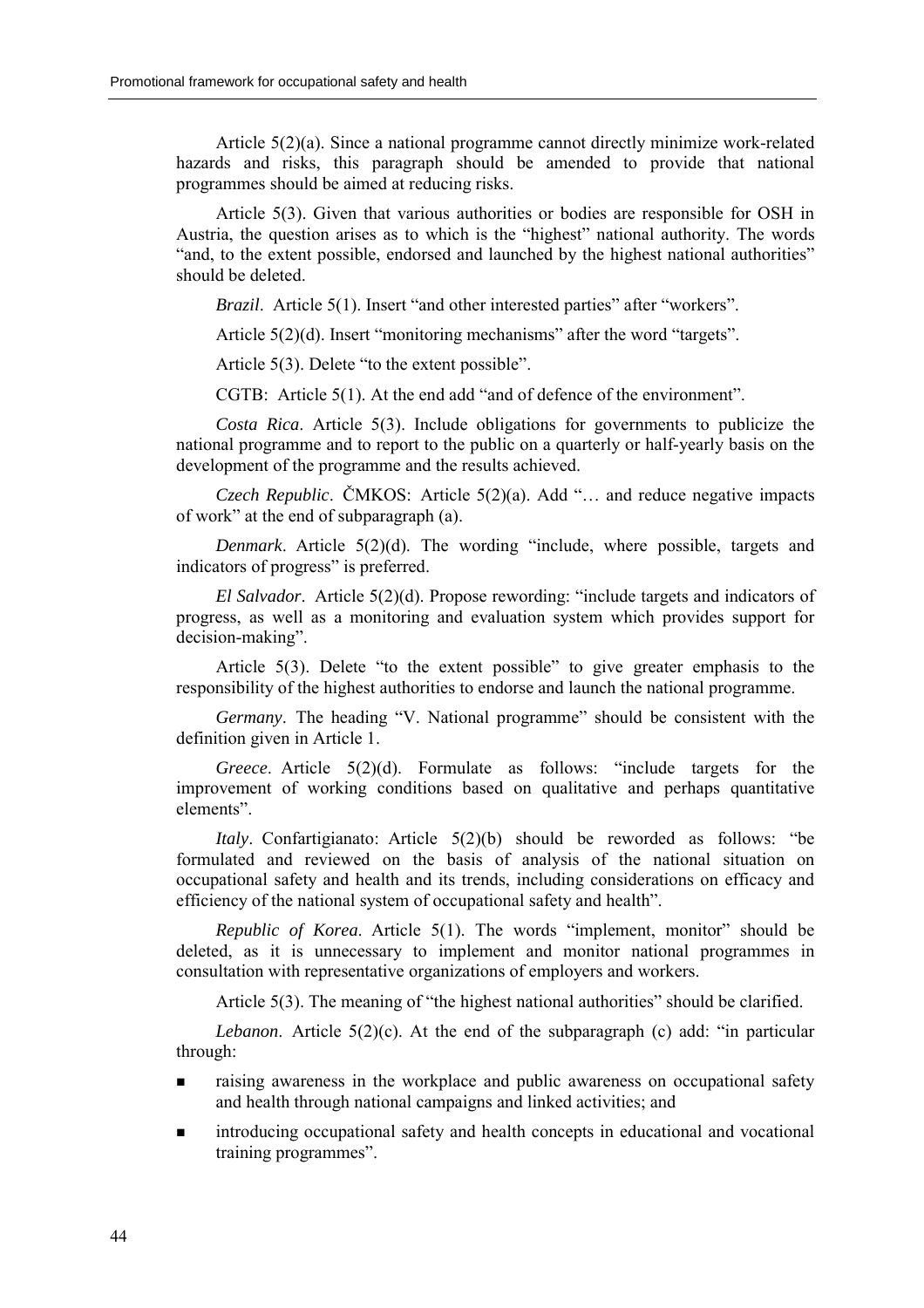These two suggestions correspond to Paragraph  $3(a)$  and  $3(c)$  of the Recommendation.

*Malaysia*. Article  $5(2)(a)$ . At the end of subparagraph  $(a)$ , add "and poisoning".

MEF: Article  $5(3)$  should be reworded as "the national programme will be publicized as far as practicable and, to the extent possible, endorsed and launched by the highest national authorities".

*Mexico* agrees with the Office text.

CONCAMIN: Article 5 should state that each Member shall, on a gradual basis and in keeping with its capacities and financial situation, endeavour to establish a safer and healthier environment, but not as an obligation.

*New Zealand.* Article 5(2)(d). Replace "targets and indicators" with "targets and/or indicators".

*Papua New Guinea*. The need for a national programme is fully supported, as is the need for it to be endorsed by the highest authorities and monitored so as to ensure far-reaching implementation.

*Philippines*. Article 5(2)(a). After "protection of workers by", add "protecting them from" and delete "minimizing".

Article  $5(2)(c)$ . At the end of subparagraph (c), add "and at the same time strengthen the compensation and rehabilitation components of the programme".

Move Article  $4(3)(d)$ , (e) and (g) to new subparagraphs under Article  $5(2)$ , as follows:

- ì(f) continuing surveillance of work-related injuries and illnesses and adapting an action-based agenda research on occupational safety and health,
- (g) a mechanism for the collection and analysis of data on occupational accidents and diseases; and
- (h) support mechanisms for a progressive improvement of occupational safety and health conditions to protect workers in the informal economy in micro-, small and medium-sized enterprises".

*Sweden*. Article 5(2)(a). After the words "protection of workers by" add "eliminating or".

Article  $5(2)(d)$ . After "include targets and", insert "where appropriate", otherwise new hazards might be excluded from national programmes on the grounds that indicators cannot be established.

*Switzerland*. UPS: Article 5(2)(d). The expression "indicators of progress" must be interpreted in the broad sense in each case and not strictly as a percentage.

*Syrian Arab Republic*. Article 5(2)(d). After "targets and indicators of", add "evaluation and".

*Workers' organizations*. Similar views were shared by LO, FTF *(Denmark)*, CGT-FO *(France)*, ASI *(Iceland)*, CGIL, CISL, UIL *(Italy)*, FNV, CNV, MHP *(Netherlands)*, Solidarność *(Poland)*, CNTS *(Senegal)*, CC.OO. *(Spain)*, TUC *(United Kingdom)* and AFL-CIO *(United States)*, and that Part V should promote the development of prevention measures based on principles of assessment and management of hazards/risks in the workplace.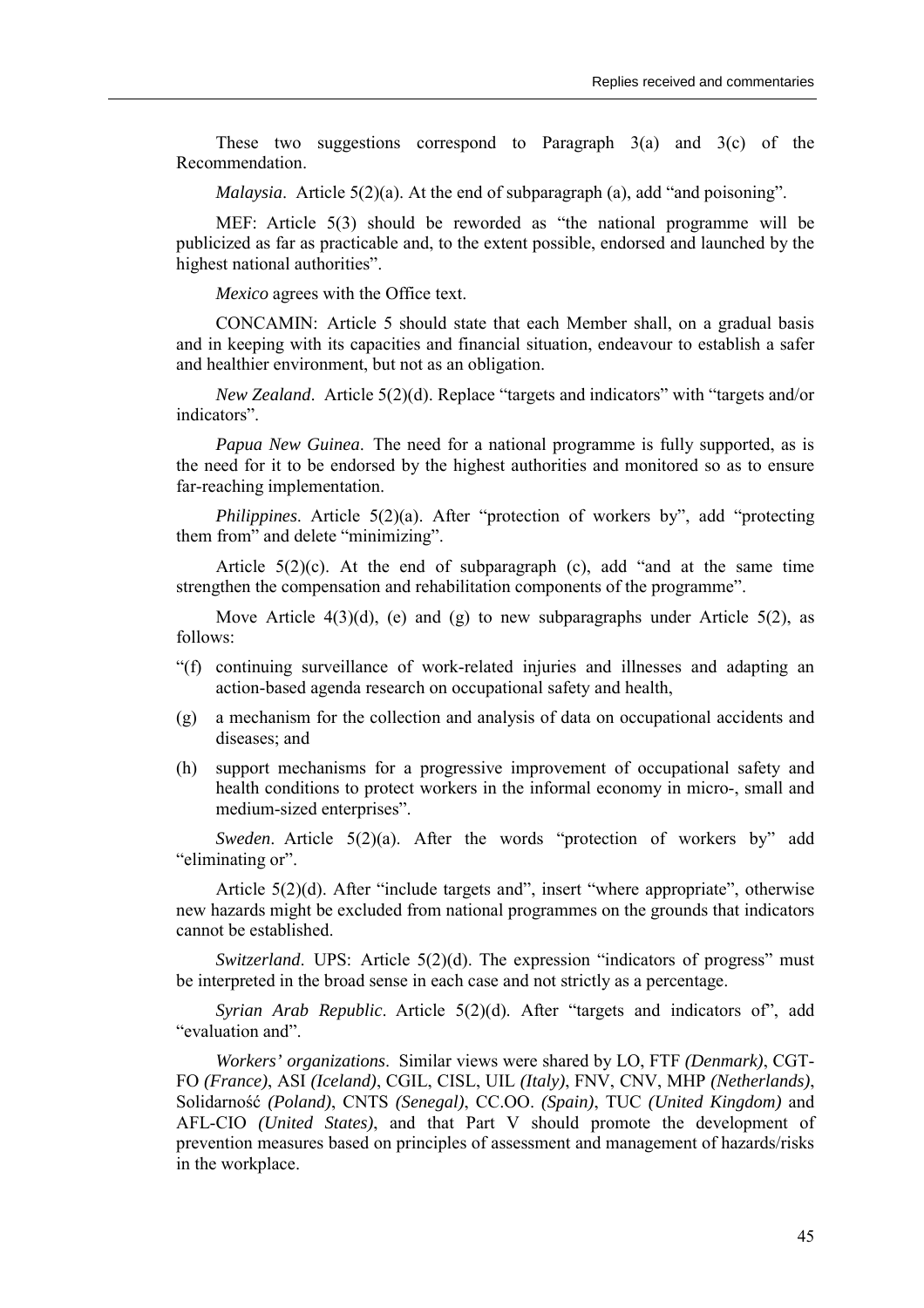# *Office commentary*

The observations indicate broad support for the substantive content of Article 5. Several workers' organizations propose, however, that the Article should be substantially modified so as also to include provisions to promote the development of prevention measures based on principles of assessment and management of hazards/risks in the workplace. In the light of all the views expressed, the Office considers that the changes proposed by the workers' organizations would not meet with general acceptance and the proposed text has not been modified in this respect.

Some governments propose that Article  $5(2)(d)$  be deleted or modified to be more flexible, arguing that setting targets and indicators to reduce the number of occupational accidents and diseases would be a complex task that would be difficult to implement, particularly for countries where the reporting systems are weak. The Office wishes to draw attention to the fact that such constraints would not necessarily represent an obstacle to implementing this provision as targets and indicators of progress can be varied and should be based on each countryís specific needs and conditions. Targets and indicators related to the levels of reported occupational accidents and diseases may, in some countries, be appropriate. In other countries, targets and indicators of progress could, for example, be related to the number of safety and health officers, workers' representatives and other persons with OSH-related functions at the enterprise level, or to legislative developments, including the increased scope of national OSH legislation and the coverage of the national inspection system or the number of enterprises which effectively apply OSH management systems. The process of setting targets to be achieved in a predetermined time frame and of developing country- specific indicators to measure progress is in fact a crucial component of a process for improvement and may be critical for a country to be able to achieve concrete progress in this area. Against this background this provision has been retained.

For the purpose of consistency and clarity, the following modifications have been introduced in the proposed text: Article 5(1): For reasons of consistency with Article 3 of the proposed Convention the words "the most" have been inserted before "representative" organizations of employers and workers"; Article  $5(2)(a)$ : the words "eliminating or" have been inserted before the words "minimizing work-related hazards and risks" in order to ensure consistency with the principle of prevention as expressed in other relevant Conventions such as Convention No. 155; Article 5(2)(e): for reasons of consistency with Article  $2(2)$  and Article  $3(1)$  in the proposed Convention, the words "a safer and healthier working environment" has been replaced with the words "a safe and healthy working environment".

The Article, as amended, appears as Article 5 of the proposed Convention.

# **4. Observations on the proposed Recommendation on the promotional framework for occupational safety and health**

The General Conference of the International Labour Organization,

- Having been convened at Geneva by the Governing Body of the International Labour Office, and having met in its Ninety-fifth Session on 30 May 2006,
- Having decided upon the adoption of certain proposals on occupational safety and health, which is the fourth item of the agenda of the session, and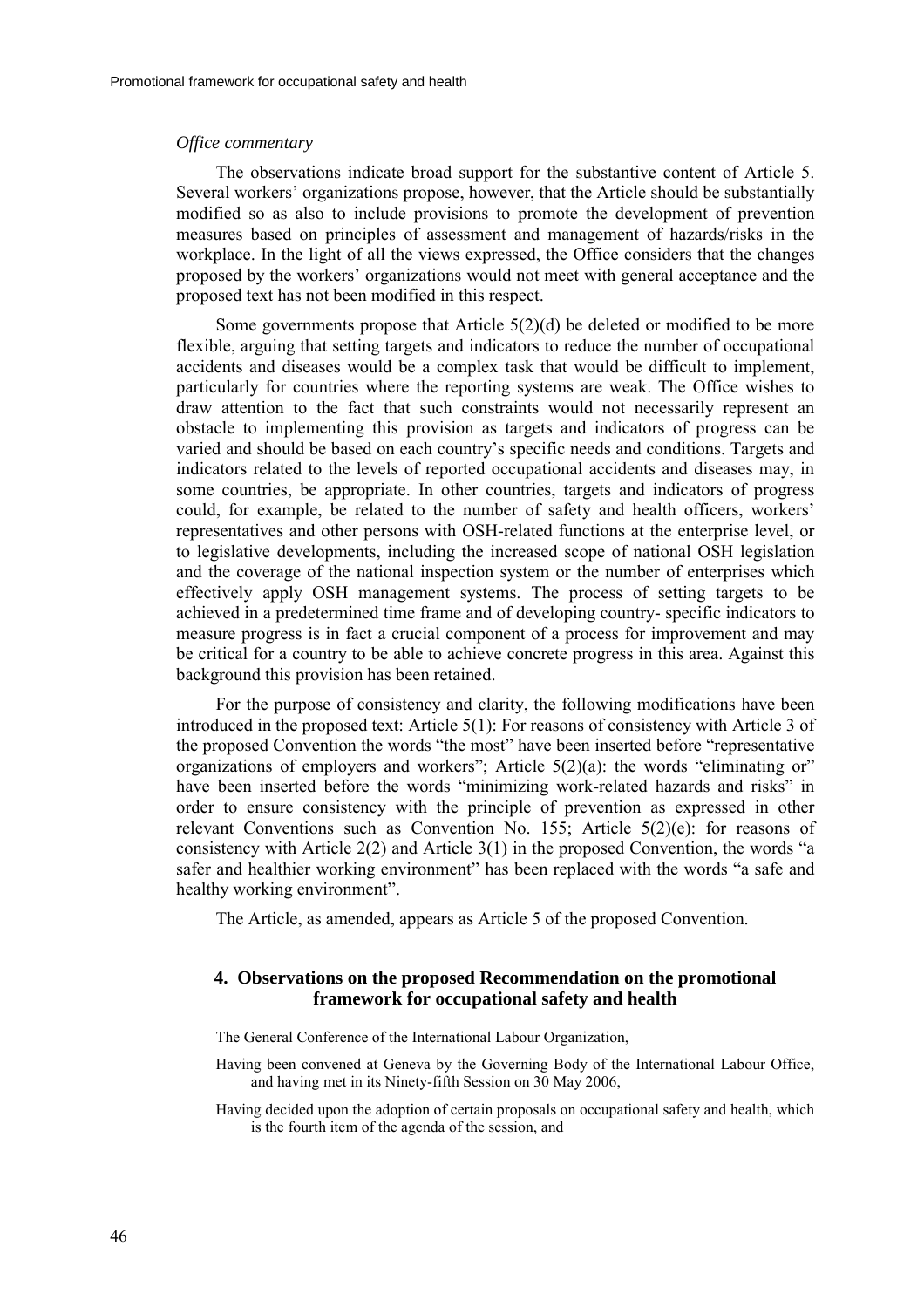Having determined that these proposals shall take the form of a Recommendation supplementing the Promotional Framework on Occupational Safety and Health Convention, 2006 (hereinafter referred to as "the Convention");

adopts this day of June of the year two thousand and six the following Recommendation, which may be cited as the Promotional Framework for Occupational Safety and Health Recommendation, 2006.

#### *Observation on the Preamble*

*Lebanon*. It is generally accepted that a Recommendation is considered to be a guideline while a Convention is ratified. So the expression "form of a Recommendation" supplementing the Promotional Framework on Occupational Safety and Health Convention, 2006î in the fourth paragraph of the Preamble should not impose an obligation to conform to the provisions of the Recommendation on a State that ratifies the Convention.

## *Observations on the need for a policy section in the Recommendation*

One member Government and several workers' organizations, namely CGT RA *(Argentina)*, LO, FTF *(Denmark)*, CGT-FO *(France)*, ASI *(Iceland)*, CGIL, CISL, UIL *(Italy)*, FNV, CNV, MHP *(Netherlands)*, *Norway*, Solidarność *(Poland)*, CNTS *(Senegal)*, CC.OO. *(Spain)*, LO *(Sweden)*, TUC *(United Kingdom)* and AFL-CIO *(United States)*, said that the Recommendation should include a section on "National policyî corresponding to that included in the Convention, with the aim of encouraging and supporting cooperation between employers and workers and their representatives at the workplace.

#### *Office commentary*

The Office notes the proposal by the Government of Norway and several workers<sup>'</sup> organizations to introduce a new section entitled "National policy" into the proposed Recommendation. However, since other respondents are not making similar proposals, the proposed text has not been modified in this respect.

#### I. NATIONAL SYSTEM

1. In establishing, maintaining, progressively developing and periodically reviewing the national system for occupational safety and health defined in Article 1(b) of the Convention, Members may extend the consultations provided for in Article 4 of the Convention to other interested parties.

#### *Observations on Paragraph 1*

*Austria*. In accordance with comments on the proposed Convention, the words "periodically reviewing" should be deleted.

*Malaysia*. MEF: At the end of the paragraph, replace "other interested parties" by "other relevant parties".

*Norway*. The last sentence should read: "Members may seek advice from other interested parties (i.e. other authorities, research institutions, etc.).<sup>77</sup>

*Uruguay*. To ensure that the objective of the global strategy can be achieved effectively, the requirement to ratify ILO Conventions Nos. 81, 129, 155, 161, 167, 170, 176 and 184 should be included in the Recommendation.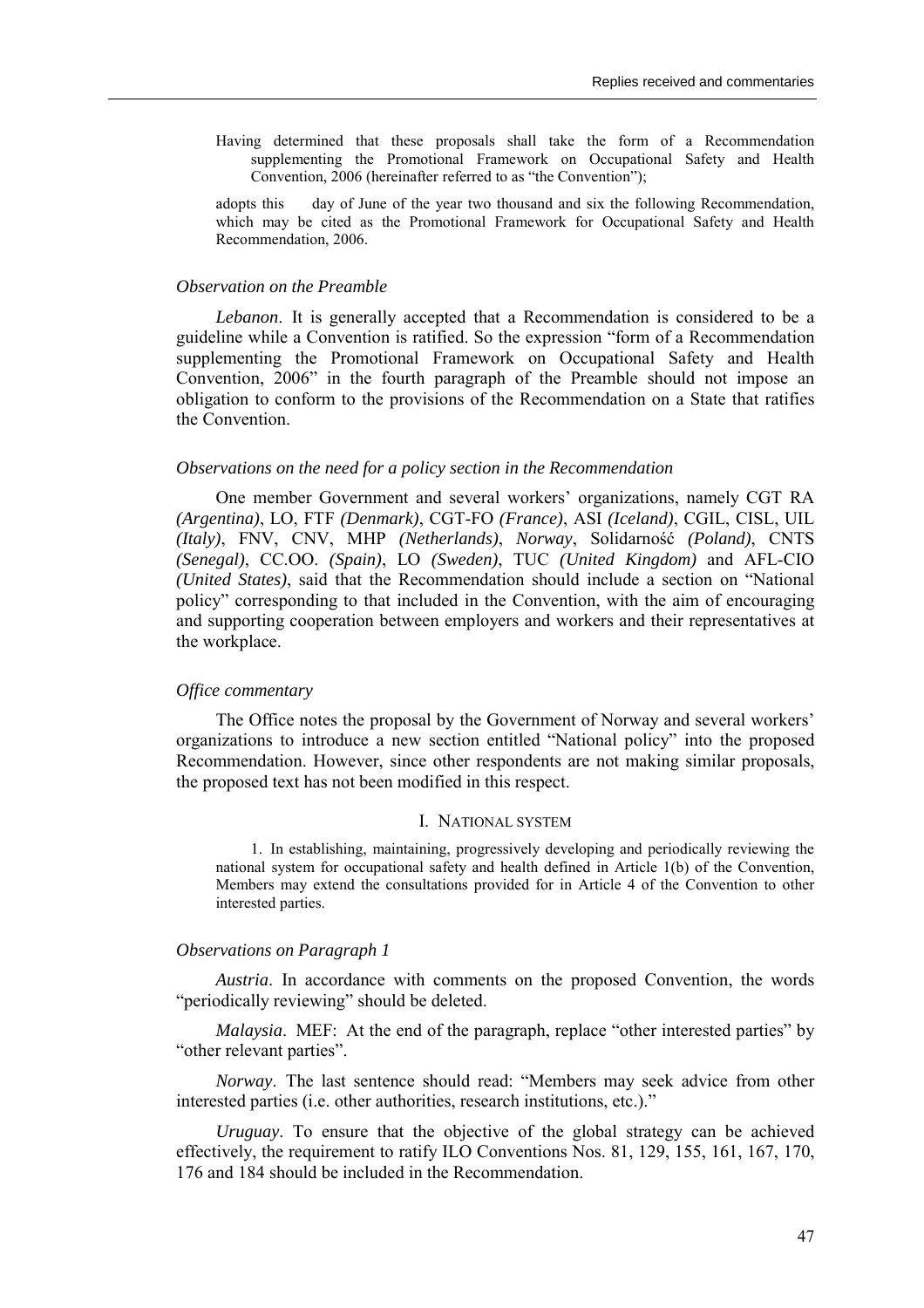*Workers' organizations*. Similar views were shared by CGT RA *(Argentina)*, LO, FTF *(Denmark)*, SAK, STTK, AKAVA *(Finland)*, CGT-FO *(France)*, ASI *(Iceland)*, CGIL, CISL, UIL *(Italy)*, MHP *(Netherlands)*, LO *(Norway)*, FNV, CNV, Solidarność *(Poland)*, CNTS *(Senegal)*, CC.OO. *(Spain)*, TUC *(United Kingdom)* and AFL-CIO (United States), that the text after "Members" should be deleted and the following text added:

- ì! consult and promote the active participation of employers, workers and their representatives and relevant governmental institutions, including public health authorities;
- **Example 1** ensure compliance with national laws and regulations, including adequate and appropriate systems of inspection;
- take steps to ratify and effectively implement the Occupational Safety and Health Convention, 1981 (No. 155) and other relevant ILO Conventions listed in annex; and
- ! periodically review and update on a tripartite basis, national laws and regulations on occupational safety and health, giving priority to emerging hazards such as ergonomic, biological and psycho-social dangers related to work".

#### *Office commentary*

There are a few modifications proposed by governments, but they do not meet with general support and so they have not been introduced. Similarly, proposals from several workers' organizations to introduce provisions to promote prevention activities at the workplace level in the proposed text of the Recommendation are not supported by the other respondents. The proposed text has therefore not been modified in this respect. However, for reasons of clarity, the reference to "consultation provided for in Article 4 of the Convention" was replaced with the words "consultations provided for in Article  $4(1)$  of the Convention".

The Paragraph, as amended, appears as Paragraph 1 of the proposed Recommendation.

2. With a view to reducing work-related deaths, injuries and diseases, the national system should provide appropriate measures for the protection of all workers, in particular workers in high-risk sectors and of vulnerable workers, such as those in the informal economy, migrant and young workers.

#### *Observations on Paragraph 2*

*Austria*. Listing individual categories of workers always entails a risk that they will be seen as the only vulnerable groups, or as especially important groups. In this instance the list of examples omits people with disabilities and pregnant and breastfeeding women. Accordingly, in order to include all workers to the same extent, the words "in particular workers in high-risk sectors and of vulnerable workers, such as those in the informal economy, migrant and young workers" should be deleted.

*Brazil.* CGTB: After the expression "young workers", the following text should be added: "including measures to formalize the link between work and the fight against precarious employment relationships".

*Switzerland.* UPS: "Young workers" are already covered by the other categories.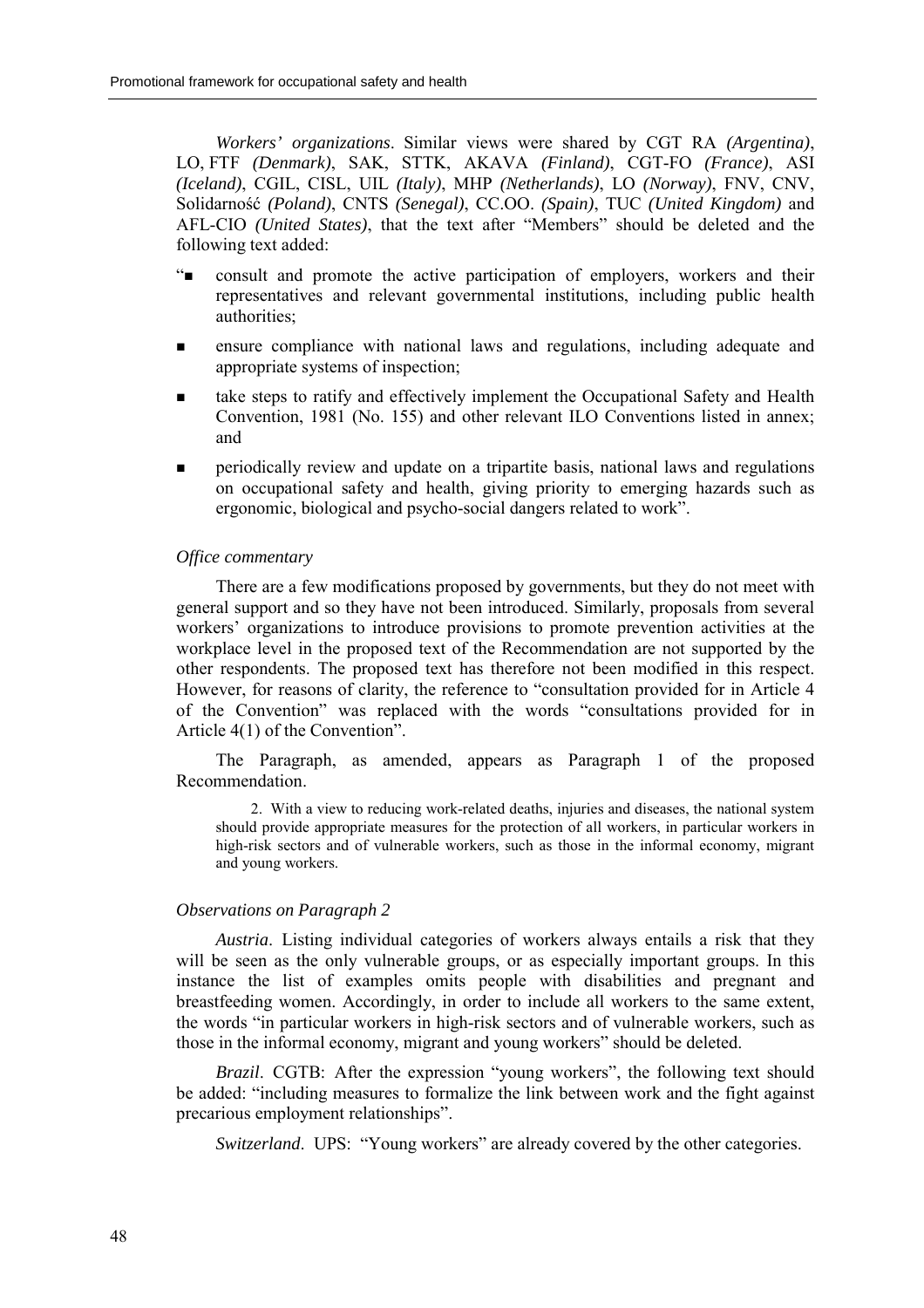*Syrian Arab Republic*. Add the following expression at the end of Paragraph 2 of Part I: "and women, particularly under certain physiological circumstances, such as pregnancy and breastfeeding".

# *Office commentary*

The responses include only a few proposals for substantive changes, which are not generally supported. Only a few editorial changes have been made to the text to clarify that, while the national system should provide appropriate measures for the protection of all workers, particular attention should be given to certain categories of workers specified to include workers in high-risk sectors as well as vulnerable workers  $-$  such as workers in the informal economy – and migrant and young workers.

The Paragraph, as amended, appears as Paragraph 2 of the proposed Recommendation.

3. In promoting a national preventive safety and health culture, Members should seek:

- (a) to raise awareness in the workplace and public awareness on occupational safety and health through national campaigns linked, where appropriate, with international initiatives;
- (b) to promote mechanisms for delivery of occupational safety and health education and training, in particular for management, supervisors, workers and their representatives and government officials responsible for safety and health;
- (c) to introduce occupational safety and health concepts in educational and vocational training programmes;
- (d) to facilitate the exchange of occupational safety and health statistics and data between relevant authorities, employers, workers and their representatives;
- (e) to provide information and advice to employers and workers and promote or facilitate cooperation between them and their organizations with a view to eliminating or reducing hazards;
- (f) to promote, at the level of the workplace, the establishment of safety and health policies and joint safety and health committees and the designation of workers' safety representatives, in accordance with national law and practice; and
- (g) to address the constraints of micro-, small and medium-sized enterprises and contractors in the implementation of occupational safety and health policies and regulations, in accordance with national law and practice.

#### *Observations on Paragraph 3*

*Australia*. Paragraph 3(e). The text uses the term "eliminating or reducing hazards". It should be amended, in the same sense as Article  $5(2)(a)$  of the proposed Convention, in accordance with Convention No. 155, Article 4(2), which uses the phrase "minimizing, so far as is reasonably practicable".

*Austria*. Paragraphs 3(a) to 3(e) and 3(g). The Government has no objection.

Paragraph 3(f). Particularly in small and micro-enterprises, there would be little point in requiring the establishment of safety and health policies. The same applies to safety and health committees. The designation of workers' safety representatives also makes sense only for enterprises above a certain size. "Depending on the size of the enterprise," should be added at the beginning of the subparagraph.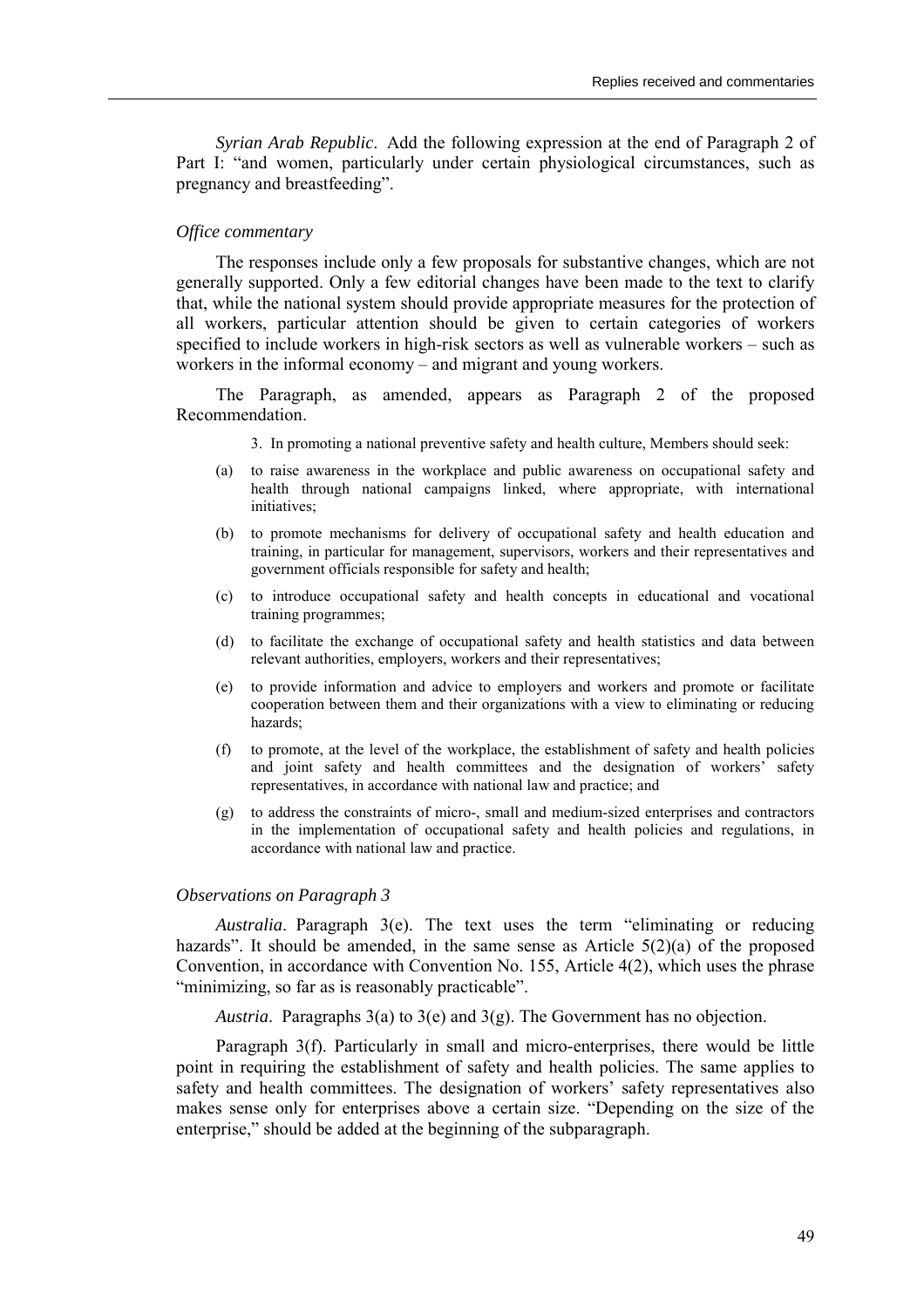*Brazil*. CGTB: Paragraph 3(b). Using the principle of precaution, the following text should be added at the end: "the environment and the licensing bodies for the operation and certification of processes".

CGTB: Paragraph 3(d). In accordance with the principle of transparency, after *i* representatives", add "including widely disclosing this information to the public".

*China*. Paragraph 3(f). After "the establishment of", add "effective measures such as"

*Denmark*. LO, FTF: It is suggested that the following sentence be inserted in the Recommendation after "Members should seek": "to promote the establishment of safety and health politics as well as safety organizations and safety representatives at the working place level".

*Greece.* Paragraph 3(e). We propose that the word "advice" be deleted.

*Italy*. Government, CGIL, CISL, UIL: Paragraph 3(g). We suggest that the text be amended to insert "and lower their burden" after the word "contractors" in the second line. This would emphasize the need to address the difficulties faced by small and medium-sized enterprises, including through the implementation of measures to simplify their administrative burdens.

*Switzerland.* UPS: Paragraph 3(c). After "to introduce", add "appropriate".

*Ukraine.* Paragraph 3(f). After "workers' safety representatives", add "and training for those representatives at the employers' expense".

*Workers' organizations*. Similar views were shared by CGT RA *(Argentina)*, CLC *(Canada)*, LO, FTF *(Denmark)*, SAK, STTK, AKAVA *(Finland)*, CGT-FO *(France)*, ASI *(Iceland)*, CGIL, CISL, UIL *(Italy)*, LO *(Norway)*, Solidarność *(Poland)*, CNTS *(Senegal)*, CC.OO. *(Spain)*, LO *(Sweden)*, TUC *(United Kingdom)* and AFL-CIO *(United States)*, that the following clauses should be added after the words "Members" should seek $"$ 

- ì! to promote the establishment of health and safety policies and of joint safety and health committees and workers' safety representatives at the workplace level;
- ! to address the constraints of micro-, small and medium-sized enterprises and contractors in the implementation of OSH policies and regulations by establishing a system of regional safety representatives".

# *Office commentary*

While the responses include a series of proposed changes from individual respondents, the Office notes that most respondents indicate a broad support for the substantive content of this Paragraph. Having considered these proposals in the overall context of the instruments, the following modifications, mainly intended to render the text more precise, have been introduced: in Paragraph 3 a cross reference to the definition of the term "a national preventive safety and health culture" in Article  $1(d)$  of the proposed Convention has been introduced; in Paragraph  $3(a)$  the words "awareness" in the" before the word "workplace" have been removed without any intention to change the substance; Paragraph 3(e) has been slightly reworded in order to clarify that information and advice should be provided to employers and workers and their respective organizations and that cooperation between all these parties should be promoted and facilitated. Furthermore, at the end of the same Paragraph, and for reasons of consistency between the proposed Convention and the proposed Recommendation,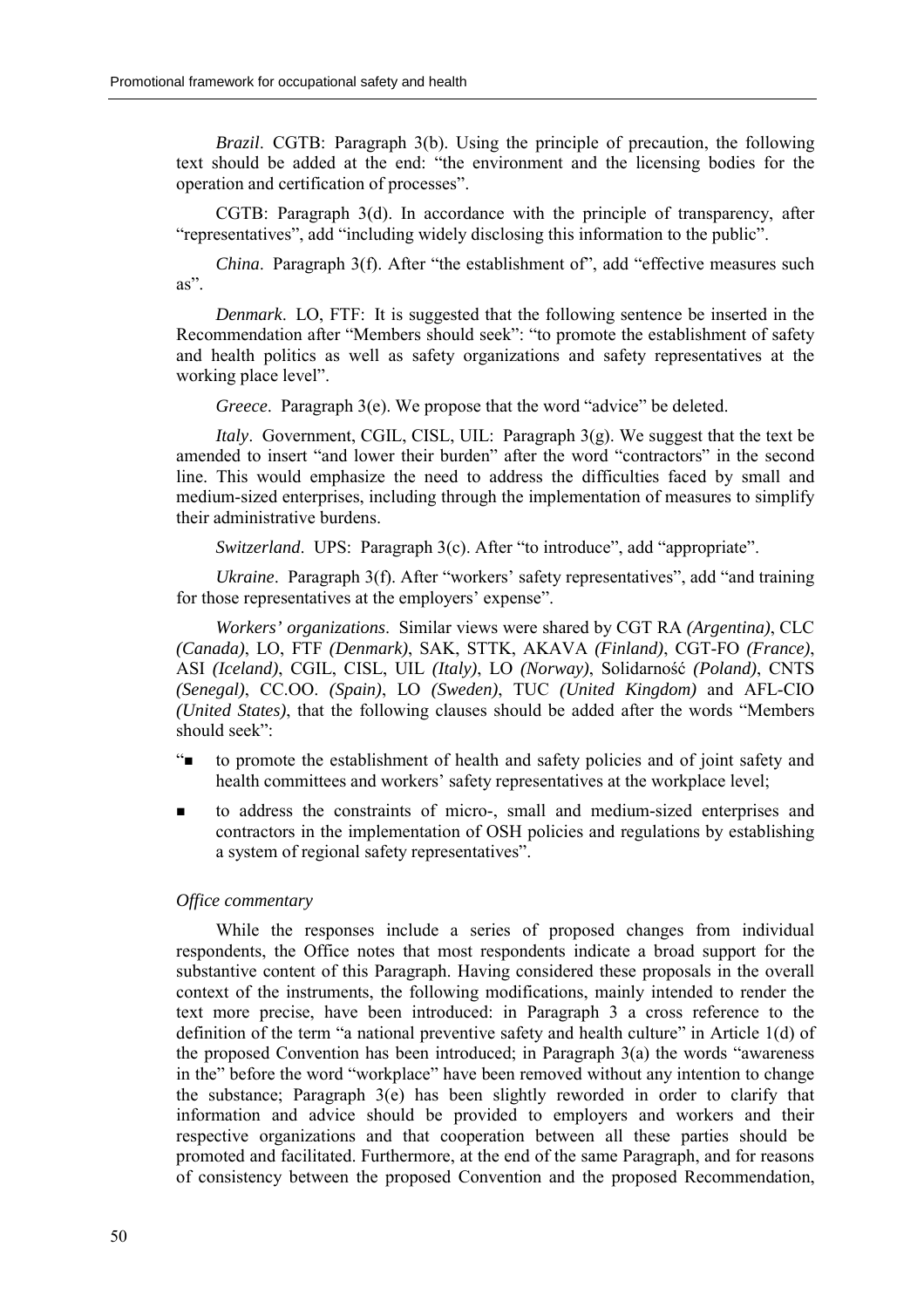the words "reducing hazards" have been replaced with the words "minimizing workrelated hazards and risks".

The Paragraph, as amended, appears as Paragraph 3 of the proposed Recommendation.

4. Members should promote the management systems approach to occupational safety and health, such as that set out in the *Guidelines on occupational safety and health management systems* (ILO-OSH 2001).

#### *Observations on Paragraph 4*

*Japan*. Paragraph 4 should be amended as follows: "Members should promote the management systems approach to occupational safety and health, taking into consideration national conditions and practice, as prescribed in the *Guidelines on occupational safety and health management systems* (ILO-OSH 2001), which is the only international guidance document with the endorsement of the tripartite representatives."

*Lebanon*. To facilitate access to the *Guidelines on occupational safety and health management systems* (ILO-OSH 2001), the document should be referred to in the annex to the Recommendation.

*Mexico*. CONCAMIN: The *Guidelines on occupational safety and health management systems* (ILO-OSH 2001) must be applied taking into account the situation and capacities of member States in a position to implement them.

*Switzerland*. UPS: Each country should determine its own approach in this matter.

*Turkey*. TISK: The ILO *Guidelines on occupational safety and health management systems* (ILO-OSH 2001) are not well known, so no reference to them should be made unless the ILO publicizes them more widely.

# *Office commentary*

The responses include only a few proposals for substantive changes that are not generally supported. Only a few editorial changes have been made to the text.

The Paragraph, as amended, appears as Paragraph 4 of the proposed Recommendation.

#### II. NATIONAL PROGRAMME

5. In formulating and reviewing the national programme on occupational safety and health defined in Article 1(c) of the Convention, Members may extend the consultations provided for in Article 5 of the Convention to other interested parties.

#### *Observations on Paragraph 5*

*Malaysia.* MEF: Replace the words "interested parties" with "relevant parties".

*Philippines*. New Paragraphs should be added after Paragraph 5, as follows:

ì6. Delivery mechanisms at national, local and establishment levels should be defined.

7. Capacity-building programmes may include training, communication and advocacy for the programmes on OSH management systems, at all levels. Programmes should address emerging and re-emerging concerns related to chemical, biological and psychosocial issues, among others."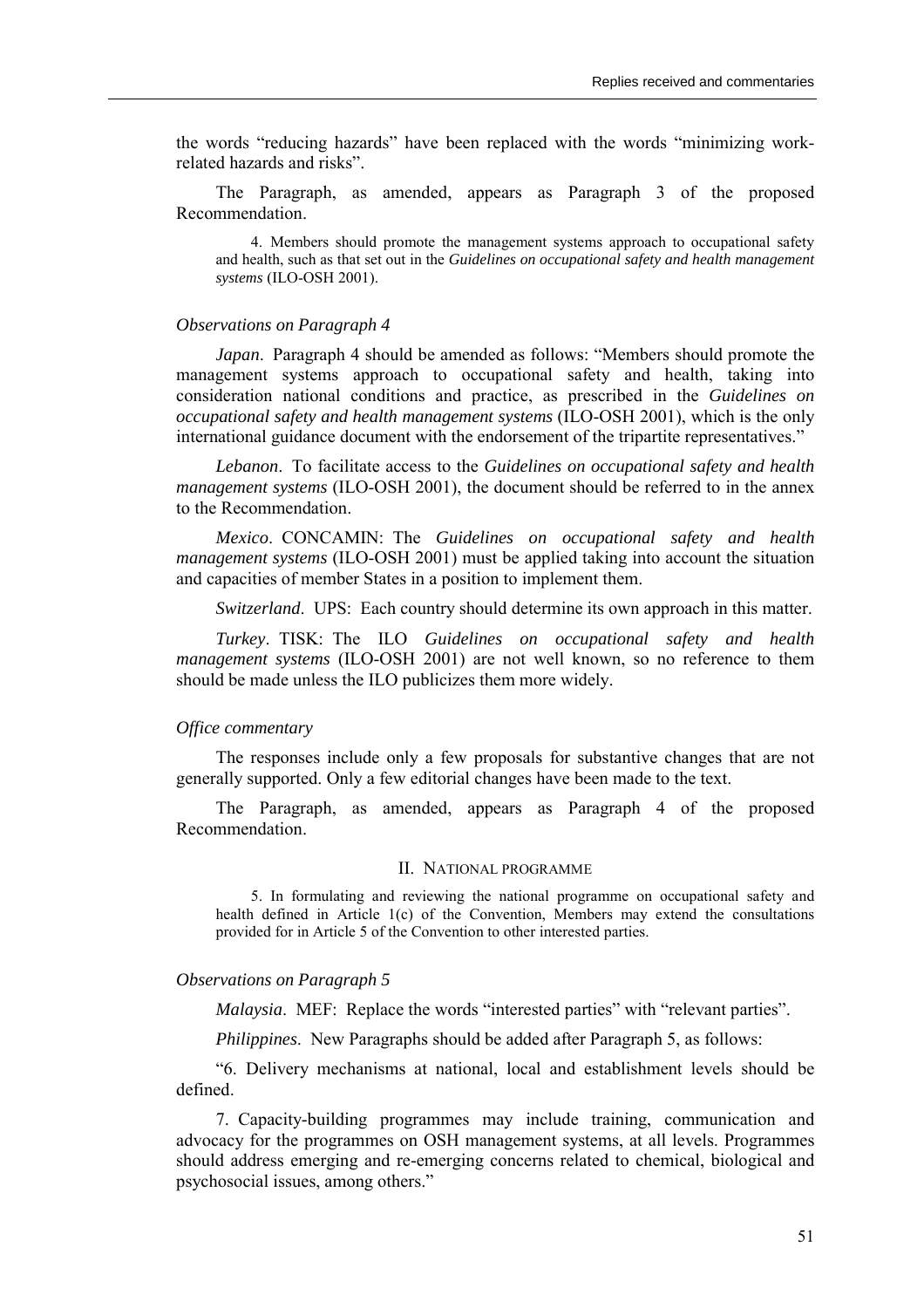*Workers' organizations*. Similar views were shared by CGT RA *(Argentina)*, LO, FTF *(Denmark)*, CGT-FO *(France)*, ASI *(Iceland)*, CGIL, CISL, UIL *(Italy)*, FNV, CNV, MHP *(Netherlands)*, LO *(Norway)*, Solidarność *(Poland)*, CC.OO. *(Spain)*, TUC *(United Kingdom)* and AFL-CIO *(United States)*, that the national programme should promote prevention activities at the workplace level. Such activities might include the matters addressed in Recommendation No. 164, in particular:

- the formulation and review of a preventive policy;
- the definition of the employer's responsibilities and worker's duties and rights;
- ! the establishment of safety and health committees or safety representatives whose functions include, inter alia, carrying out workplace investigations, keeping records, investigating the causes of illnesses and providing training and information on OSH.

#### *Office commentary*

Several workers' organizations propose introducing provisions to promote prevention activities at the workplace level in the proposed Recommendation, but there is no support among the other respondents for introducing such provisions. The text has therefore not been modified in this respect. However, and in line with the clarification introduced previously in Paragraph 1 of the Recommendation, the reference to ìconsultations provided for in Article 5 of the Conventionî has been replaced with the words "consultations provided for in Article  $5(1)$  of the Convention".

The Paragraph, as amended, appears as Paragraph 5 of the proposed Recommendation.

6. The national programme on occupational safety and health should be coordinated, where appropriate, with other national programmes and plans, such as those relating to public health and economic development.

## *Observations on Paragraph 6*

*Brazil.* After "to public health", add "social security, the environment".

*Greece*. Remove the words "such as those relating to public health and economic development". This would give Members the necessary flexibility to include OSH in other national policies, e.g. for education and social security.

*Italy*. Confartigianato: At the end of the Paragraph, add "and integrated into sustainable development policies".

*Lebanon*. Replace "where appropriate" with "as far as possible".

*Mauritius.* After "public health", add "environment".

*Philippines*. Replace "and economic development" with "economic development, agriculture, tourism activities, transportation/communication, science and technology and local government".

# *Office commentary*

There are a few proposals to add examples of other national programmes to be coordinated with the national programme on OSH. The Office considers that the examples are not exhaustive and that it would be better to limit the examples for more flexibility.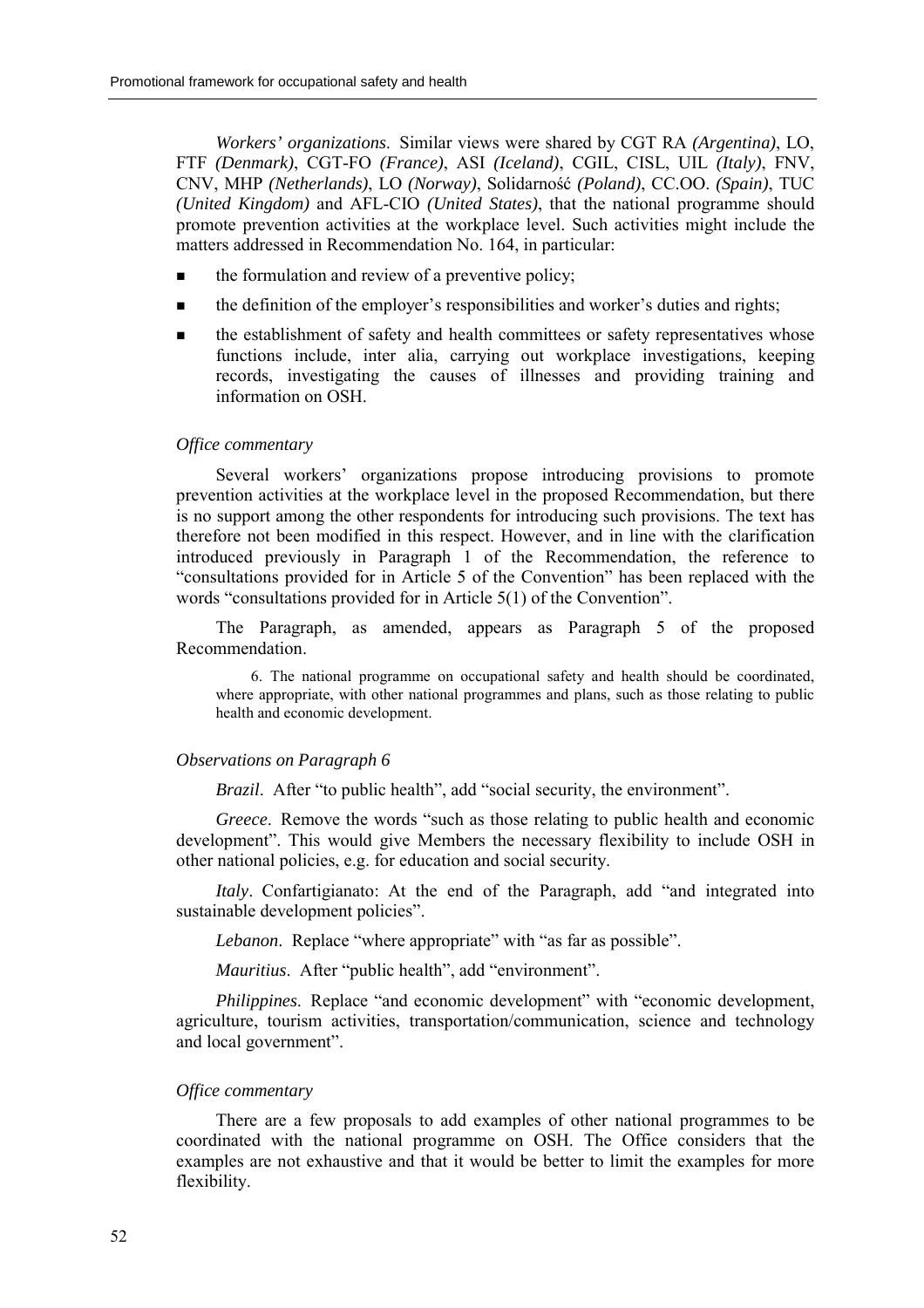The Paragraph, without amendment, appears as Paragraph 6 of the proposed Recommendation.

7. In formulating and reviewing the national programme on occupational safety and health, and without prejudice to their obligations under Conventions which they have ratified, Members should take into account the international labour Conventions and Recommendations listed in the annex.

#### *Observations on Paragraph 7*

*Brazil*. After Paragraph 7, insert a new Paragraph:

ì8. In formulating and reviewing the national programme the information contained in the national profile should be taken into account."

CGTB: After "in the annex", add "as well as the WHO ones that apply to the matter".

*Canada*. After "take into account the", add "principles in relevant", to be consistent.

*Cyprus.* At the end of the Paragraph, add "and ratified by them".

*Lebanon*. At the end of the Paragraph, add "as far as appropriate".

*Malaysia*. MEF: Delete the whole Paragraph.

*Switzerland*. UPS: Delete the whole Paragraph, as it complicates any pragmatic approach.

#### *Office commentary*

The Office wishes to draw attention to the fact that the notion in the new Paragraph proposed by the Government of Brazil is contained in Paragraph 8. The Office is not in a position to introduce amendments proposed by the Governments of Canada and Lebanon, since these points were discussed at the Conference in 2005 and were not supported. For reasons of consistency, the words "the international labour Conventions" and Recommendations listed in the annex<sup>"</sup> have been replaced with the words ìinstruments of the International Labour Organization relevant to the promotional framework for occupational safety and health listed in the annex to this Recommendation".

The Paragraph, as amended, appears as Paragraph 7 of the proposed Recommendation.

#### III. NATIONAL PROFILE

8. Members should prepare and regularly update a national profile which summarizes the existing situation on occupational safety and health and the progress that has been made in achieving a safer and healthier working environment. The profile should be used as a basis for formulating and reviewing the national programme.

## *Observations on Paragraph 8*

*Austria*. The profile should be divided into two parts: a more or less static (qualitative) part describing the OSH system, which would only be updated in the event of substantial changes, and a second part containing parameters describing current developments, such as occupational accidents or current programmes. The latter part should be regularly updated. The first part should contain elements from Paragraph 9(a)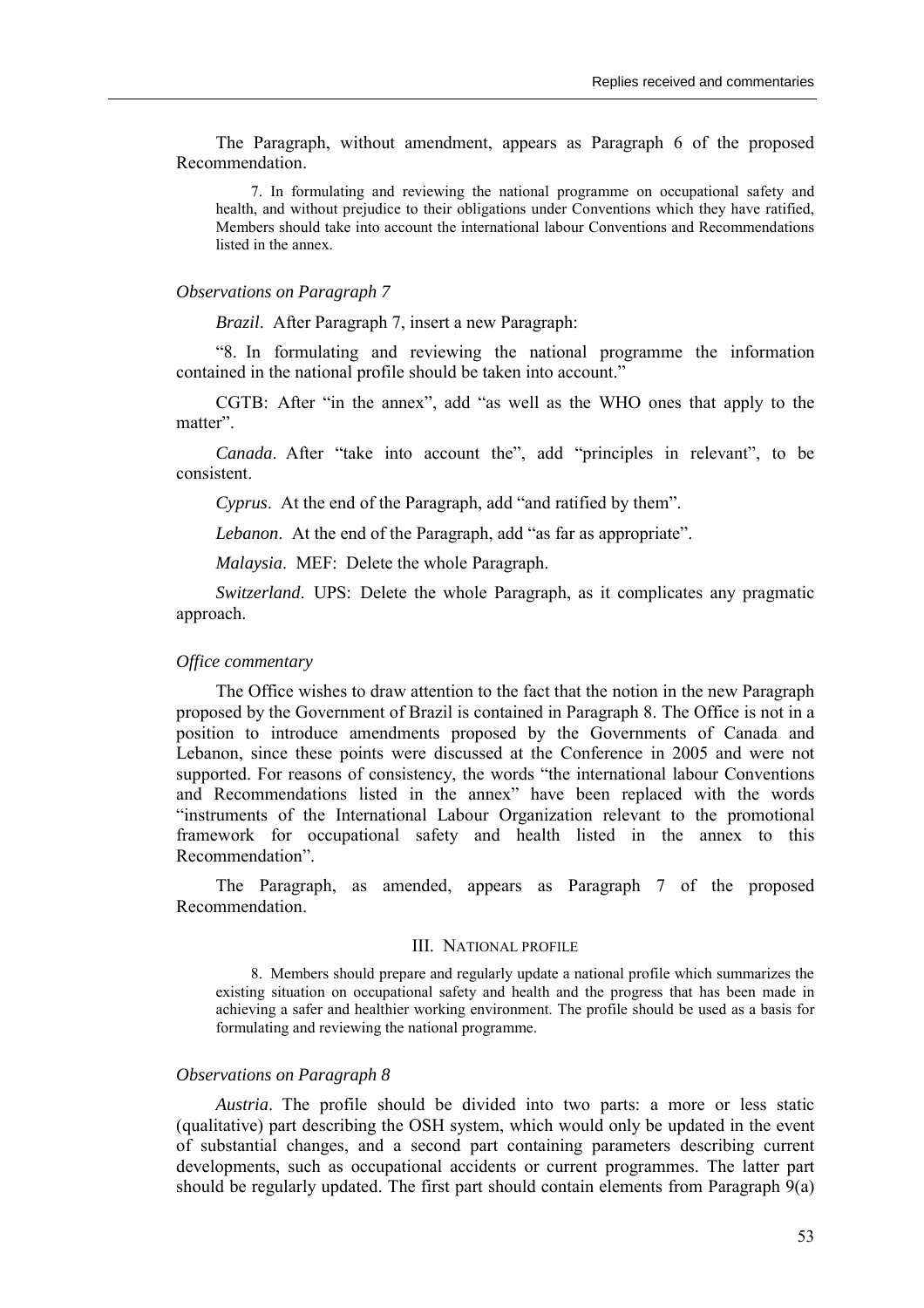to (g), (i), (j) (k), (o) and (p); the second part elements from Paragraph  $9(h)$ , (m), (n), (q), (r) and (s). (See further comments under Observations on Paragraph 9.)

*Mexico*. CONCAMIN: Information on this subject is a useful tool for assessing the results of OSH measures and can be used to confirm or correct the approach being implemented. The national profile could be an additional source of information for action.

*Panama*. It is vital to determine who is meant to prepare the national profile and whether there are sufficient resources to do so.

#### *Office commentary*

While the Office appreciates the logic behind the proposal made by the Government of Austria, it believes that the current wording would not cause an unnecessary burden for the updating of the national profile since the static part could be restated in the updated profile if there are no changes. On the other hand, the static parts of the OSH system could be changed substantially in a limited time in some countries. Therefore, the Office considers the current text more appropriate as a step towards a systematic review of the national OSH system. In order to ensure consistency between Article 2(2) and Article 3(1) of the proposed Convention and this Paragraph of the Recommendation, the words "the progress that has been made in achieving a safer and healthier working environment" have been replaced by "the progress made towards achieving a safe and healthy working environment".

The Paragraph, as amended, appears as Paragraph 8 of the proposed Recommendation.

9. The national profile on occupational safety and health should include information on the following elements, where appropriate:

- (a) laws, regulations, collective agreements or any other relevant instrument on occupational safety and health;
- (b) authority or body, or authorities or bodies responsible for occupational safety and health, designated in accordance with national law and practice;
- (c) mechanisms for ensuring compliance with national laws and regulations, including systems of inspection;
- (d) arrangements to promote, at the level of the undertaking, cooperation between management, workers and their representatives as an essential element of workplacerelated prevention measures;
- (e) information and advisory services on occupational safety and health;
- (f) the provision of occupational safety and health training;
- (g) occupational health services in accordance with national law and practice;
- (h) research on occupational safety and health;
- (i) the mechanism for the collection and analysis of data on occupational accidents and diseases, taking into account relevant ILO instruments;
- (j) provisions for collaboration with relevant insurance schemes covering occupational accidents and diseases;
- (k) support mechanisms for a progressive improvement of occupational safety and health conditions in micro-, small and medium-sized enterprises;
- (l) coordination and collaboration mechanisms at national and enterprise levels, including national programme review mechanisms;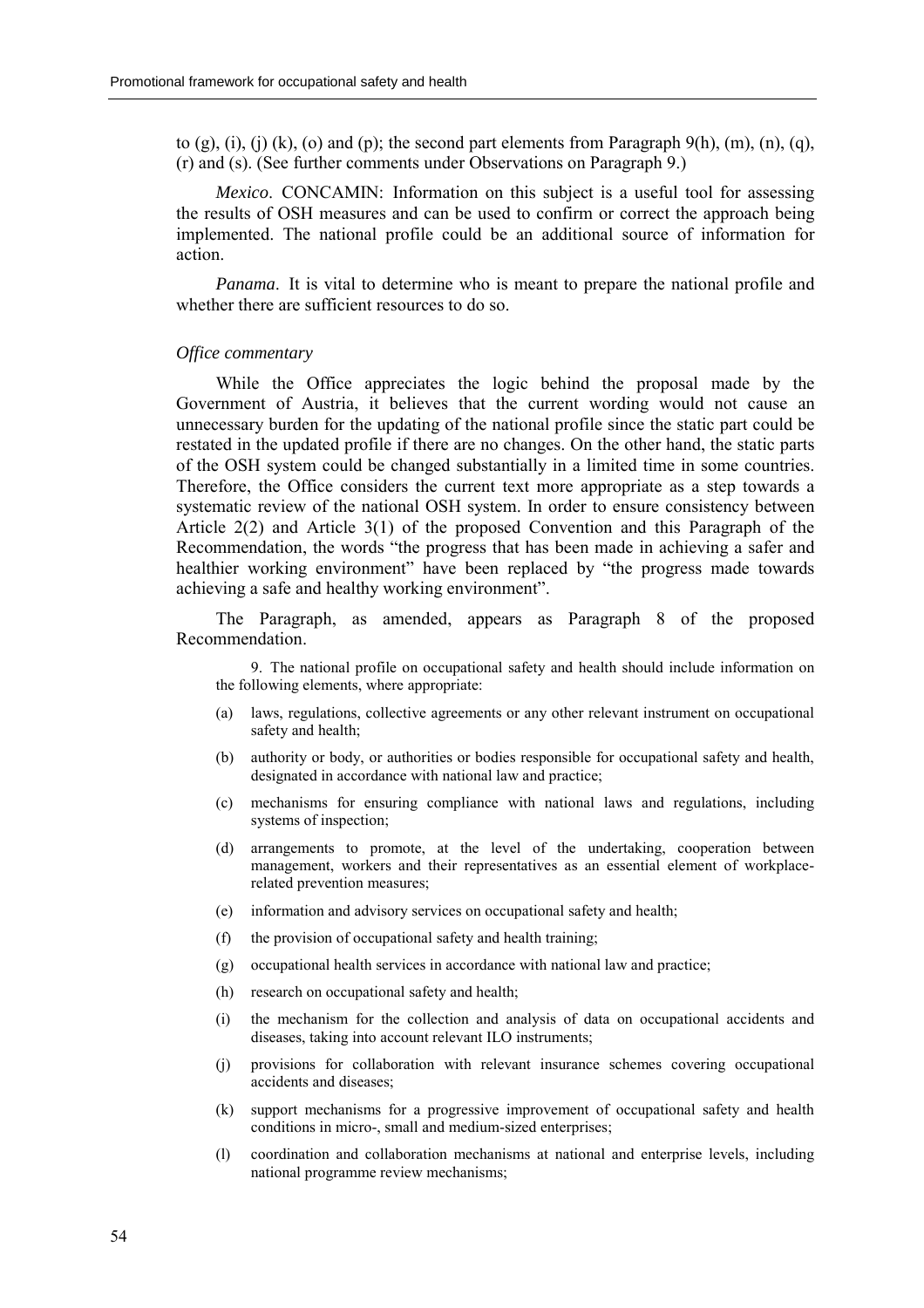- (m) technical standards, codes of practice and guidelines on occupational safety and health;
- (n) educational and awareness-raising structures including promotional initiatives;
- (o) specialized technical, medical and scientific institutions with linkages to various aspects of occupational safety and health, including research institutes and laboratories concerning occupational safety and health;
- (p) persons engaged in the area of occupational safety and health, such as inspectors, officers, occupational physicians and hygienists;
- (q) occupational accident and disease statistics;
- (r) occupational safety and health policies and programmes of organizations of employers and workers;
- (s) regular or ongoing activities related to occupational safety and health, including international collaboration;
- (t) financial and budgetary resources with regard to occupational safety and health; and
- (u) related data addressing, for example, demography, literacy, economy and employment, as available, as well as any other relevant information.

#### *Observations on Paragraph 9*

*Australia*. Paragraph 9(b). Insert the word "the" at the beginning.

Paragraph 9(i), (j), (q) and (u) should be rationalized into a single subparagraph on occupational accidents and diseases.

*Austria*. See comments under Observations on Paragraph 8. Subparagraph (l) is redundant in view of subparagraphs (a), (b) and (d), and should be deleted.

Paragraph 9(p) should only be included as a qualitative element, in the Part generally describing the OSH system.

Paragraph 9(t) should be deleted for lack of budgetary information.

Paragraph 9(u) should be deleted, as this is not relevant to OSH.

*Belarus*. Add a new subparagraph:  $\circ$ (v) the national system for establishing standards of occupational hygiene and regulations on harmful and hazardous factors".

*Brazil.* Paragraph 9(g). After "occupational", add "safety and".

Paragraph  $9(p)$ . Delete "such as inspectors, officers, occupational physicians and hygienists".

Paragraph  $9(q)$ . After "statistics", add "including diseases arising from psychosocial risks".

CGTB: Paragraph  $9(c)$ . At the end, add "of the various spheres of power, in the scope of the respective competencies".

CGTB: Paragraph  $9(i)$ . At the end, add "taking into account, inter alia, the methodology used to determine the relationship between work and injury in the event of illness".

CGTB: Paragraph 9(1). After "national", add "regional". After "review mechanisms", add "and regional programme review mechanisms, where appropriate".

 $CGTB:$  Paragraph  $9(t)$ . Add "mechanisms to evaluate the quality of statistics".

*Canada*. Paragraph 9(a) to 9(k) is described in Article 4(2)(a) to 4(2)(d) of the Convention. Canada prefers to retain the text adopted at the 93rd Session of the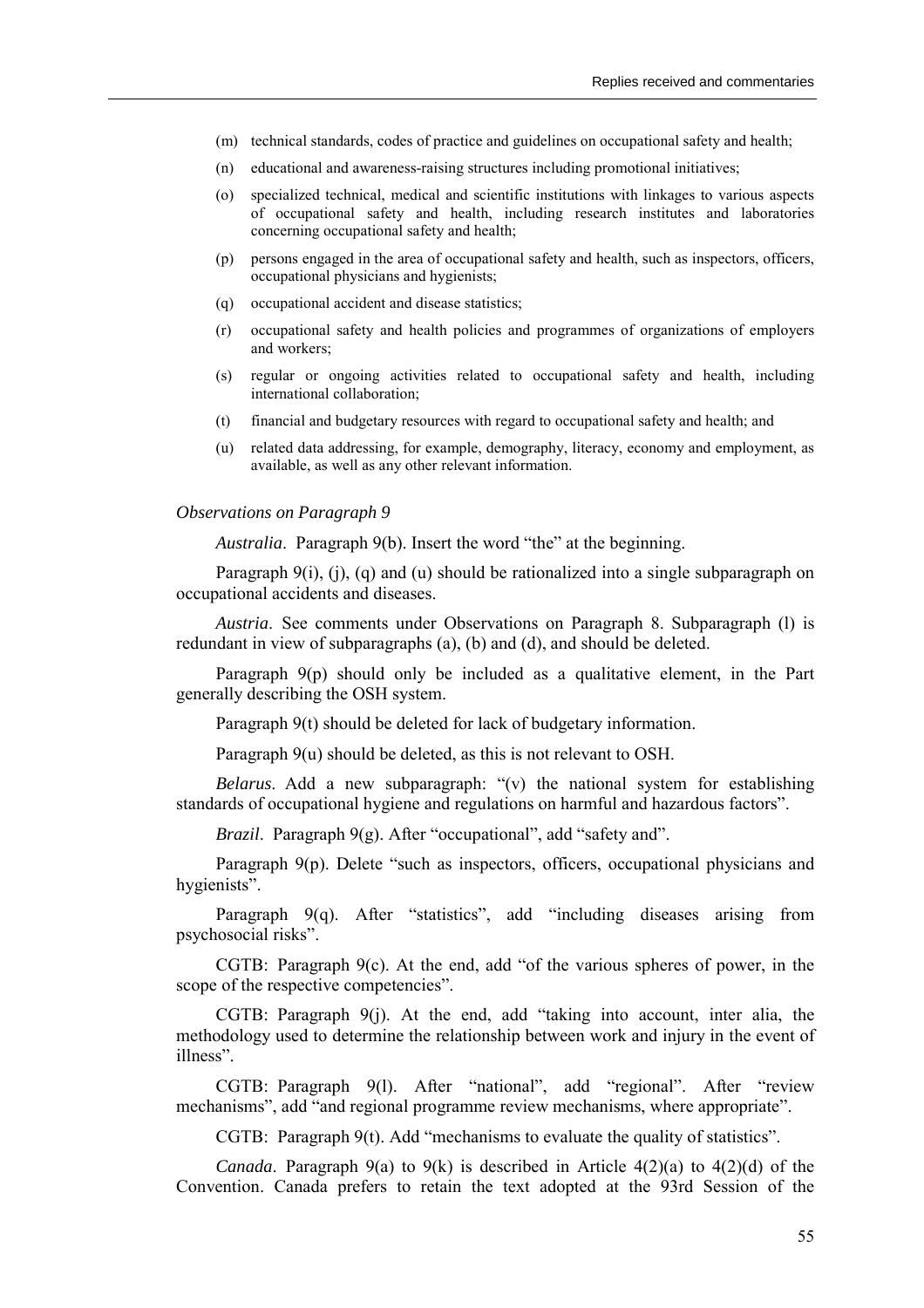International Labour Conference in 2005 that refers to Article 4 of the Convention, rather than repeating these provisions.

*Denmark*. The Office text is acceptable.

*Malaysia*. Paragraph 9(a). After "any other relevant", add "national".

MEF: Replace "collective agreements" with "code of practice, guidelines".

Paragraph 9(f). Add "and education".

Paragraph  $9(k)$ . Add "including the informal sector in accordance with national law and practice".

*Mexico*. The Office text is acceptable.

*Panama*. Paragraph 9(m). Panama has a sector committee for standardization in the field of OSH, which is recognized and promoted by the Ministry of Trade and Industry.

*Portugal*. The elements of the national system should be listed as described in Article 4 of the Convention.

*Senegal*. CNTS: Add the following subparagraphs at the end of Paragraph 9:

- $\hat{v}(v)$  the occupational safety and health representatives and focal points; and
- (w) the machinery for providing occupational health services and the coverage of the workers by such services".

*Switzerland* has reservations about the reference to the national profile being used "for formulating and reviewing the national programme", when the concept of a national profile has no explicit foundation in any of the definitions or duties referred to in the proposed instruments.

UPS: Paragraph  $9(i)$ . At the end of the Paragraph, add "ratified by the State" concerned".

UPS: Paragraph  $9(m)$ . The reference to "technical standards" is unclear, since in Switzerland it is not customary to define OSH in terms of technical standards.

UPS: Paragraph 9(t). This would depend on national practice.

*Tunisia.* For greater clarity, the elements of the national system should be listed as described in Article 4 of the Convention.

*Ukraine*. The term "national profile" is not entirely clear or appropriate.

Paragraph  $9(g)$ . After "occupational" add "safety and".

*Workers' organizations*. Similar views were shared by CGT RA *(Argentina)*, LO, FTF *(Denmark)*, SAK, STTK, AKAVA *(Finland)*, CGT-FO *(France)*, ASI *(Iceland)*, CGIL, CISL, UIL *(Italy)*, JTUC-RENGO *(Japan)*, FNV, CNV, MHP *(Netherlands)*, Solidarność *(Poland)*, CC.OO. *(Spain)*, TUC *(United Kingdom)* and AFL-CIO *(United States)*, that:

- ! elements of the national system should be listed in Paragraph 9 as they are described in Article 4 of the Convention,
- $\blacksquare$  in Paragraph 9(p), the words "safety and health representatives and officers" should be added to the list; and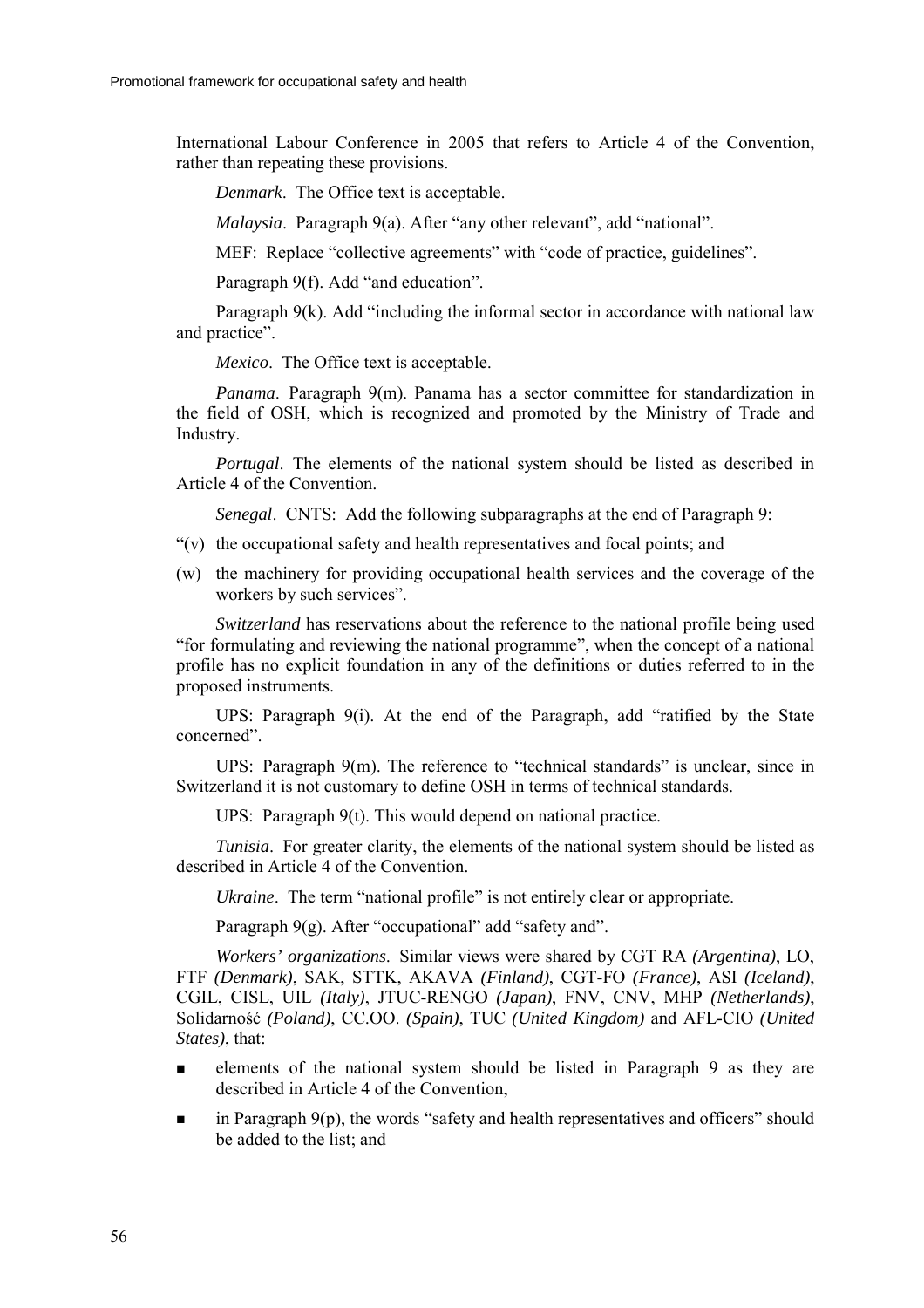**u** a new clause should be added in Paragraph 9 as follows: "mechanisms for the provision of occupational health services and the coverage of workers by such services"

# *Office commentary*

The observations on Paragraph 9 reflect broad support for the items on which information should be included in the national profile. While there are a number of proposed changes to this list supported by individual respondents, the Office considers that these points are to be considered at the Conference. Considering the difference in the nature of elements of the national profile, Paragraph 9 has been restructured into two subparagraphs where the first, Paragraph 9(1), includes references to components of the national system as provided in Article 4(2) and 4(3) of the proposed Convention and the second, Paragraph 9(2), includes other items. Furthermore, in order to ensure consistency between the proposed Convention and the proposed Recommendation, the reference to a national tripartite advisory body or bodies addressing occupational safety and health issues in Article  $4(3)(a)$  of the proposed Convention is reflected in a new added Paragraph 9(1)(e). Some further editorial changes have been made in Paragraph  $9(2)(c)$  by replacing the word "structure" with the word "arrangements", and in Paragraph  $9(2)(e)$  by replacing the word "persons" with the word "personnel" and the word "officers" with the words "safety and health officers".

The Paragraph, as amended, appears as Paragraph 9 of the proposed Recommendation.

# IV. INTERNATIONAL EXCHANGE OF INFORMATION

10. The International Labour Organization should:

- (a) facilitate the exchange of information on national policies, systems and programmes on occupational safety and health, including good practices and innovative approaches, and the identification of new and emerging hazards and risks in the workplace; and
- (b) inform on progress made in achieving a safer and healthier working environment.

#### *Observations on Paragraph 10*

#### *Office commentary*

No observations have been made on this Paragraph. The following editorial changes have been introduced by the Office: in Paragraph  $10(a)$ , a cross reference has been introduced to the definition of "national policy" in the proposed Convention. For reasons of consistency between Article 2 of the proposed Convention and Paragraph  $10(b)$ , the words "a safer and healthier working environment" have been replaced with the words "a safe and healthy working environment".

The Paragraph, as amended, appears as Paragraph 10 of the proposed Recommendation.

#### *Observation on a proposed new Paragraph 11*

*Spain.* CC.OO: After Paragraph 10 and before the current title "V. Updating of the annex", add the following new text: "V. Promotion of occupational safety and health at the international level", and a new Paragraph 11: "The ILO and its constituents shall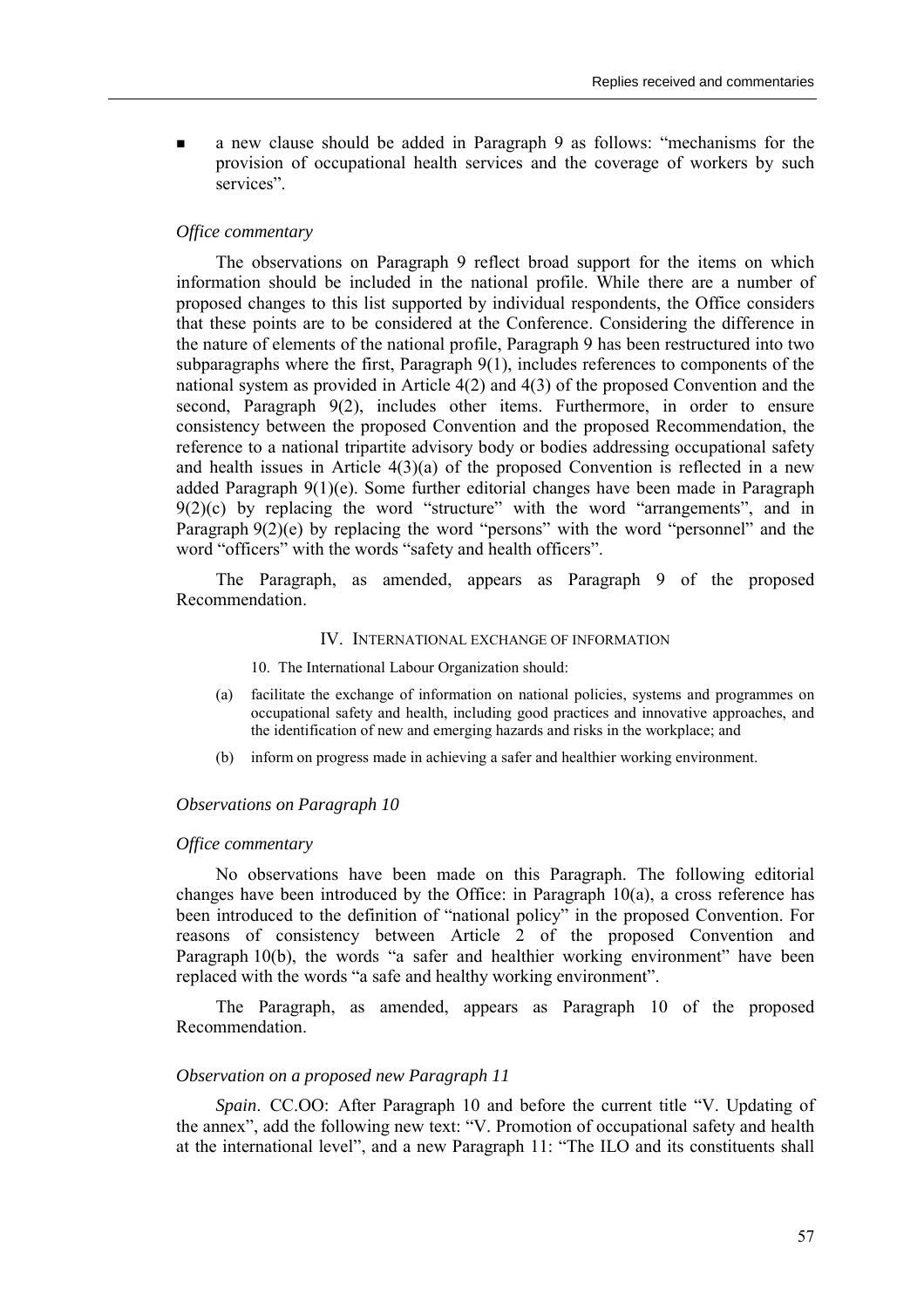make all necessary efforts to ensure that the right to life and to occupational safety at work as promoted by the ILO Conventions is included among the fundamental rights.<sup>"</sup>

#### *Office commentary*

As regards the proposed new Paragraph 11, in the light of the lack of support for a similar proposal during the first discussion of this instrument in 2005, the Office is not in a position to introduce it.

# V. UPDATING OF THE ANNEX

11. The list annexed to this Recommendation should be reviewed and updated by the Governing Body of the International Labour Office. Any new list so established shall be adopted by the Governing Body and shall replace the preceding list after having been communicated to the Members of the International Labour Organization.

# *Observations on Paragraph 11*

#### *Office commentary*

No amendments were proposed to this Paragraph and it appears as Paragraph 11 of the proposed Recommendation.

#### **ANNEX**

List of ILO instruments relevant to the promotional framework for occupational safety and health

# *I. Conventions*

Labour Inspection Convention, 1947 (No. 81)

Radiation Protection Convention, 1960 (No. 115)

Hygiene (Commerce and Offices) Convention, 1964 (No. 120)

Employment Injury Benefits Convention, 1964 (No. 121)

Labour Inspection (Agriculture) Convention, 1969 (No. 129)

Occupational Cancer Convention, 1974 (No. 139)

Working Environment (Air Pollution, Noise and Vibration) Convention, 1977 (No. 148)

Occupational Safety and Health (Dock Work) Convention, 1979 (No. 152)

Occupational Safety and Health Convention, 1981 (No. 155)

Occupational Health Services Convention, 1985 (No. 161)

Asbestos Convention, 1986 (No. 162)

Safety and Health in Construction Convention, 1988 (No. 167)

Chemicals Convention, 1990 (No. 170)

Prevention of Major Industrial Accidents Convention, 1993 (No. 174)

Safety and Health in Mines Convention, 1995 (No. 176)

Protocol of 1995 to the Labour Inspection Convention, 1947 (No. 81)

Safety and Health in Agriculture Convention, 2001 (No. 184)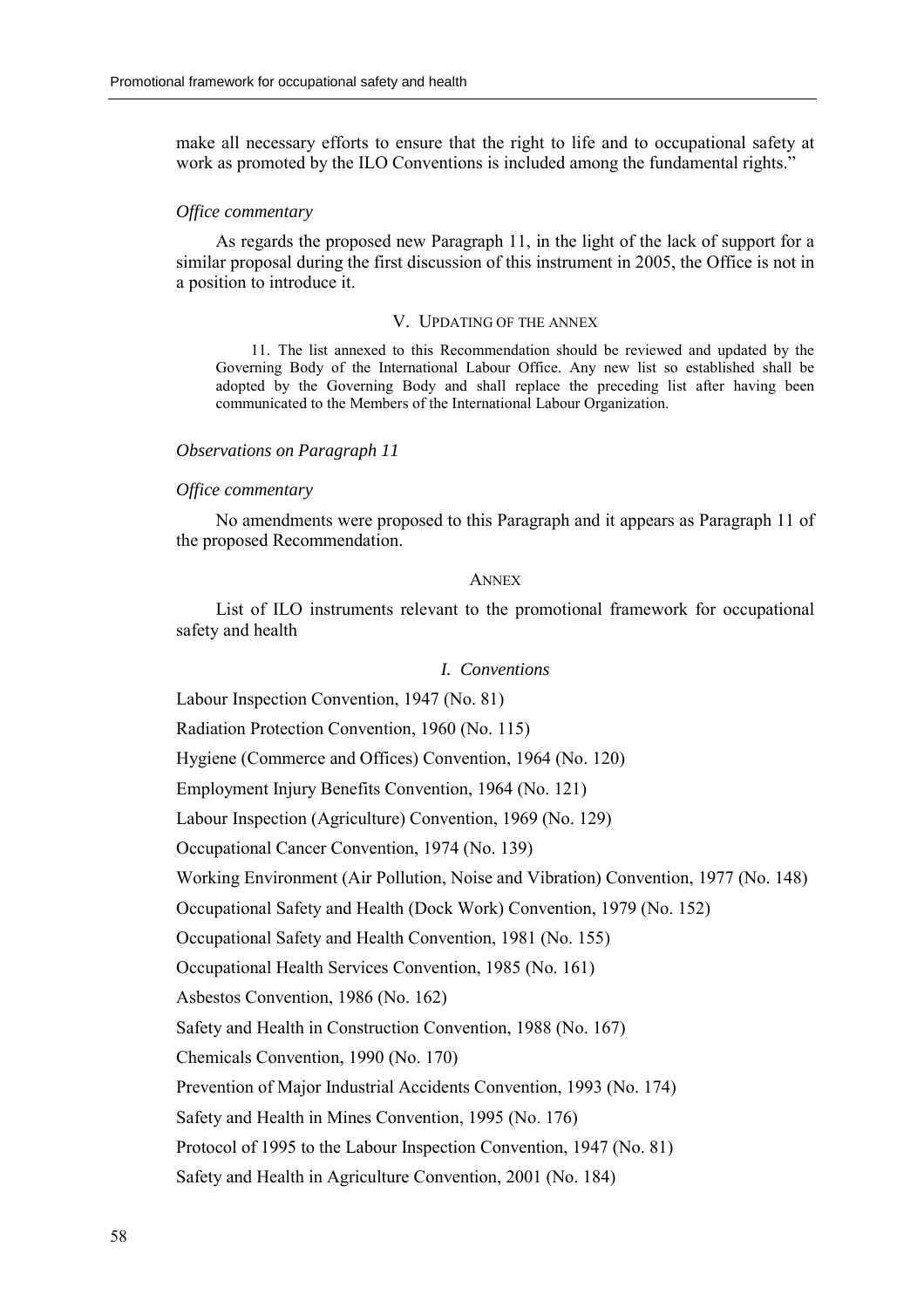Protocol of 2002 to the Occupational Safety and Health Convention, 1981 (No. 155)

# *II. Recommendations*

Labour Inspection Recommendation, 1947 (No. 81)

Labour Inspection (Mining and Transport) Recommendation, 1947 (No. 82)

Protection of Workers' Health Recommendation, 1953 (No. 97)

Welfare Facilities Recommendation, 1956 (No. 102)

Radiation Protection Recommendation, 1960 (No. 114)

Workers' Housing Recommendation, 1961 (No. 115)

Hygiene (Commerce and Offices) Recommendation, 1964 (No. 120)

Employment Injury Benefits Recommendation, 1964 (No. 121)

Labour Inspection (Agriculture) Recommendation, 1969 (No. 133)

Occupational Cancer Recommendation, 1974 (No. 147)

Working Environment (Air Pollution, Noise and Vibration) Recommendation, 1977 (No. 156)

Occupational Safety and Health (Dock Work) Recommendation, 1979 (No. 160)

Occupational Safety and Health Recommendation, 1981 (No. 164)

Occupational Health Services Recommendation, 1985 (No. 171)

Asbestos Recommendation, 1986 (No. 172)

Safety and Health in Construction Recommendation, 1988 (No. 175)

Chemicals Recommendation, 1990 (No. 177)

Prevention of Major Industrial Accidents Recommendation, 1993 (No. 181)

Safety and Health in Mines Recommendation, 1995 (No. 183)

Safety and Health in Agriculture Recommendation, 2001 (No. 192)

List of Occupational Diseases Recommendation, 2002 (No. 194)

*Observations on the annex* 

# OBSERVATIONS ON THE INCLUSION OF CONVENTION NO. 121 AND RECOMMENDATION NO. 121

In Report IV(1), the Office remarked that Convention No. 121 and Recommendation No. 121 had been listed in the annex, since they were relevant instruments.

The following governments and organizations agreed that these two instruments should be so listed: *Denmark*, CGT-FO *(France)*, ASI *(Iceland)*, CGIL, CISL, UIL *(Italy)*, JTUC-RENGO *(Japan)*, FNV, CNV, MHP *(Netherlands)*, Solidarność *(Poland)*, *Portugal*, CC.OO. *(Spain), Tunisia* and TUC *(United Kingdom)*.

The following organization did not consider that these instruments should be listed in the annex: CEC *(Canada)*.